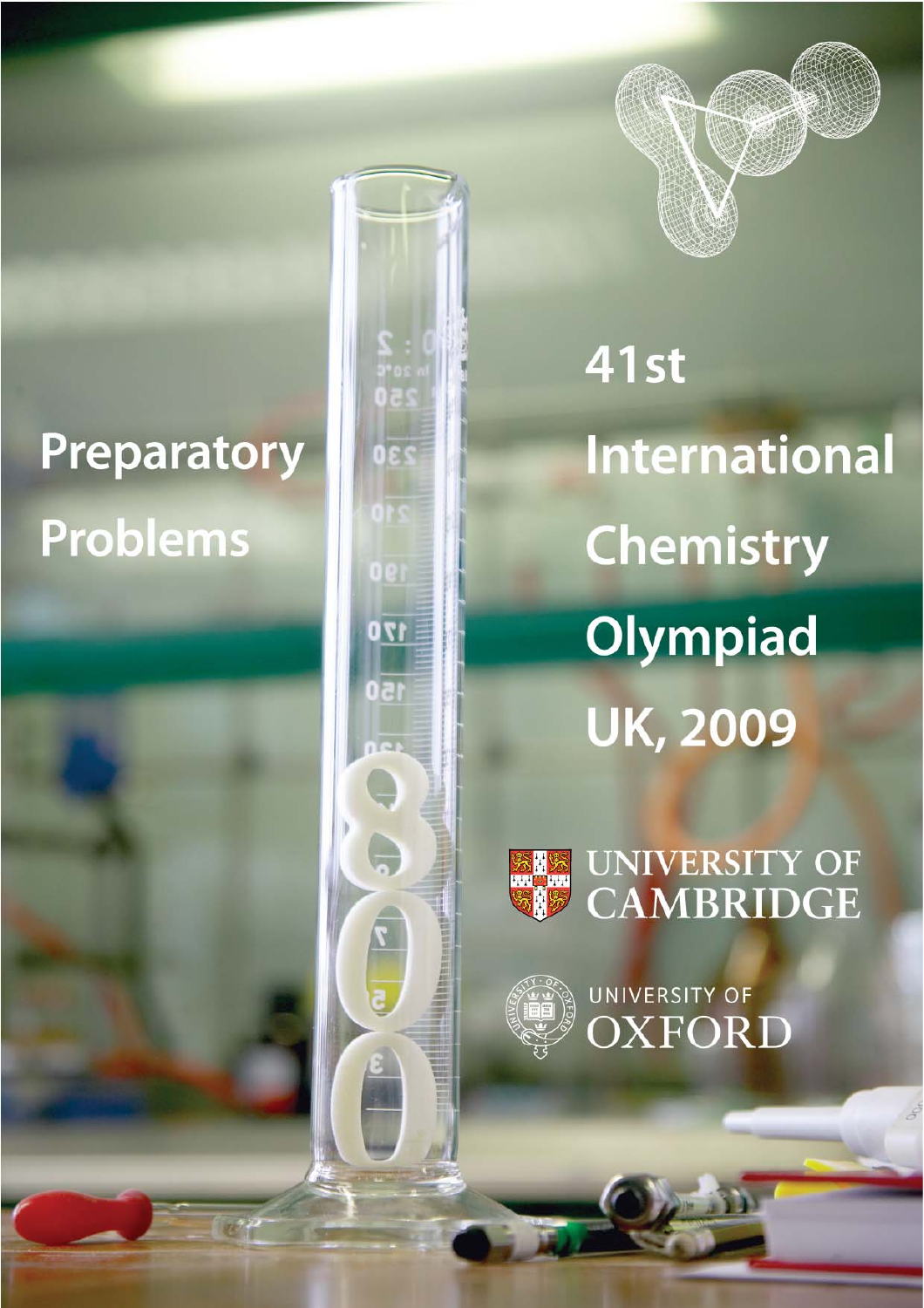

# **Problem Authors**

| Stephen Ashworth        | University of East Anglia |
|-------------------------|---------------------------|
| Jonathan Burton         | University of Oxford      |
| Jon Dilworth            | University of Oxford      |
| Nicholas Green          | University of Oxford      |
| <b>Philip Mountford</b> | University of Oxford      |
| <b>William Nolan</b>    | University of Cambridge   |
| Jeremy Rawson           | University of Cambridge   |
| <b>Kathryn Scott</b>    | University of Oxford      |
| <b>Malcolm Seddon</b>   | University of East Anglia |
| <b>Simon Titmuss</b>    | University of Oxford      |
| <b>Claire Vallance</b>  | University of Oxford      |
| <b>Peter Wothers</b>    | University of Cambridge   |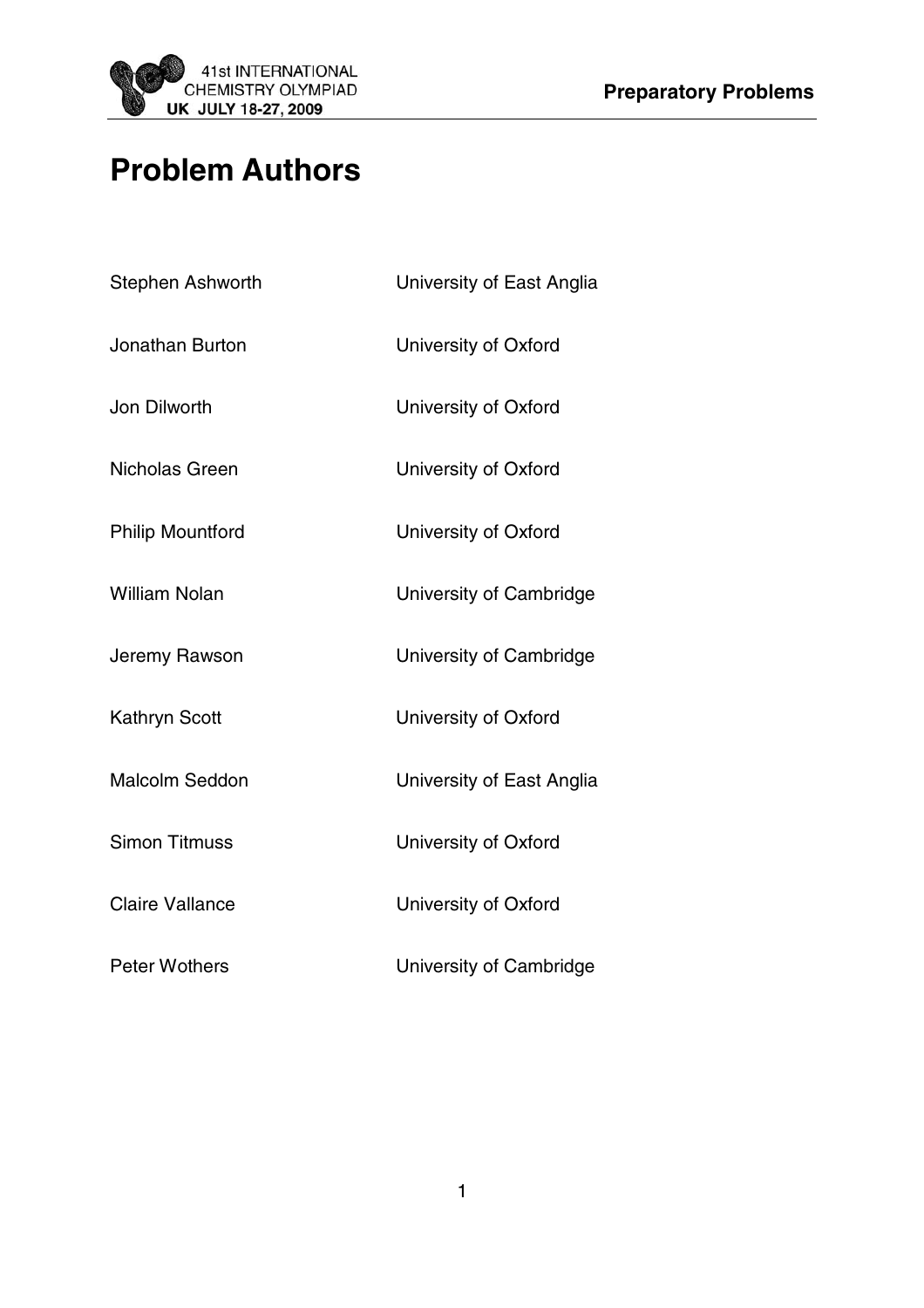

# **Fields of Advanced Difficulty**

# **Theoretical**

Kinetics: integrated first-order rate equation; analysis of moderately complex reactions mechanisms using the steady state approximation, the use of the Arrhenius equation, simple collision theory

Thermodynamics: electrochemical cells, the relationship between equilibrium constants, electromotive force and standard Gibbs energy, the variation of the equilibrium constant with temperature

Quantum mechanics: calculation of orbital and spin angular momentum, calculation of the magnetic moment using the spin-only formula

Spectroscopy: interpretation of relatively simple <sup>13</sup>C and <sup>1</sup>H NMR spectra; chemical shifts, multiplicities, coupling constants and integrals

Mass spectrometry: molecular ions and basic fragmentation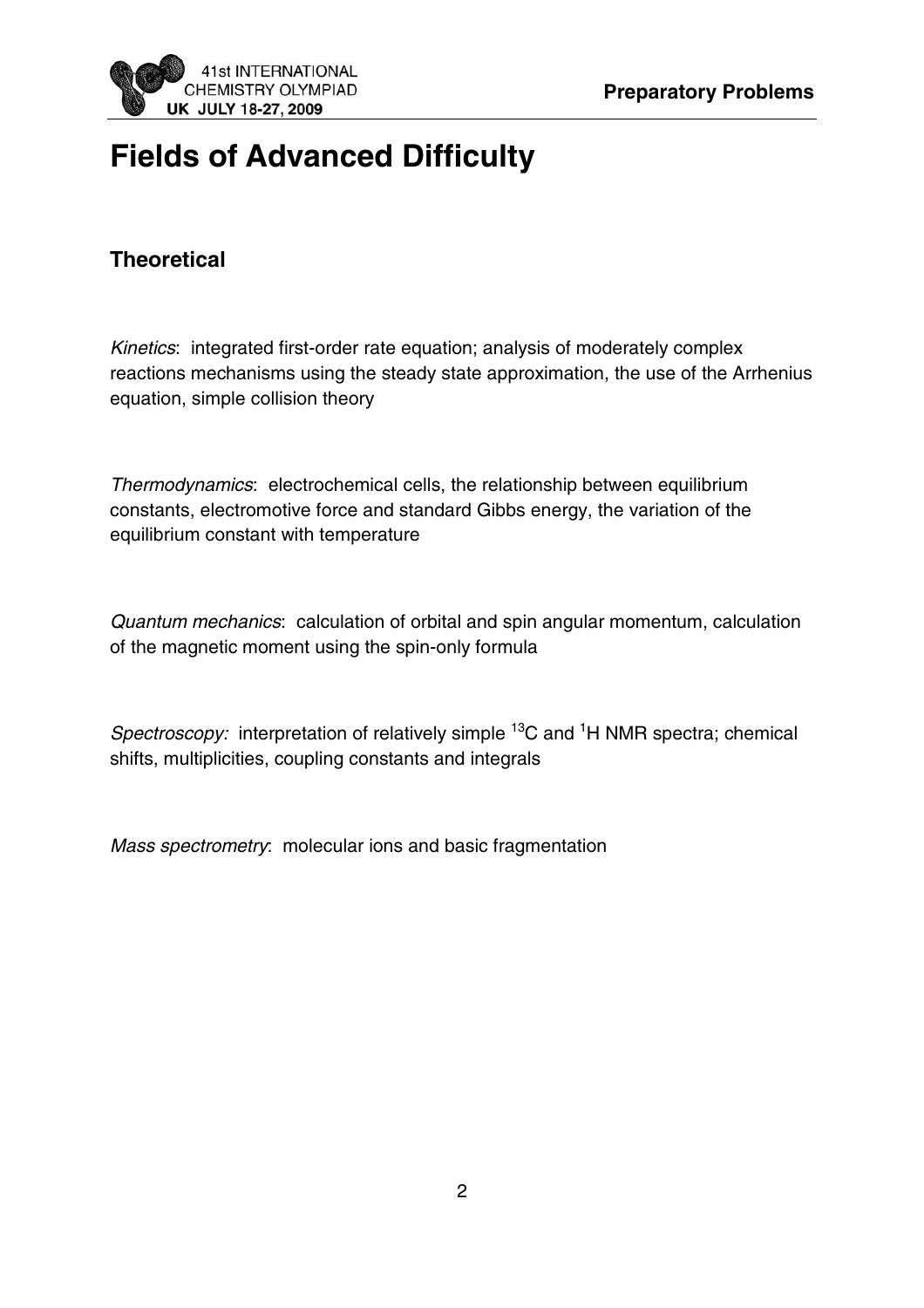

# **Theoretical problems**

## **Problem 1 Dating moon rock**

The age of rocks collected from the moon on the Apollo 16 mission has been determined from the  $^{87}$ Rb /  $^{86}$ Sr and  $^{87}$ Sr /  $^{86}$ Sr ratios of different minerals found in the sample.

| Mineral                 | $^{87}$ Rb / $^{86}$ Sr | ${}^{87}$ Sr / ${}^{86}$ Sr |
|-------------------------|-------------------------|-----------------------------|
| A (Plagioclase)         | 0.004                   | 0.699                       |
| <b>B</b> (Quintessence) | 0.180                   | 0.709                       |

- **a)**  ${}^{87}$ Rb is a  $\beta^-$  emitter, write down the equation of nuclear decay. The half-life for this decay is  $4.8 \times 10^{10}$  years.
- **b)** Calculate the age of the rock. You can assume that the initial <sup>87</sup>Sr / <sup>86</sup>Sr is the same in **A** and **B** and that <sup>87</sup>Sr and <sup>86</sup>Sr are stable.

# **Problem 2 Snorkelling**

The pressure of a gas may be thought of as the force the gas exerts per unit area on the walls of its container, or on an imaginary surface of unit area placed somewhere within the gas. The force arises from collisions between the particles in the gas and the surface. In an ideal gas, the collision frequency (number of collisions per second) with a surface of unit area is given by:

$$
Z_{surface} = \frac{p}{\sqrt{2\pi m k_{\rm B}T}}
$$

Where *p* is the pressure and *T* the temperature of the gas, *m* is the mass of the gas particles, and  $k<sub>B</sub>$  is the Boltzmann's constant ( $k<sub>B</sub> = 1.38 \times 10^{-23}$  J K<sup>-1</sup>).

At sea level, atmospheric pressure is generally around 101.3 kPa, and the average temperature on a typical British summer day is 15°C.

**a)** Using the approximation that air consists of 79% nitrogen and 21% oxygen,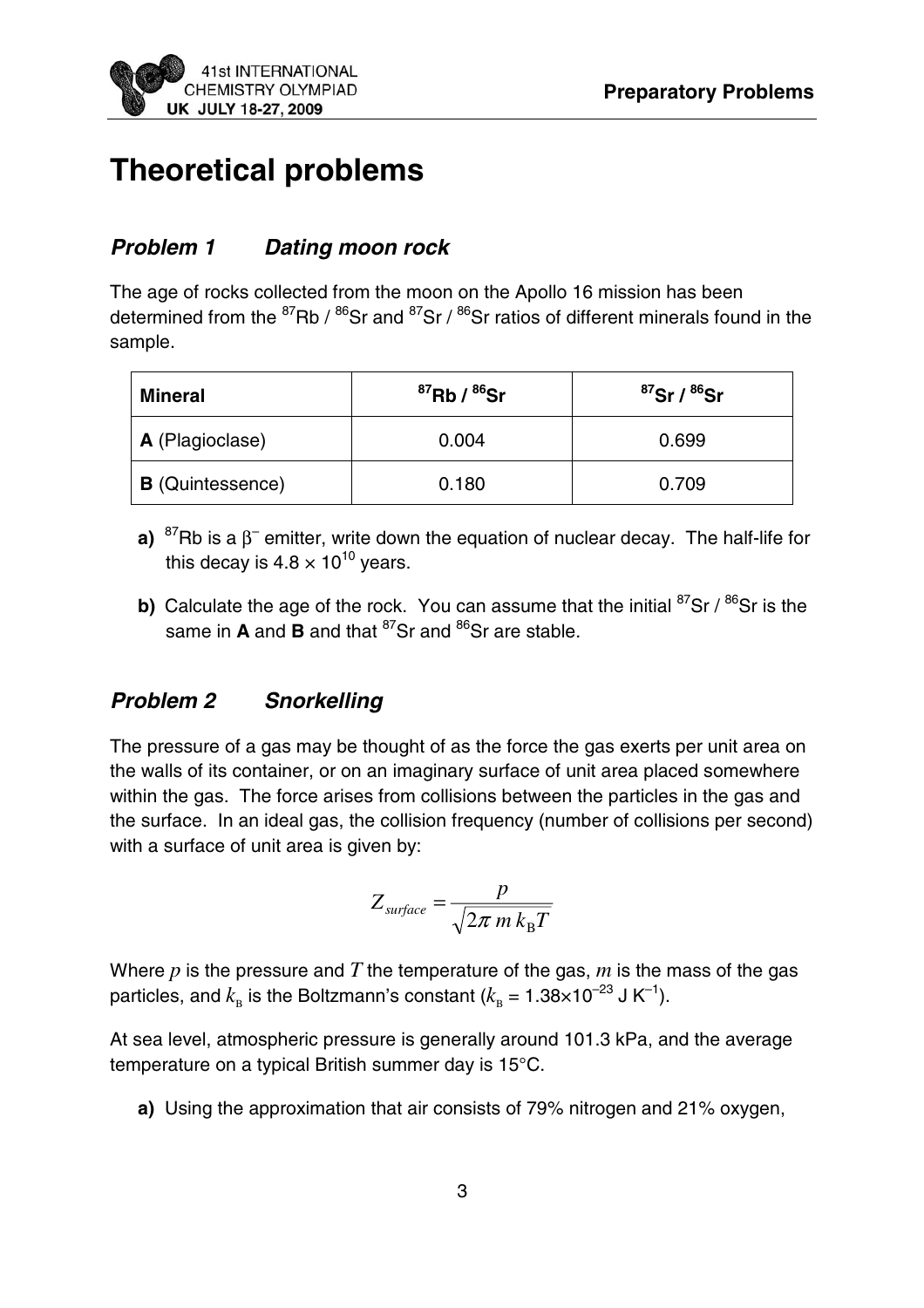

calculate the weighted average mass of a molecule in the air.

**b)** Human lungs have a surface area of approximately 75  $m^2$ . An average human breath takes around 5 seconds. Estimate the number of collisions with the surface of the lungs during a single breath on a typical British summer day. You should assume that the pressure in the lungs remains constant at atmospheric pressure; this is a reasonable approximation, as the pressure in the lungs changes by less than 1% during each respiratory cycle.

The human lungs can operate against a pressure differential of up to one twentieth of atmospheric pressure. If a diver uses a snorkel for breathing, we can use this fact to determine how far below water the surface of the water she can swim.

The pressure experienced by the diver a distance *d* below the surface of the water is determined by the force per unit area exerted by the mass of water above her. The force exerted by gravity on a mass *m* is  $F = mg$ , where  $g = 9.8$  m s<sup>-2</sup> is the acceleration due to gravity.

- **c)** Write down an expression for the mass of a volume of water with cross sectional area *A* and depth *d*.
- **d)** Derive an expression for the force exerted on the diver by the volume of water in **(c)**, and hence an expression for the difference in pressure she experiences at depth *d* relative to the pressure at the water's surface.
- **e)** Calculate the maximum depth the diver can swim below the water surface, while still breathing successfully through a snorkel.

## **Problem 3 Ideal and not-so-ideal gases**

The force a gas exerts on the walls of its container arises from collisions between the particles in the gas and the surface. In a single collision, the magnitude of the impulsive of the force exerted on the surface is equal to the change in the momentum normal to the surface, *m*Δ*v*. The force on the surface is then the impulse, multiplied by the rate at which the particles collide with the surface.

Since the motion of particles within a gas is random, the number of collisions occurring per unit time is a constant for a gas at constant temperature.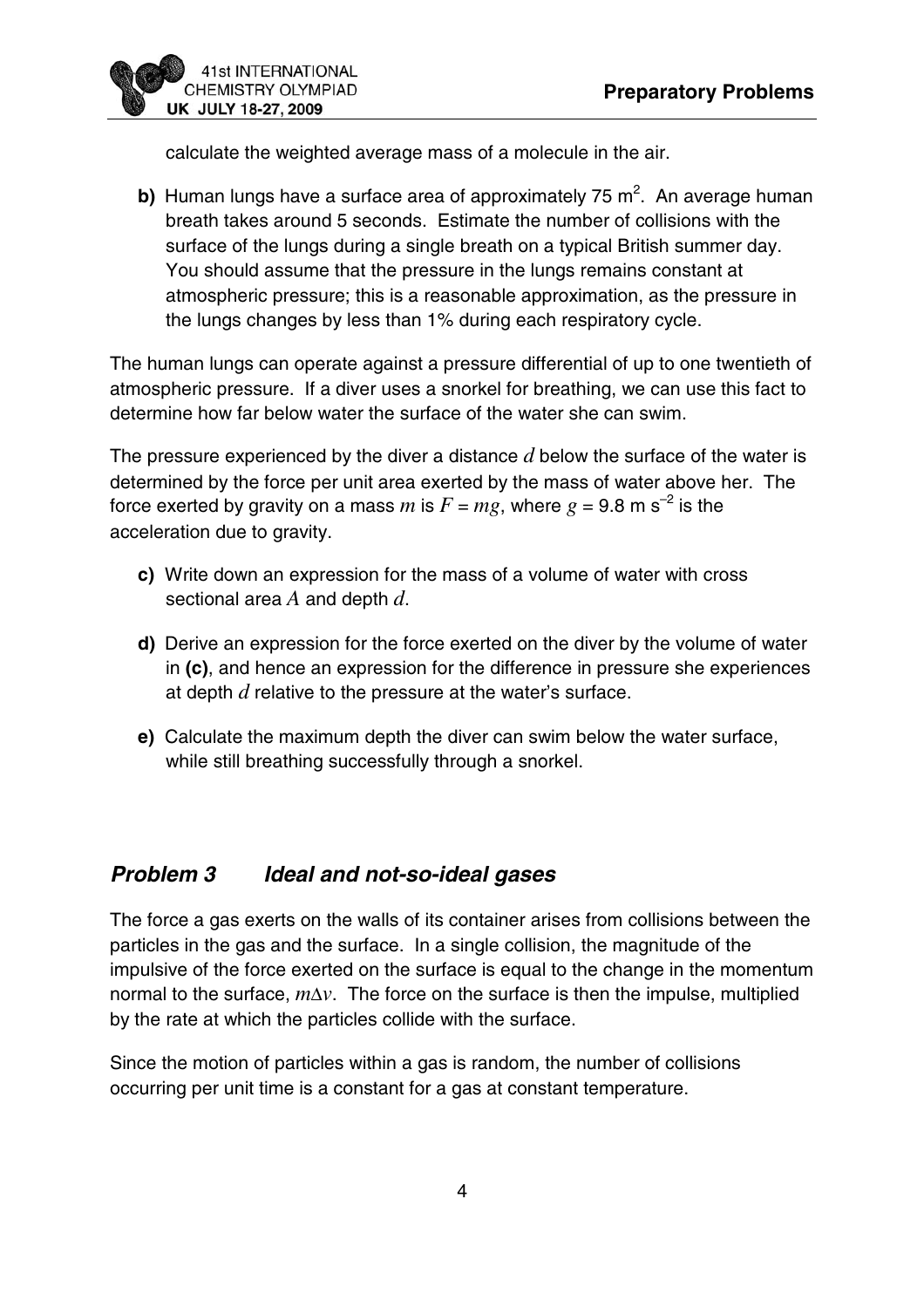

The temperature of a gas reflects the distribution of particle velocities within the gas. For a given gas, the particle speeds will be higher, on average, at higher temperatures.

- **a)** Given the above information, and assuming the gas is initially at room temperature and atmospheric pressure, consider how carrying out the following actions would be likely to affect the pressure. Would the pressure double, halve, increase slightly, decrease slightly, or remain unchanged?
	- i) Doubling the number of particles in the gas.
	- ii) Doubling the volume of the container in which the gas is confined.
	- iii) Doubling the mass of the particles in the gas (assume that the particle velocities remain constant).
	- iv) Increasing the temperature by 10°C.

The ideal gas model assumes that there are no interactions between gas particles. Particles in a real gas do interact through a range of forces such as dipole–dipole forces, dipole–induced– dipole forces, and van der Waals interactions (induced–dipole–induced– dipole forces). A typical curve showing the potential energy of interaction between two particles is shown right:



Internuclear distance, r

The force between two particles in a gas at a given separation r may be calculated from the gradient of the potential energy curve i.e.  $F = -dV/dr$ .

**b)** What is the force at the four points marked **A**, **B**, **C** and **D** on the figure?

(attractive / repulsive / approximately zero)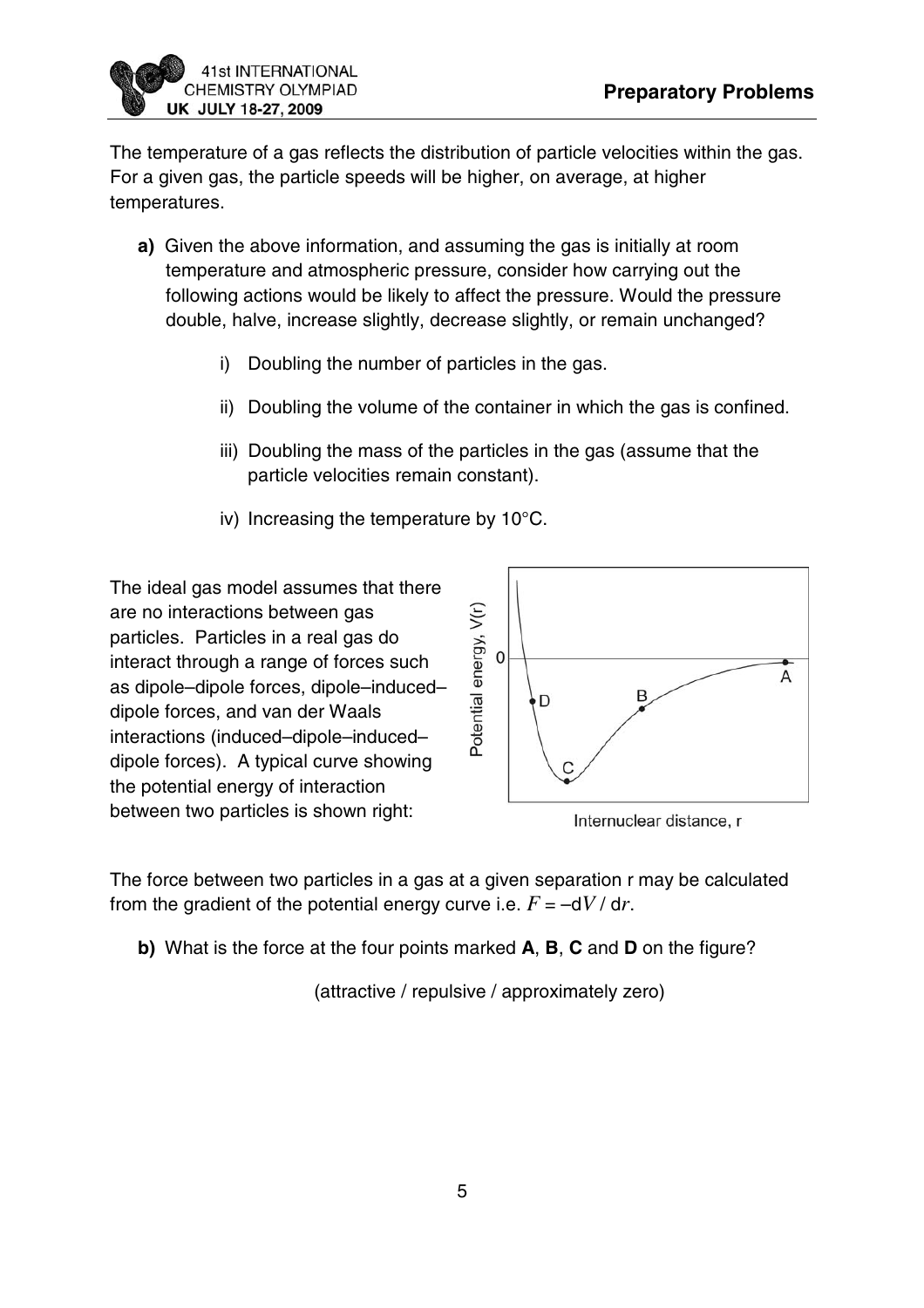

The deviation from non-ideality in a gas is often quantified in terms of the compression ratio, *Z*.

$$
Z = \frac{V_m}{V_m^0}
$$

where  $V_m$  is the molar volume of the (real) gas, and  $V_m^0$  is the molar volume of an ideal gas under the same conditions of temperature, pressure etc.

**c)** Match the following values of *Z* with the dominant type of interaction in the gas.

$$
[Z=1] \qquad [Z<1] \qquad [Z>1]
$$

Attractive forces dominate

Repulsive forces dominate

#### No intermolecular forces, ideal gas behaviour

**d)** The compression ratio is pressure dependent. Consider the average separation between particles in a gas at different pressures (ranging from extremely low pressure to extremely high pressure), and the regions of the intermolecular potential that these separations correspond to. Sketch the way in which you think the compression ratio will vary with pressure on the set of axes below. [Note: do not worry about the actual numerical values of *Z*; the general shape of the pressure dependence curve is all that is required.]

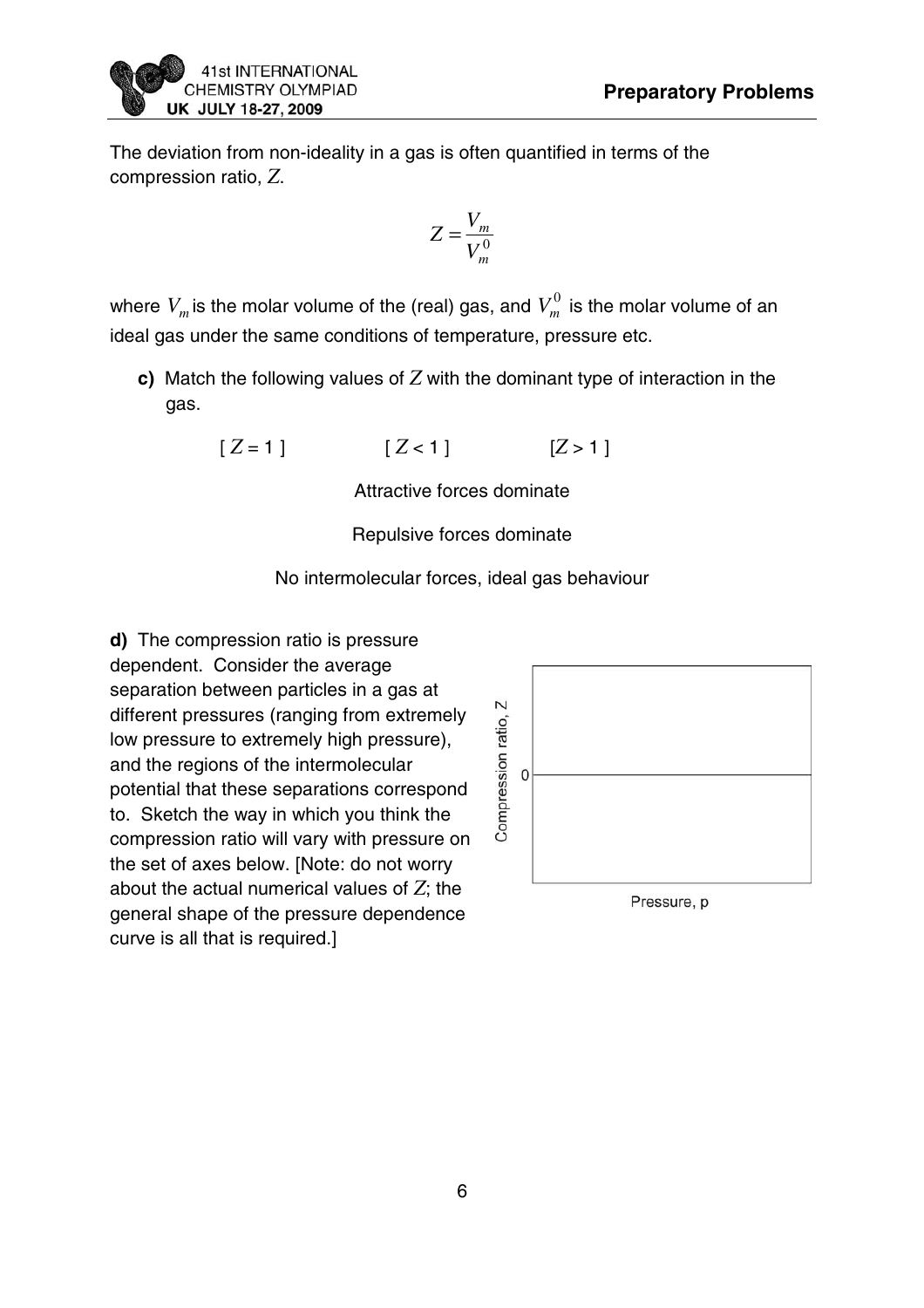#### **Problem 4 Coal gasification**

In the process of coal gasification coal is converted into a combustible mixture of carbon monoxide and hydrogen, called coal gas

$$
H_2O(g) + C(s) \rightarrow CO(g) + H_2(g)
$$

**a)** Calculate the standard enthalpy change for this reaction from the following chemical equations and standard enthalpy changes

> 2C (s) + O<sub>2</sub> (g)  $\rightarrow$  2 CO (g)  $\Delta_rH^\circ = -221.0 \text{ kJ mol}^{-1}$ <br>
> 2H<sub>2</sub> (g) + O<sub>2</sub> (g)  $\rightarrow$  2 H<sub>2</sub>O (g)  $\Delta_rH^\circ = -483.6 \text{ kJ mol}^{-1}$  $2H_2(g) + O_2(g) \rightarrow 2H_2O(g)$

The coal gas can be used as a fuel :

 $CO (q) + H_2 (q) + O_2 (q) \rightarrow CO_2 (q) + H_2 O (q)$ 

**b)** Given the additional information, calculate the enthalpy change for this combustion

$$
C(s) + O_2(g) \rightarrow CO_2(g)
$$
  $\Delta_r H^\circ = -393.5 \text{ kJ mol}^{-1}$ 

Coal gas can also undergo the process of methanation.

 $3H<sub>2</sub>$  (g) + CO (g)  $\rightarrow$  CH<sub>4</sub> (g) + H<sub>2</sub>O (g)

**c)** Determine the standard enthalpy change for the methanation reaction using the additional data.

 $CH_4 (g) + 2O_2 (g) \rightarrow CO_2 (g) + 2 H_2O (g)$   $\Delta_f H^{\circ} = -802.7 \text{ kJ mol}^{-1}$ 

#### **Problem 5 The industrial preparation of hydrogen**

Hydrogen gas may be prepared industrially by heating hydrocarbons, such as a methane, with steam:

 $CH_4(q) + H_2O(q)$   $\longrightarrow$   $3H_2(q) + CO(q)$  **A** 

**a)** Given the following thermodynamic data, calculate the ΔrG° for reaction **A** at 298 K and hence a value for the equilibrium constant, *K*p.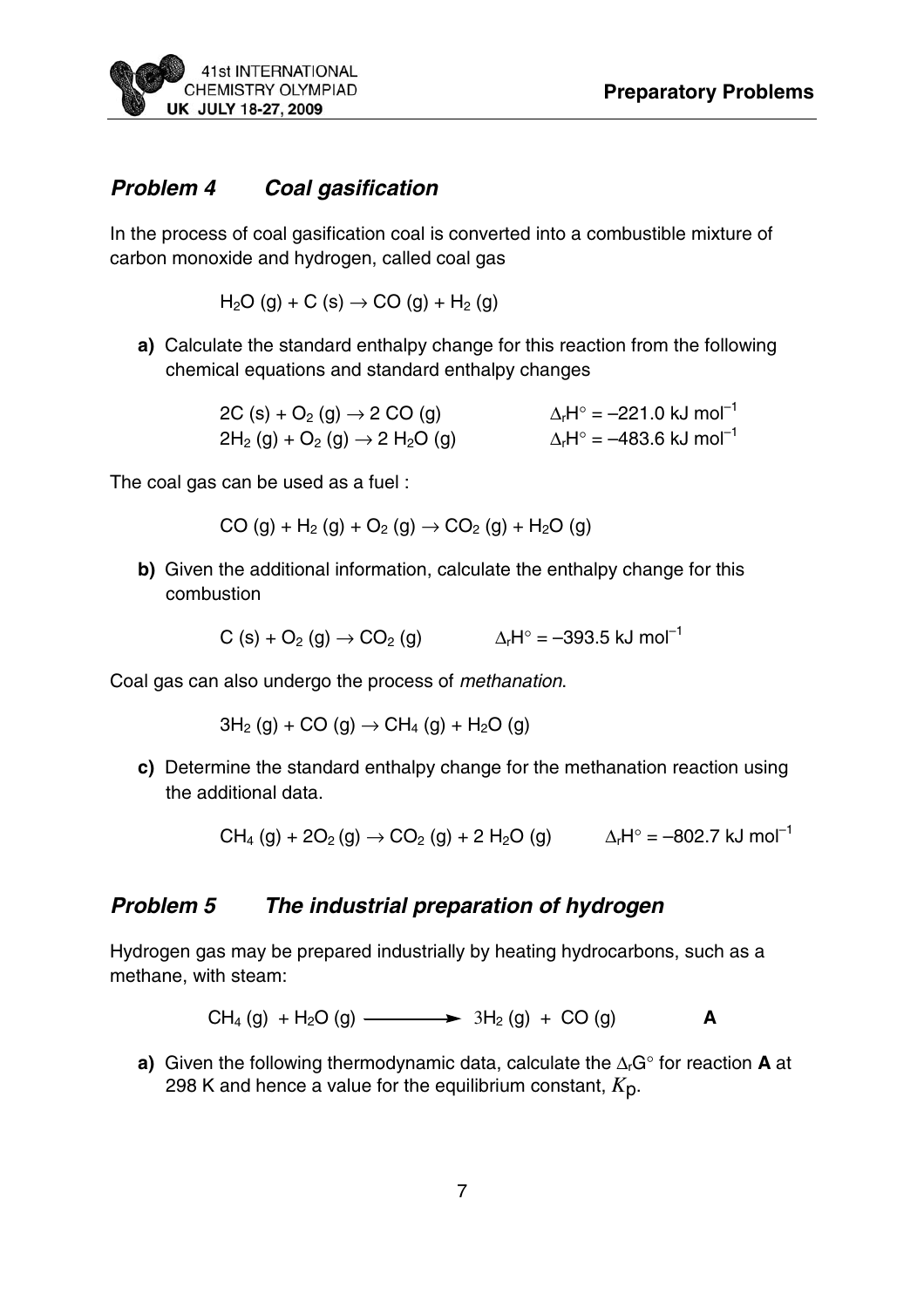|                     | $\Delta_f$ H $^{\circ}$ (298) / kJ mol $^{-1}$ | $S^{\circ}$ (298) / J K <sup>-1</sup> mol <sup>-1</sup> |
|---------------------|------------------------------------------------|---------------------------------------------------------|
| CH <sub>4</sub> (g) | $-74.4$                                        | 186.3                                                   |
| $H2O$ (g)           | $-241.8$                                       | 188.8                                                   |
| $H_2(g)$            |                                                | 130.7                                                   |
| CO(g)               | $-110.5$                                       | 197.7                                                   |

**b)** How will the equilibrium constant vary with temperature?

The industrial preparation can be carried out at atmospheric pressure and high temperature, without a catalyst. Typically, 0.2 vol % of methane gas remains in the mixture at equilibrium.

- **c)** Assuming the reaction started with equal volumes of methane and steam, calculate the value of  $K_{\text{p}}$  for the industrial process which gives 0.2 vol % methane at equilibrium.
- **d)** Use your answer from **(c)** together with the integrated form of the van't Hoff isochore to estimate the temperature used in industry for the preparation of hydrogen from methane.

# **Problem 6 The bonds in dibenzyl**

This question is a typical application of thermodynamic cycles to estimate a bond dissociation enthalpy.

The first step in the pyrolysis of toluene (methylbenzene) is the breaking of the  $C_6H_5CH_2-H$  bond. The activation enthalpy for this process, which is essentially the bond dissociation enthalpy, is found to be 378.4 kJ mol<sup>-1</sup>.

**a)** Write a balanced equation for the complete combustion of toluene.

Standard enthalpies are given below, using the recommended IUPAC notation  $(i.e. f = formation, c = combination, van = vaporisation, at = atomisation)$ 

> $\Delta_f H^{\circ}$ (CO<sub>2</sub>, g, 298K) = -393.5 kJ mol<sup>-1</sup>  $\Delta_f H^{\circ}(H_2O, I, 298K) = -285.8 \text{ kJ mol}^{-1}$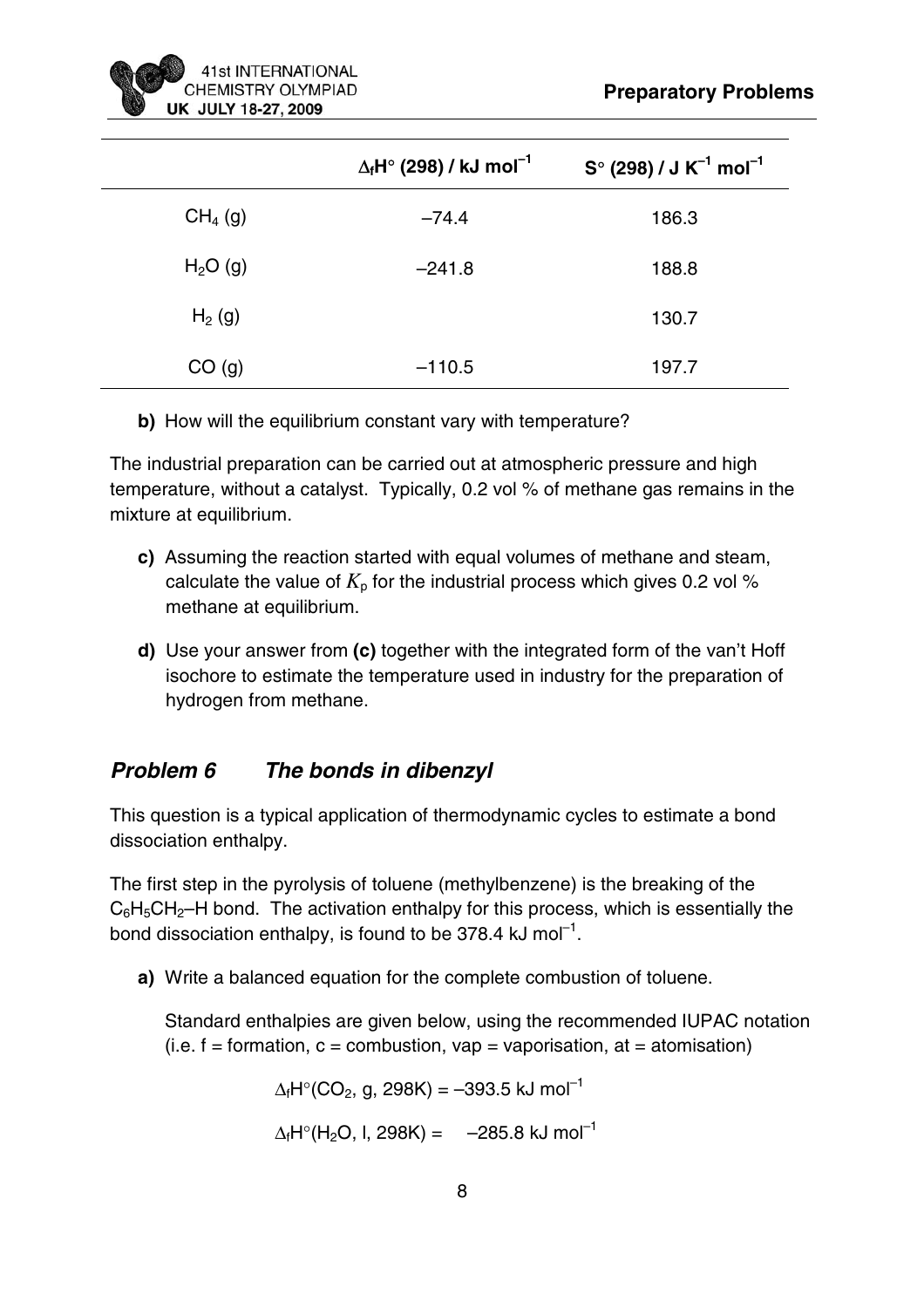$\Delta_c H^{\circ}$ (C<sub>7</sub>H<sub>8</sub>, I, 298K) = -3910.2 kJ mol<sup>-1</sup>

 $\Delta_{\text{van}}H^{\circ}(C_7H_8, I, 298K) = +38.0 \text{ kJ mol}^{-1}$ 

 $\Delta_{\text{at}}H^{\circ}(H_2, g, 298K) = +436.0 \text{ kJ mol}^{-1}.$ 

- i) Calculate  $\Delta_f H^{\circ}$ (C<sub>7</sub>H<sub>8</sub>, I, 298K)
- ii) Estimate  $\Delta_f H^{\circ}$  for the benzyl radical  $C_6H_5CH_2(G)$  at 298 K.

**b)** The standard entropy of vaporisation of toluene is 99.0 J  $K^{-1}$  mol<sup>-1</sup>.

- i) Calculate  $\Delta_{\rm vap}G^{\circ}$  for toluene at 298 K.
- ii) What is the reference state of toluene at 298 K?
- iii) Calculate the normal boiling point of toluene.
- **c)** The standard enthalpy of formation of dibenzyl (1,2–diphenylethane) is 143.9 kJ mol<sup>-1</sup>. Calculate the bond dissociation enthalpy for the central C–C bond in dibenzyl,  $C_6H_5CH_2-CH_2C_6H_5$ .

#### **Problem 7 Interstellar chemistry**

A possible ion–molecule reaction mechanism for the synthesis of ammonia in interstellar gas clouds is shown below

| $N^+ + H_2 \rightarrow NH^+ + H$      | $k_{1}$ |
|---------------------------------------|---------|
| $NH^+ + H_2 \rightarrow NH_2^+ + H$   | k2      |
| $NH_2^+ + H_2 \rightarrow NH_3^+ + H$ | $k_3$   |
| $NH_3^+ + H_2 \rightarrow NH_4^+ + H$ | k4      |
| $NH_4^+ + e^- \rightarrow NH_3 + H$   | $k_{5}$ |
| $NH_4^+ + e^- \rightarrow NH_2 + 2H$  | $k_{6}$ |

**a)** Use the steady state approximation to derive equations for the concentrations of the intermediates  $NH^+$ ,  $NH_2^+$ ,  $NH_3^+$  and  $NH_4^+$  in terms of the reactant concentrations  $[N^+]$ ,  $[H_2]$  and  $[e^-]$ . Treat the electrons as you would any other reactant.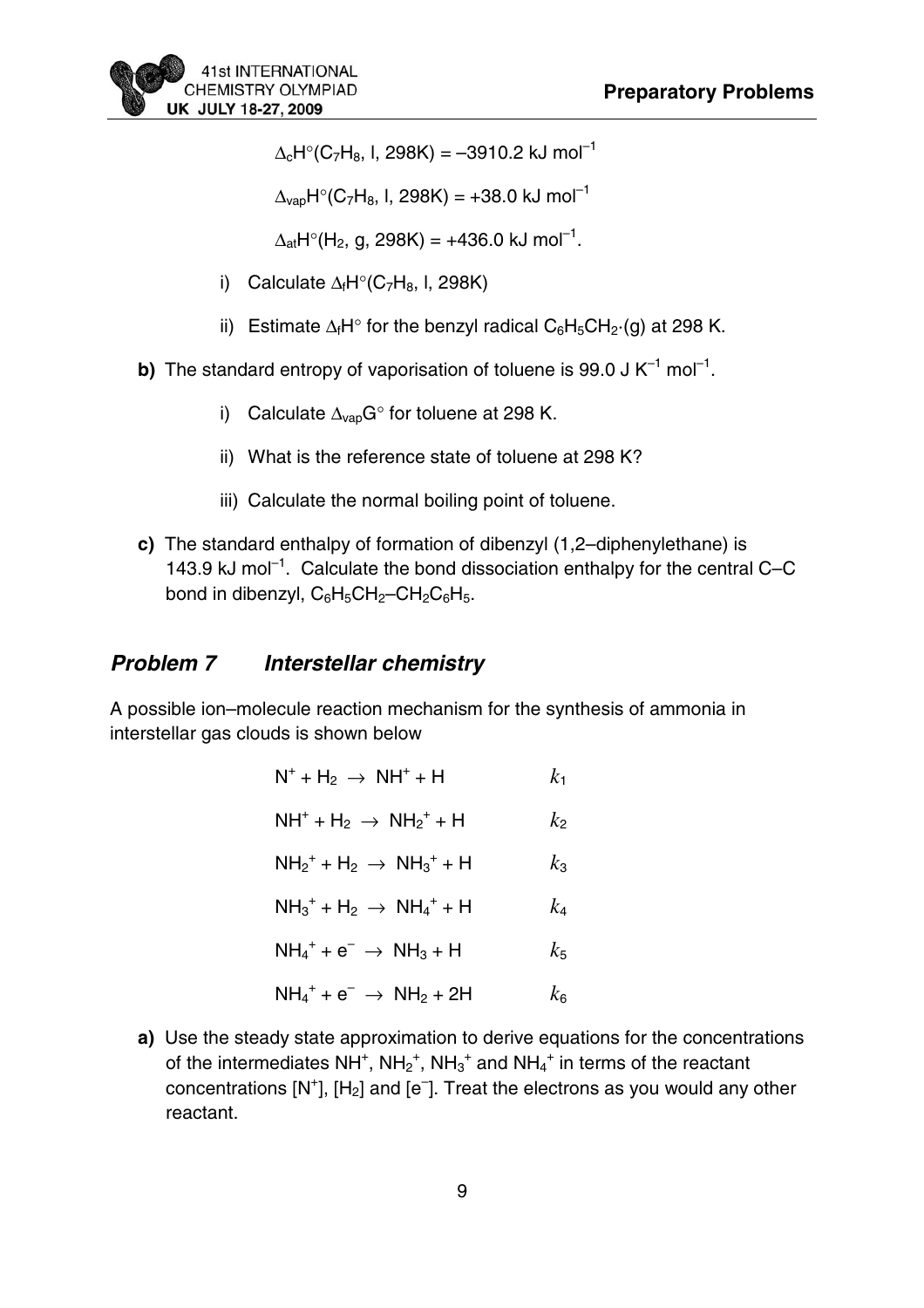

**b)** Show that the overall rate of production of  $NH<sub>3</sub>$  is given by

$$
\frac{\mathrm{d}[NH_3]}{\mathrm{d}t} = k_{2\mathrm{nd}}[N^+][H_2]
$$

where  $k_{2nd}$  is the second order rate constant for the reaction. Give an expression for  $k_{2nd}$  in terms of the rate constants for the elementary steps,  $k_1$  to  $k_6$ .

**c)** What is the origin of the activation energy in a chemical reaction?

The rates of many ion-molecule reactions show virtually no dependence on temperature.

- **d)** What does this imply about their activation energy?
- **e)** What relevance does this have to reactions occurring in the interstellar medium?

# **Problem 8 Simple collision theory**

For the elementary gas phase reaction  $H + C_2H_4 \rightarrow C_2H_5$ , the second-order rate constant varies with temperature in the following way:

| T/K                                                                         | 198  | 298  | 400  | 511  | 604  |
|-----------------------------------------------------------------------------|------|------|------|------|------|
| $k \times 10^{12}$ / cm <sup>3</sup> molecule <sup>-1</sup> s <sup>-1</sup> | 0.20 | 1.13 | 2.83 | 4.27 | 7.69 |

**a)** Use the data to calculate the activation energy, *E*a, and the pre-exponential factor, *A*, for the reaction.

The simple collision theory of bimolecular reactions yields the following expression for the rate constant:

$$
k = \sigma \sqrt{\frac{8k_B T}{\pi \mu}} \exp\left(-\frac{E_a}{RT}\right)
$$

where  $\mu$  is the reduced mass of the reactants and  $\sigma$  is the reaction cross section.

**b)** Interpret the role of the three factors in this expression; σ, the exponential, and the square-root term.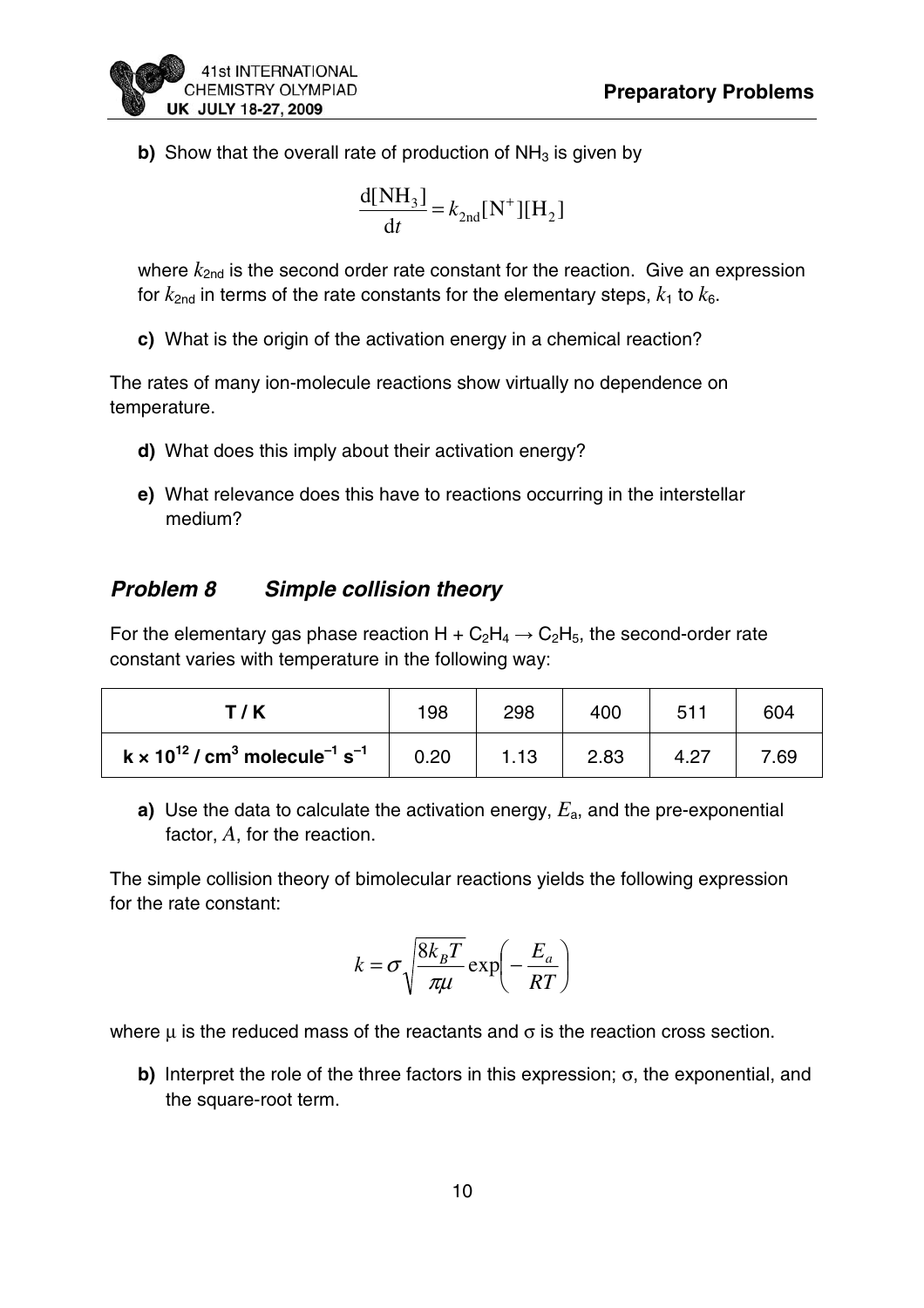

- **c)** Use the answer to part **(a)** to estimate σ for the reaction at 400 K.
- **d)** Compare the value obtained with an estimate of  $4.0 \times 10^{-19}$  m<sup>2</sup> for the collision cross section.

## **Problem 9 Hinshelwood**

Sir C.N. Hinshelwood shared the 1956 Nobel prize in Chemistry for his work on the mechanisms of high temperature reactions.

**a)** The pyrolysis of ethanal proceeds by the following simplified mechanism:

| reaction                                                                           | rate<br>constant     | $E_a / kJ$ mol <sup>-1</sup> |
|------------------------------------------------------------------------------------|----------------------|------------------------------|
| $CH_3CHO \rightarrow CH_{3} \cdot + HCO \cdot$                                     | k <sub>1</sub>       | 358                          |
| $CH_{3}$ + CH <sub>3</sub> CHO $\rightarrow$ CH <sub>4</sub> + CH <sub>3</sub> CO. | k <sub>2</sub>       | 8                            |
| $CH_3CO \rightarrow CH_{3} \cdot + CO$                                             | $k_3$                | 59                           |
| $HCO \rightarrow H \cdot + CO$                                                     | $k_4$                | 65                           |
| $H_1 + CH_3CHO \rightarrow H_2 + CH_3CO$                                           | $k_{5}$              | 15                           |
| $2CH_{3} \rightarrow C_{2}H_{6}$                                                   | $k_{\scriptstyle 6}$ |                              |

- **b)** List each reaction as initiation, propagation or termination.
- **c)** Use the steady-state approximation on the radical intermediates to find expressions for the steady-state concentrations of the HCO,  $H$ ,  $CH<sub>3</sub>$  and CH<sub>3</sub>CO radicals.
- **d)** Find rate laws for the rate of loss of ethanal, and the rates of formation of methane, ethane, hydrogen and CO.
- **e)** There are two pathways for the dissociation of ethanal. Write a balanced equation for each reaction and for each find the order with respect to ethanal, and the activation energy.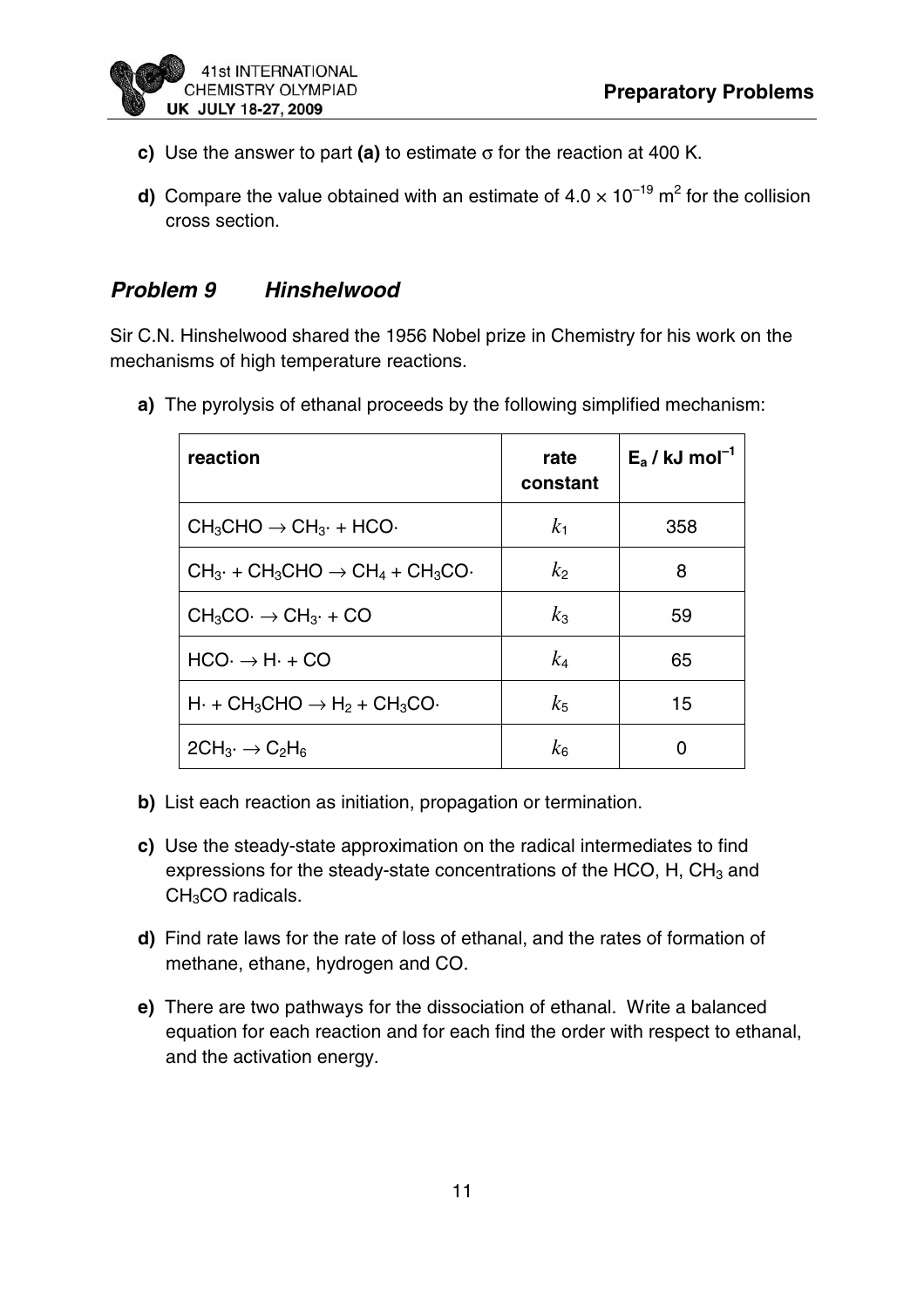

# **Problem 10 Enzyme kinetics**

Characterisation of enzyme kinetics can play an important role in drug discovery. A good understanding of how the enzyme behaves in the presence of its natural substrate is necessary before the effect of potential drugs can be evaluated. Enzymes are typically characterised by two parameters,  $V_{\text{max}}$  and  $K_{\text{m}}$ ; these are determined by analysing the variation of the initial rate of reaction with substrate concentration.

Many enzymatic reactions can be modelled using the scheme:

| $E + S \rightarrow ES$ | rate constant $k_1$    |
|------------------------|------------------------|
| $ES \rightarrow E + S$ | rate constant $k_{-1}$ |
| $ES \rightarrow E + P$ | rate constant $k_2$    |

where **E** is the free enzyme, **S** is the substrate, **ES** is a complex formed between the enzyme and substrate and **P** is the product.

- **a)** Assuming that the system is in steady state and that [**S**] >> [**E**] obtain an expression
	- i) for the rate of production of **ES** in terms of [**E**], [**S**], [**ES**] and the appropriate rate constants.
	- ii) for the rate of production of **P** in terms of [**ES**] and the appropriate rate constants.

When doing the experiment [**E**] is not known, however the total amount of enzyme present is constant throughout the reaction, therefore:

$$
[\mathsf{E}]_0 = [\mathsf{E}] + [\mathsf{ES}]
$$

where  $[E]_0$  is the initial enzyme concentration.

Also, in enzyme kinetics the Michaelis constant,  $K<sub>m</sub>$ , is defined as:

$$
K_{\rm m} = (k_{-1} + k_2) / k_1
$$

- **b)** Obtain an expression for [**ES**] in terms of [**S**],  $[E]_0$  and  $K_m$ .
- **c)** Hence obtain an expression for the rate of production of **P** in terms of [**E**]<sub>0</sub>, [**S**]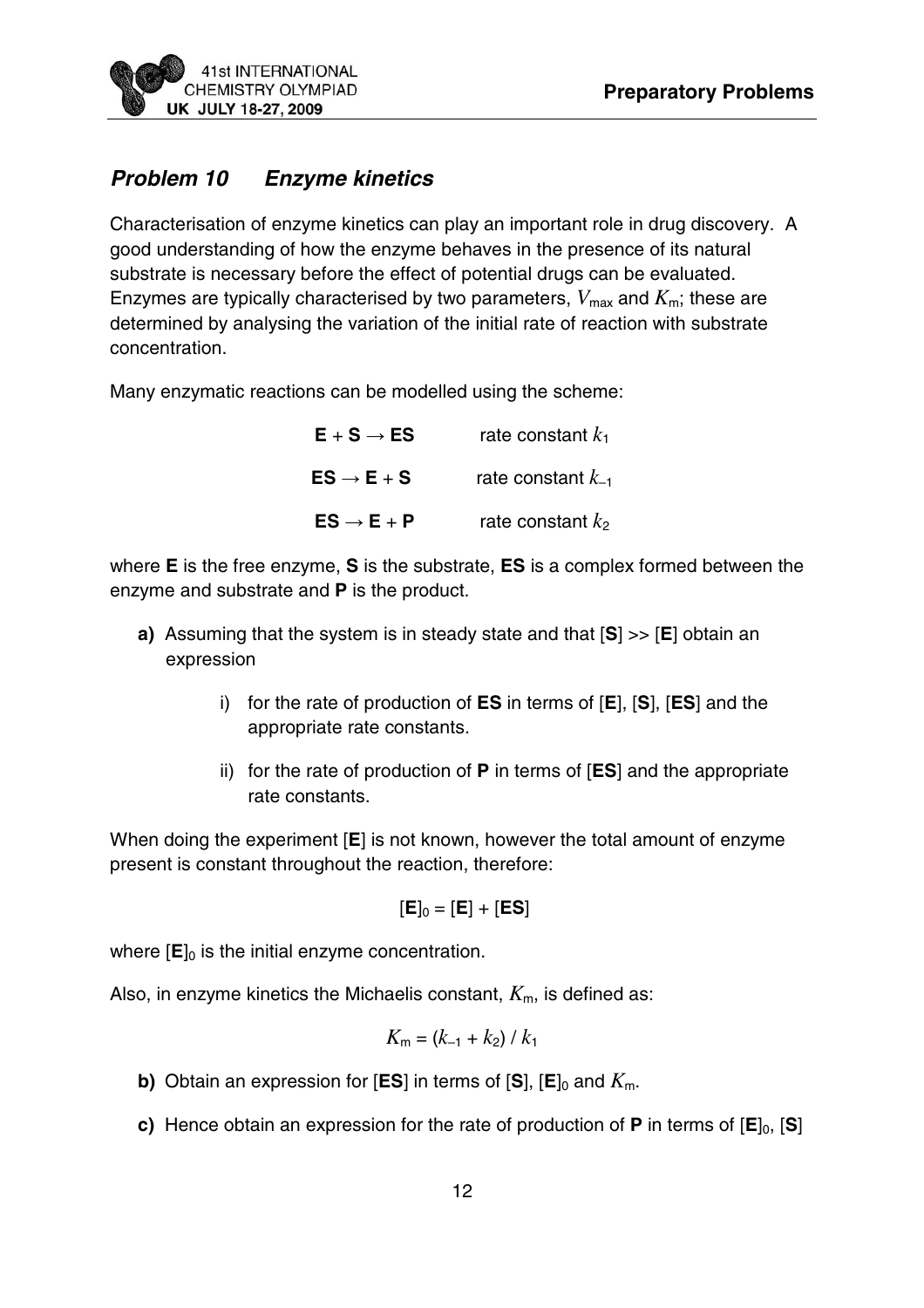and the appropriate constants.

The maximal rate of reaction,  $V_{\text{max}}$ , occurs when all of the enzyme molecules have substrate bound, i.e. when  $[ES] = [E]_0$ , therefore:

$$
V_{\text{max}} = k_2 \times [\mathbf{E}]_0
$$

**d)** Obtain an expression for the rate of production of **P** in terms of  $V_{\text{max}}$ , [S] and the appropriate constants.

The enzyme GTP cyclohydrolase II catalyses the first step in riboflavin biosynthesis in bacteria:



The absence of this enzyme in higher organisms makes GTP cyclohydrolase II a potential target for antimicrobial drugs.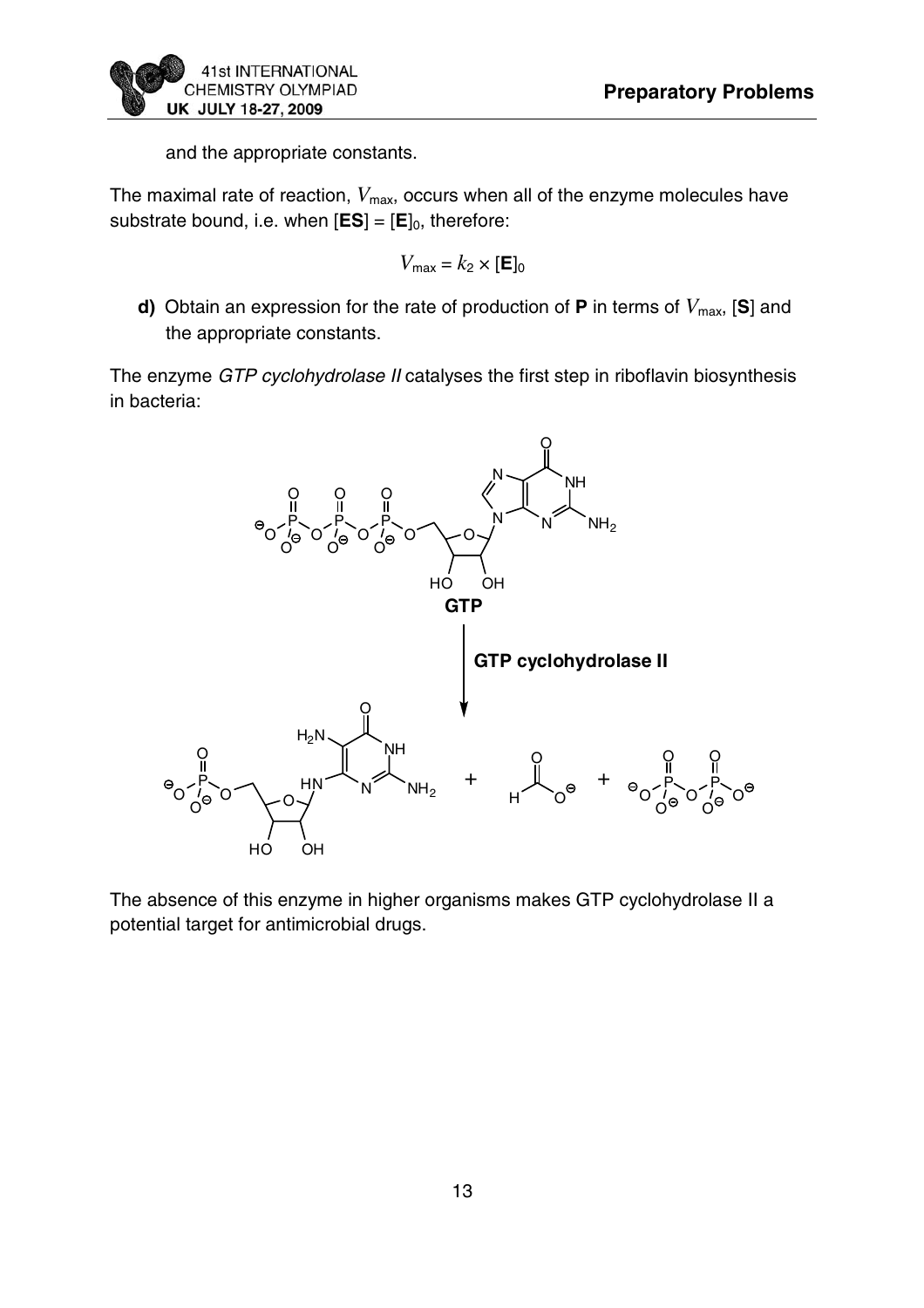Protein samples were rapidly mixed with different concentrations of GTP. The change in absorbance with time was measured at 299 nm in a 1 ml cell with a 1 cm pathlength. A 100 μM solution of the purified product gave an absorbance of 0.9 in a 1 cm pathlength cell at 299 nm.

| Time<br>/ s    | <b>GTP concentration</b> |             |         |            |         |            |            |
|----------------|--------------------------|-------------|---------|------------|---------|------------|------------|
|                | $200 \mu M$              | $150 \mu M$ | 100 µM  | $80 \mu M$ | 60 µM   | $40 \mu M$ | $20 \mu M$ |
| 6              | 0.00514                  | 0.00469     | 0.00445 | 0.00393    | 0.00377 | 0.00259    | 0.00197    |
| $\overline{7}$ | 0.00583                  | 0.00547     | 0.00477 | 0.00454    | 0.00388 | 0.00253    | 0.00247    |
| 8              | 0.00708                  | 0.00639     | 0.00568 | 0.00506    | 0.00452 | 0.00309    | 0.00253    |
| 9              | 0.00698                  | 0.00703     | 0.00639 | 0.00591    | 0.00521 | 0.00325    | 0.00295    |
| 10             | 0.00818                  | 0.00800     | 0.00709 | 0.00645    | 0.00574 | 0.00387    | 0.00302    |
| 11             | 0.00901                  | 0.00884     | 0.00752 | 0.00702    | 0.00638 | 0.00445    | 0.00352    |
| 12             | 0.0103                   | 0.00922     | 0.00849 | 0.00771    | 0.00707 | 0.00495    | 0.00386    |

- **e)** Calculate the initial rate of reaction at each of the GTP concentrations.
- **f)** Express the equation obtained in part **(d)** in the form  $y = mx + c$ .
- **g)** Hence determine  $V_{\text{max}}$  and  $K_{\text{m}}$  for this enzyme (you may assume that the kinetic scheme outlined above is valid for this enzyme)

## **Problem 11 Hydrocyanic acid**

Hydrocyanic acid is a weak acid with dissociation constant  $K_a = 4.93 \times 10^{-10}$ 

- **a)** Find the pH of a 1.00 M solution of HCN.
- **b)** 10 L of pure water is accidentally contaminated by NaCN. The pH is found to be 7.40. Deduce the concentrations of each of the species,  $Na^+$ ,  $H^+$ ,  $OH^-$ ,  $CN^-$ , HCN, and hence calculate the mass of NaCN added.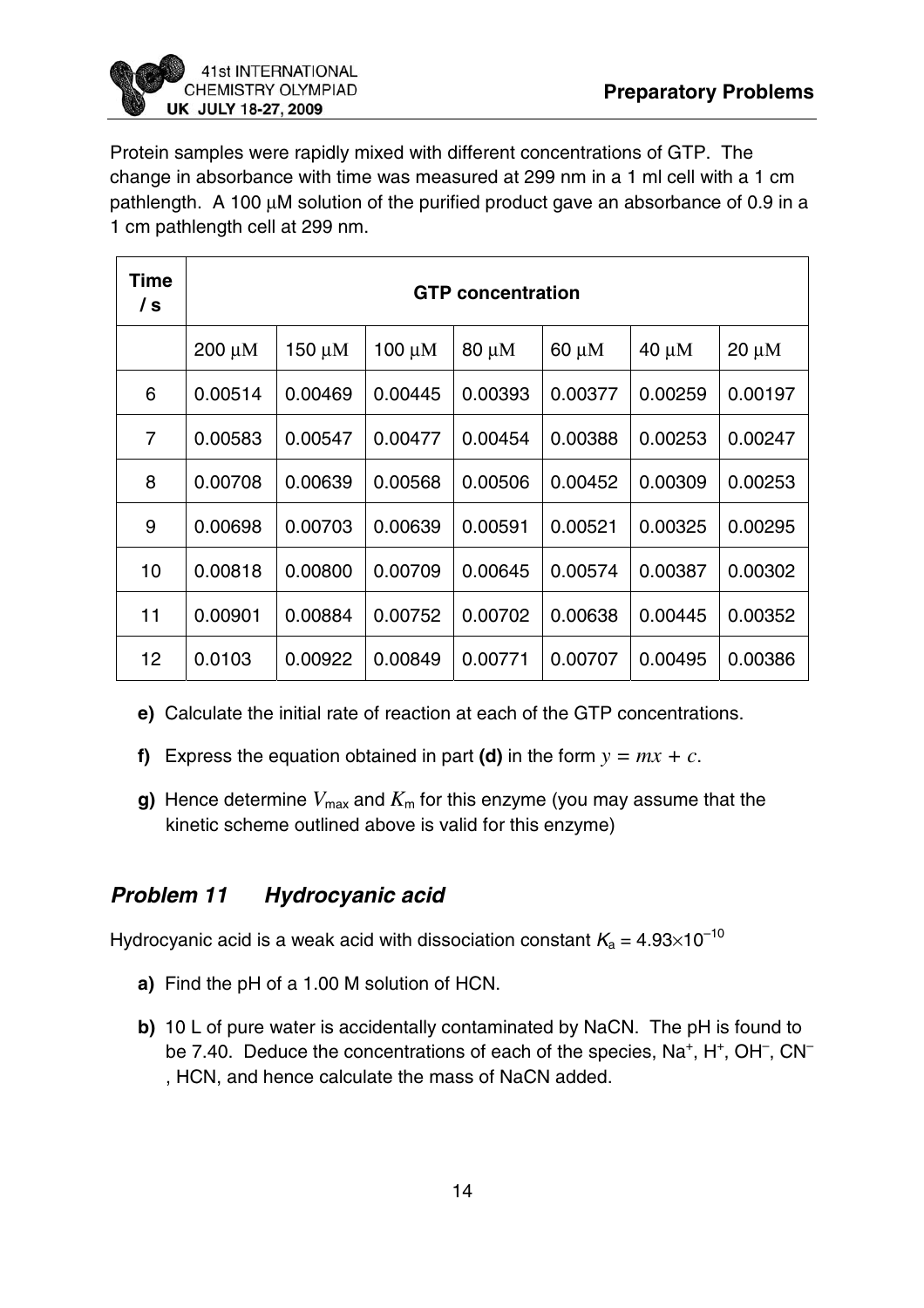

# **Problem 12 Chlorine electrochemistry**

- **a)** State the Nernst equation.
- **b)** You are given the following set of standard electrode potentials and half cell reactions for chlorine.

| <b>Alkaline</b>                                | $E^{\circ}/V$ | <b>Acidic</b>                         | $E^{\circ}/V$ |
|------------------------------------------------|---------------|---------------------------------------|---------------|
| $ClO4- + H2O/CIO3- + 2OH-$                     | 0.37          | $ClO4- + 2H+ / ClO3- + H2O$           | 1.20          |
| $ClO3- + H2O/CIO2- + 2OH-$                     | 0.30          | $ClO3- + 3H+ / HClO2 + H2O$           | 1.19          |
| $ClO2- + H2O/CIO- + 2OH-$                      | 0.68          | $HCIO, +2H+/HOCl + H2O$               | 1.67          |
| $ClO^{-} + H_{2}O/\frac{1}{2}Cl_{2} + 2OH^{-}$ | 0.42          | $HOCI + H^+ / \frac{1}{2}Cl_2 + H_2O$ | 1.63          |
| $\frac{1}{2}Cl_{2}/Cl^{-}$                     | 1.36          | $\frac{1}{2}Cl_{2}/Cl^{-}$            | 1.36          |

Calculate the following quantities

- i) The ionic product of water,  $K_w$ .
- ii) The equilibrium constants for the disproportionation reaction of chlorine to oxidation states +1 and –1 under both acidic and alkaline conditions.
- iii) The  $pK_a$  value for HOCl.
- iv) The concentrations at pH 7.5 of HOCI and CIO<sup>-</sup> in a solution where the total concentration of hypochlorite (chlorate (I)) is 0.20 mmol  $dm^{-3}$ , and the electrode potential for the reduction of this system to chlorine at this pH with unit activity of chlorine. These conditions are typical of a swimming pool.

# **Problem 13 The solubility of CuBr**

The EMF of the cell

```
Pt | H<sub>2</sub> (g) (p =1.0 bar) | HBr (aq) (1.0 \times 10^{-4} M) | CuBr | Cu
```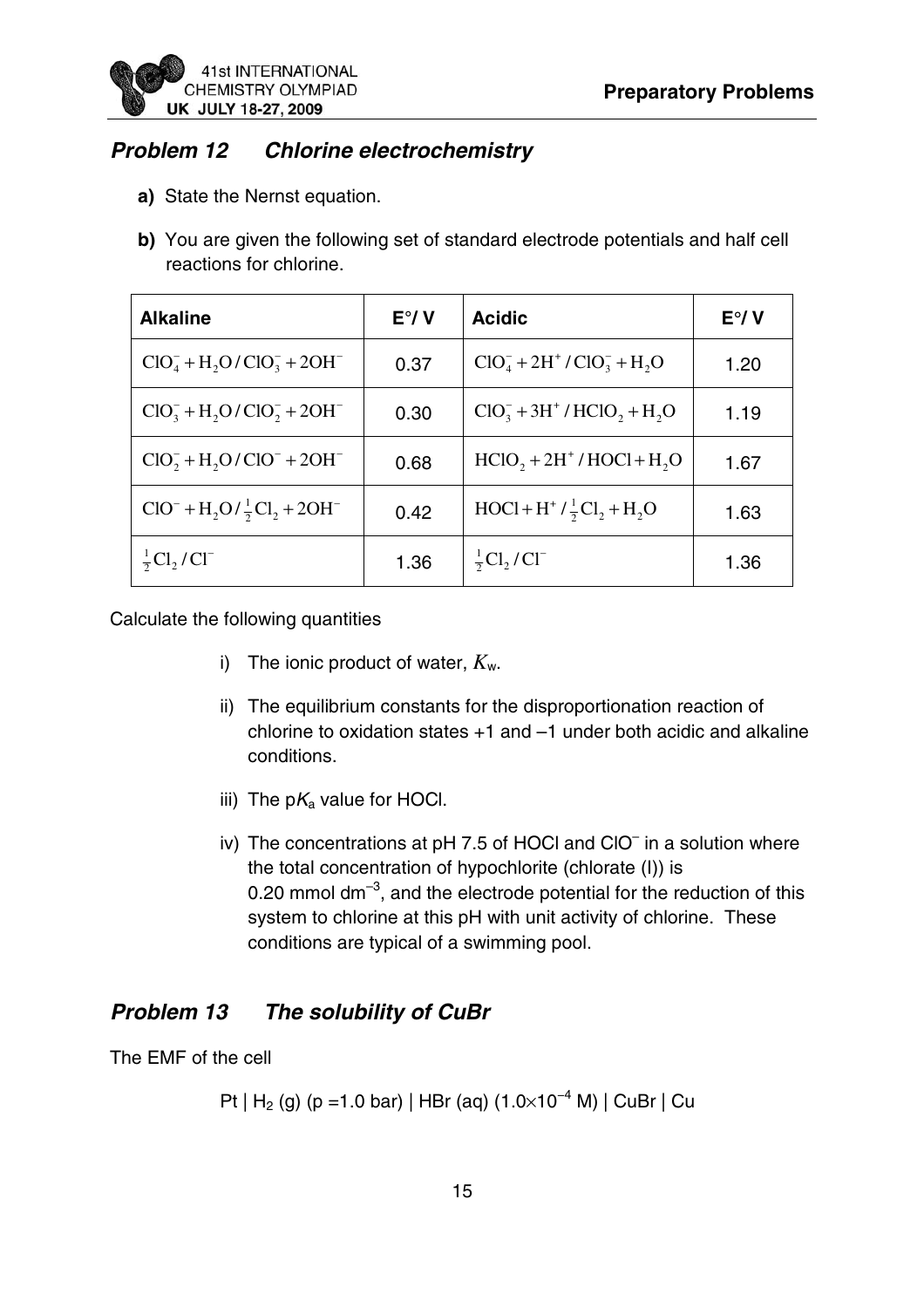

is 0.559 V at 298 K. (Assume that all species in the cell behave ideally).

- **a)** Write down half cell reactions for the right and left hand electrodes, the Nernst equation for the cell and the standard electrode potential for the CuBr electrode.
- **b)** The standard electrode potential for the Cu/Cu<sup>+</sup> (aq) couple is 0.522 V. Calculate ΔG° for the dissolution of CuBr at 298 K and hence the solubility product of CuBr.
- $c)$  Calculate the concentration of  $Cu<sup>+</sup>$  (aq) ions in the cell shown above.
- **d)** By how much would the EMF of the cell change if the pressure of hydrogen were doubled?

## **Problem 14 Electrochemical equilibria**

**a)** Calculate the standard electrode potential for the aqueous couple  $[Fe(CN)_{6}]^{3-}/$  $[Fe(CN)_{6}]^{4-}$  from the following data:

$$
E^{\circ}(\text{Fe}^{3+}(\text{aq}) \mid \text{Fe}^{2+}(\text{aq})) = +0.770 \text{ V}
$$
  
\n
$$
\text{Fe}^{3+}(\text{aq}) + 6\text{CN}^{-}(\text{aq}) \xrightarrow{\bullet} [Fe(\text{CN})_{6}]^{3-}(\text{aq}) \log 10 \text{ K}_{c} = 43.9
$$
  
\n
$$
\text{Fe}^{2+}(\text{aq}) + 6\text{CN}^{-}(\text{aq}) \xrightarrow{\bullet} [Fe(\text{CN})_{6}]^{4-}(\text{aq}) \log 10 \text{ K}_{c} = 36.9
$$

The following standard electrode potentials have been reported:

 $\ln^+(aq) + e^ \implies$   $\ln(s)$   $E^{\circ} = -0.13 \text{ V}$  $\text{In}^{3+}(\text{aq}) + 3\text{e}^ \implies$   $\text{In}(\text{s})$   $E^\circ = -0.34 \text{ V}$  $T1^{+}(aq) + e^{-}$   $\longrightarrow T1(s)$   $E^{\circ} = -0.34$  V  $T1^{3+}(aq) + 3e^ \longrightarrow$  TI(s)  $E^{\circ} = +0.72 \text{ V}$ 

**b)** Calculate the equilibrium constant for the disproportionation reaction  $3M^{+}$  (aq)  $\rightarrow$   $M^{3+}$  (aq) + 2M (s) for In and TI. Comment on the result.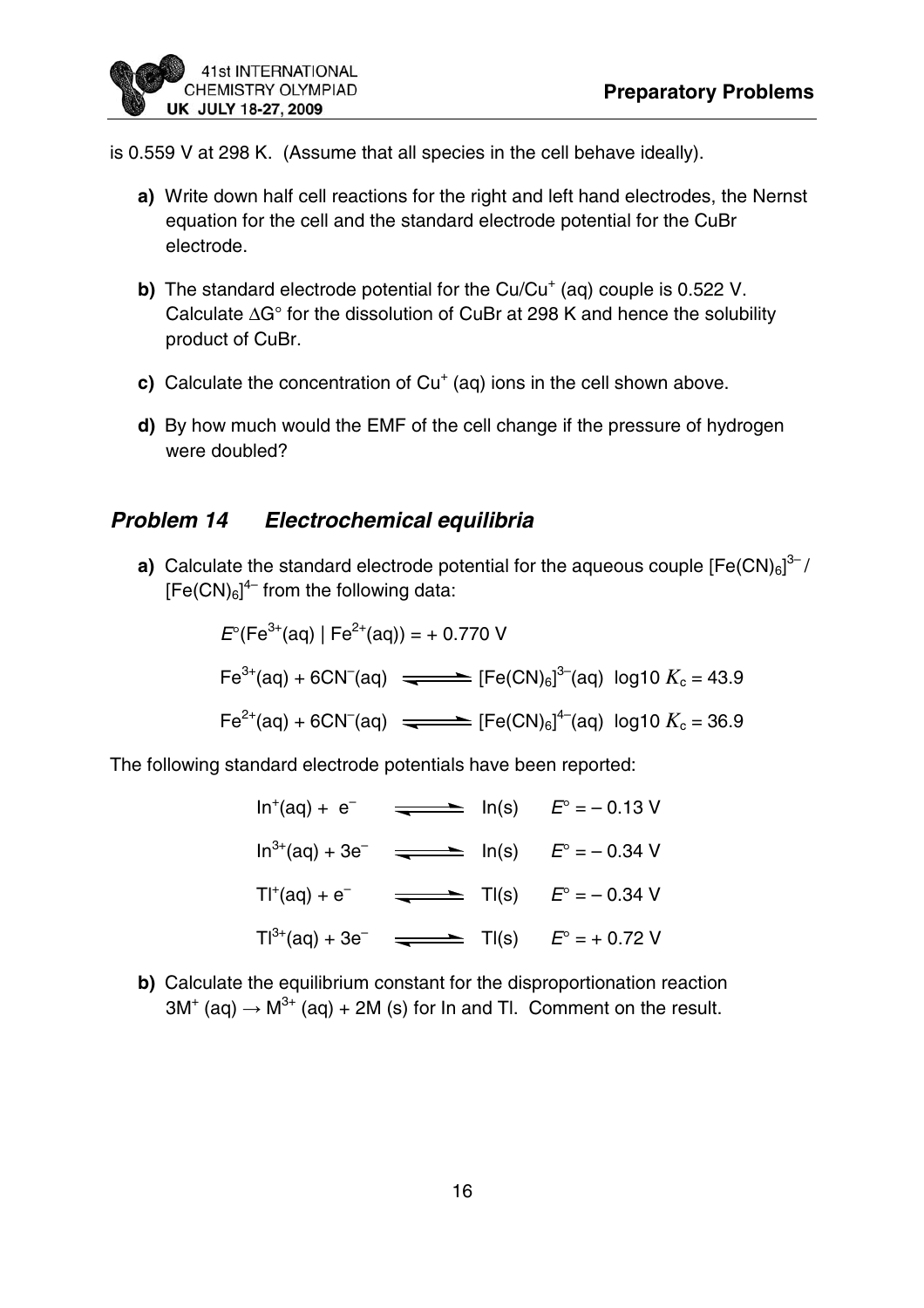

# **Problem 15 Photodissociation of Cl<sub>2</sub>**

Photodissociation is the process in which a molecule fragments after absorbing a photon with sufficient energy to break a chemical bond. The rupture of a chemical bond is one of the most fundamental chemical processes, and has been studied in great detail.

In a modified time-of-flight mass spectroscopy technique for studying Cl–Cl bond cleavage, a laser beam is crossed with a molecular beam of  $Cl<sub>2</sub>$ , and dissociation occurs at the crossing point. A second laser beam ionises the resulting Cl atoms (without affecting their velocities), so that a carefully tuned electric field may be used to guide them along a 40 cm flight path to a position sensitive detector.

The image of the Cl fragments recorded at the detector is shown on the right. Note that this represents a two-dimensional projection of the full three-dimensional velocity distribution.



- **a)** A potential of 3000 V is used to direct the ionised Cl atoms to the detector. What is their flight time? Take the mass of a CI atom to be 35 g mol<sup>-1</sup>.
- **b)** The image appears as a single ring of Cl atoms as a result of conservation of energy and momentum. The outside diameter of the ring is 12.68 mm. What velocity did the Cl atoms acquire as a result of the photodissociation?
- **c)** The bond dissociation energy of Cl<sub>2</sub> is 243 kJ mol<sup>-1</sup>. Use conservation of energy to determine the laser wavelength.

# **Problem 16 Laser Cooling**

This question is about laser cooling, which is a quick and efficient way of cooling ions down to very cold temperatures. The mean kinetic energy of a molecule is related to its temperature by  $E = \frac{3}{2} k_{\text{B}} T$  , where  $k_{\text{B}}$  is the Boltzmann constant.

**a)** Calcium atoms leak out of an oven at 600 °C. Calculate the mean kinetic energy of the calcium atoms and hence the rms momentum and rms speed of a 40Ca atom, whose relative isotopic mass is 39.96.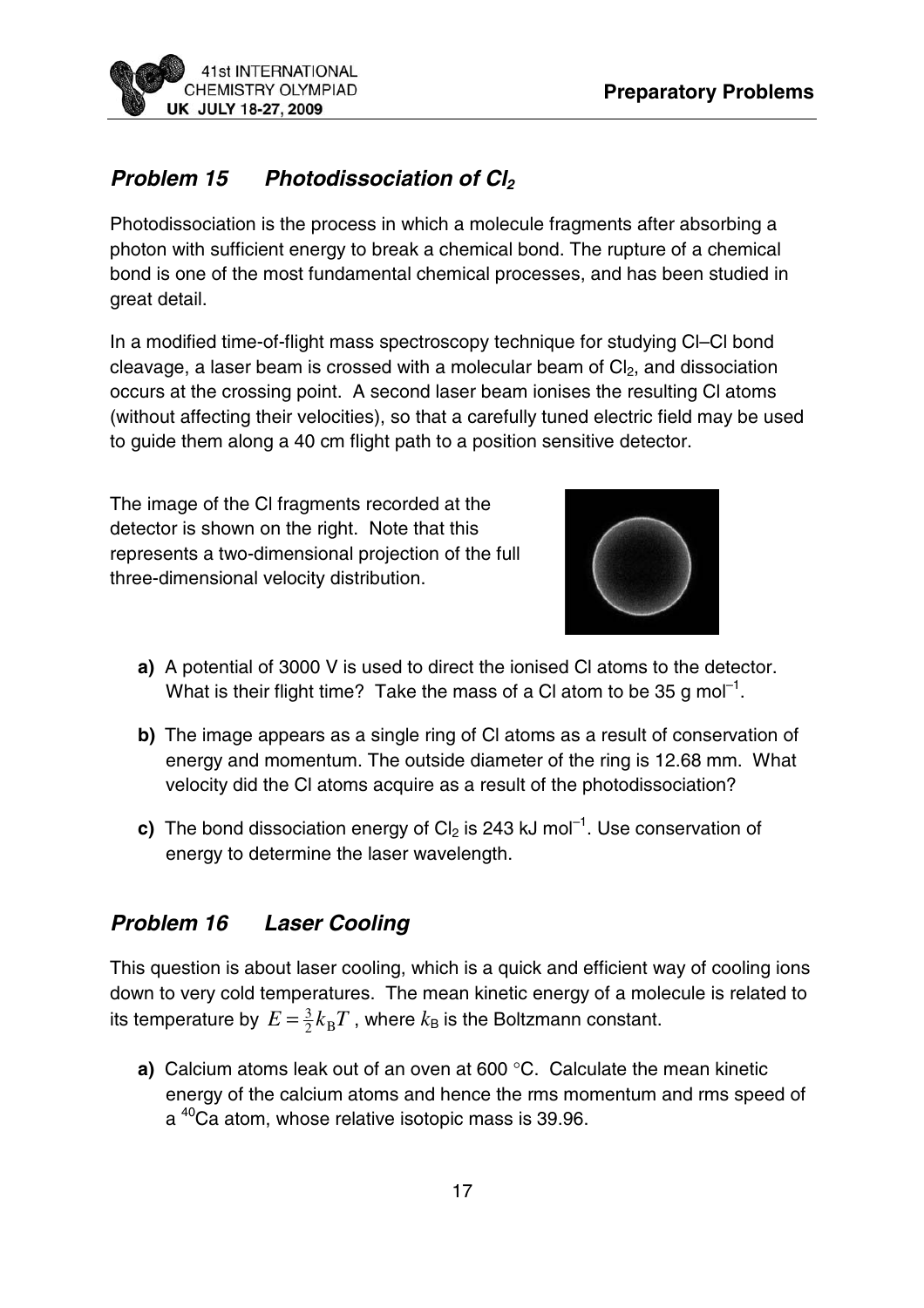

- **b)** The atoms drift into an ion trap where they are photoionised and trapped. While in this trap they are bombarded with laser light of wavelength 396.96 nm. Calculate the frequency, energy and momentum of a photon with this wavelength.
- **c)** The ions go through an optical cycle repeatedly. Ions absorb a photon from the laser when they are moving in the opposite direction to the light (this is achieved using the Doppler Effect) and then re-emit a photon in a random direction. The net effect of this procedure is to slow the ion down slightly. Calculate the change in mean momentum and speed at each cycle and the number of photons that would need to be absorbed to bring the ion approximately to rest. (In practice this process was found to reduce the temperature to about 0.5 mK.)
- d) Write down the ground electronic configuration of the Ca<sup>+</sup> ion, and calculate the orbital and spin angular momentum of the unpaired electron.
- **e)** In the excited configuration involved in the laser cooling transition the unpaired electron has been excited into the lowest available  $p$  orbital. Calculate the orbital and spin angular momentum of the unpaired electron.
- **f)** In this excited state the electron experiences a magnetic field because of its own orbital motion around the charged nucleus. The spin of the electron can line up either parallel or antiparallel to this field, and the two states have slightly different energies. The resultant quantum number, *j*, for the total electronic angular momentum takes values from  $|l - s|$  to  $|l + s|$  in integer steps. Calculate the possible values of *j*.
- **g)** The laser cooling transition is to the lower of these two levels, the transition from the ground state to the higher level has a wavelength 393.48 nm. Calculate the energy difference between the two levels resulting from the excited configuration.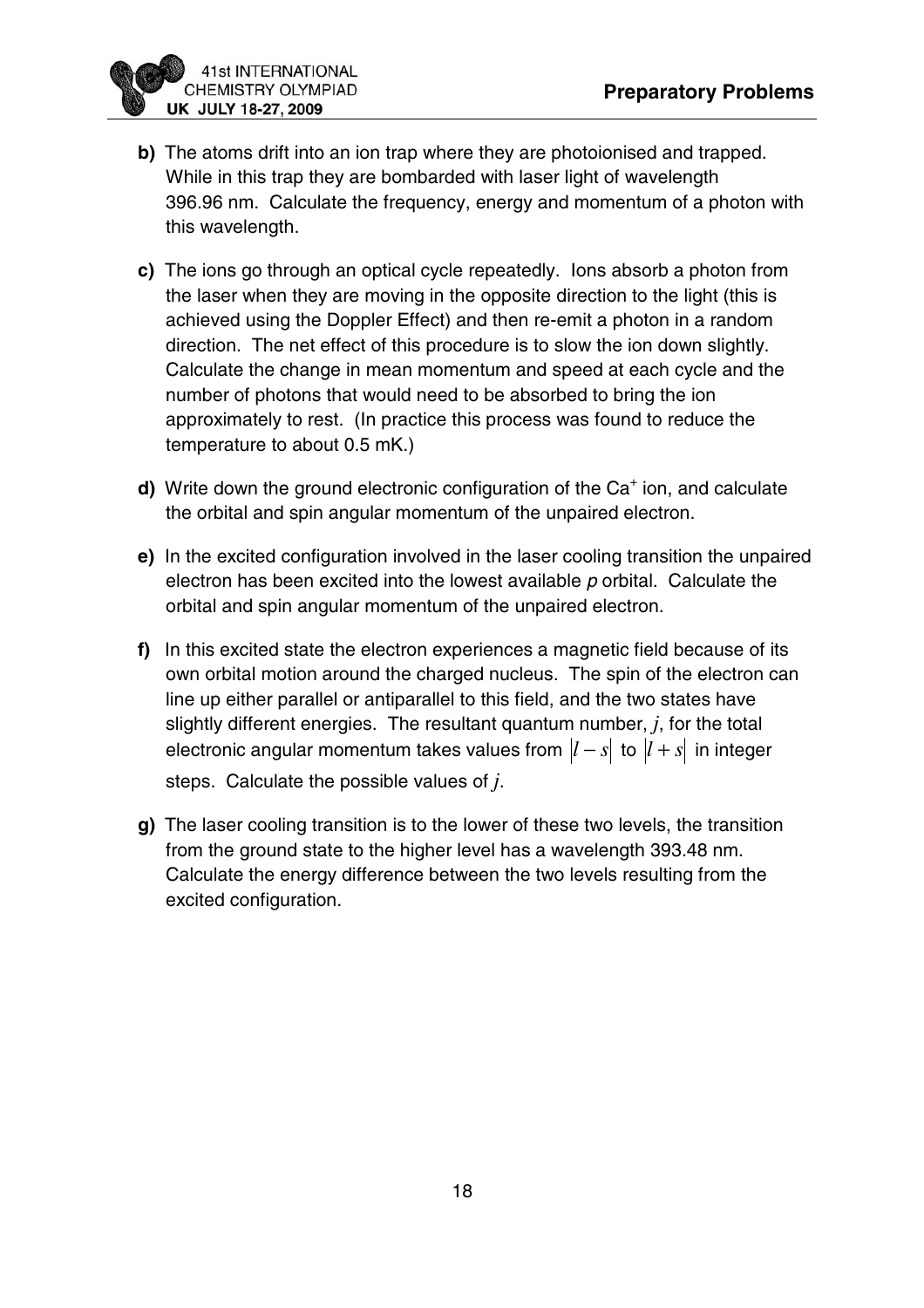

#### **Problem 17 Hydrogen bond strength determination**



In an experiment to measure the strength of the intramolecular hydrogen-bond in **B**, the chemical shift of the amide proton  $\delta_{obs}$ , was measured at various temperatures.

| T/K | $\delta_{\rm obs}$ / ppm |  |  |  |  |
|-----|--------------------------|--|--|--|--|
| 220 | 6.67                     |  |  |  |  |
| 240 | 6.50                     |  |  |  |  |
| 260 | 6.37                     |  |  |  |  |
| 280 | 6.27                     |  |  |  |  |
| 300 | 6.19                     |  |  |  |  |

The observed chemical shift,  $\delta_{obs}$ , is the weighted average of the shifts of the N–H proton when the amide is completely hydrogen bonded,  $\delta_h$ , and when it is completely free,  $\delta_f$ .

- **a)** Derive an expression for the observed chemical shift of the N–H proton,  $\delta_{\text{obs}}$ .
- **b)** Derive an expression for the equilibrium constant  $K$  for  $A \rightleftharpoons B$  in terms of  $\delta_{\text{obs}}$ ,  $\delta_{\text{h}}$ , and  $\delta_{\text{f}}$ .
- **c)** Given that  $\delta_h = 8.4$  ppm and  $\delta_f = 5.7$  ppm, calculate the equilibrium constants for the cyclisation at the different temperatures.
- **d)** By plotting a suitable graph, determine the standard enthalpy change for  $A \rightarrow B$  and the standard change in entropy at 300 K.
- **e)** Discuss the significance of your answers to part **(b)**.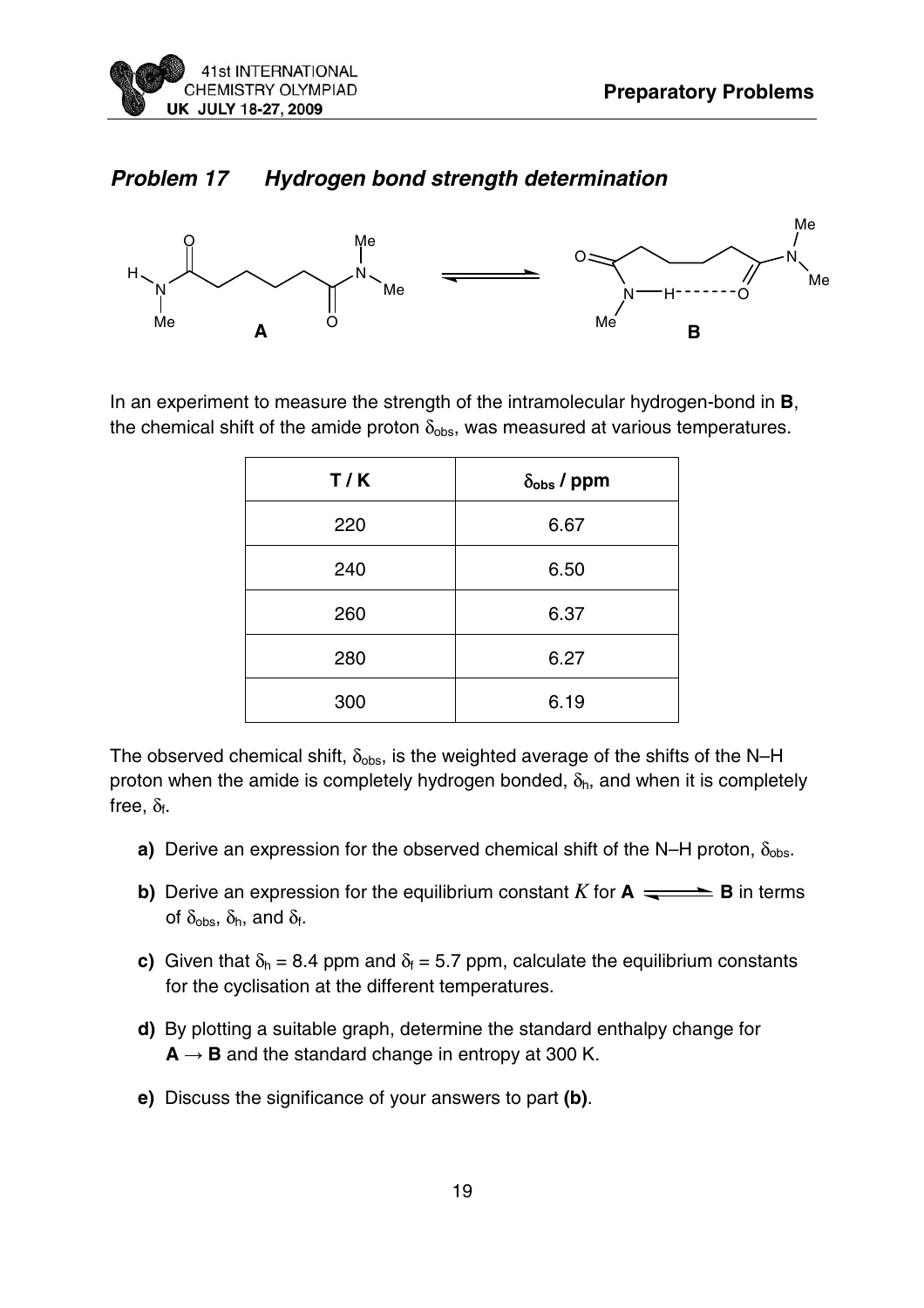

# **Problem 18 Magnetic Complexes**

Reaction of FeCl<sub>2</sub> with phenanthroline (phen) and two equivalents of K[NCS] yields the octahedral iron (II) complex Fe(phen)<sub>2</sub>(NCS)<sub>2</sub> (A). At liquid nitrogen temperature **A** has a magnetic moment of 0.0 B.M. but a magnetic moment near 4.9 B.M. at room temperature. [The effective magnetic moment, μeff, for a complex containing *n* unpaired electrons is given by:  $\mu_{\text{eff}} = \sqrt{n(n+2)}$  Bohr magnetons, B.M.]



Phenanthroline

- **a)** Draw structures of the possible isomers of **A**
- **b)** Determine the number of valence electrons which occupy the d-orbitals of **A**
- **c)** Draw electronic configurations for the d-orbital occupancy consistent with the high temperature and low temperature magnetic behaviour of **A** [You should determine the expected effective magnetic moment in each case]
- **d)** Which of the following statements is/are consistent with the low temperature magnetic data:

|                                         |                |                                                     | YES NO INSUFFICIENT DATA |
|-----------------------------------------|----------------|-----------------------------------------------------|--------------------------|
| Hund's Rules are obeyed                 |                | $\mathbf{1}$ $\mathbf{1}$ $\mathbf{1}$ $\mathbf{1}$ |                          |
| The Pauli Exclusion Principle is obeyed | $\blacksquare$ |                                                     |                          |

**e)** Which of the following statements is/are consistent with the high temperature magnetic data:

|                                         |                         | YES NO INSUFFICIENT DATA |
|-----------------------------------------|-------------------------|--------------------------|
| Hund's Rules are obeyed                 |                         |                          |
| The Pauli Exclusion Principle is obeyed | <b>The Common State</b> |                          |

The ligand Hacac ( $\mathbf{B}$ ,  $C_5H_8O_2$ ) is shown below. Treatment with NH<sub>3</sub> yields the anion acac<sup>-</sup> (C) whose C–O bond lengths are longer than those in **B** and whose <sup>1</sup>H NMR exhibits just two peaks. Addition of three equivalents of acac<sup>-</sup> to an aqueous solution of FeCl<sub>3</sub> yields a bright red octahedral complex (D) of composition  $C_{15}H_{21}O_6$ Fe with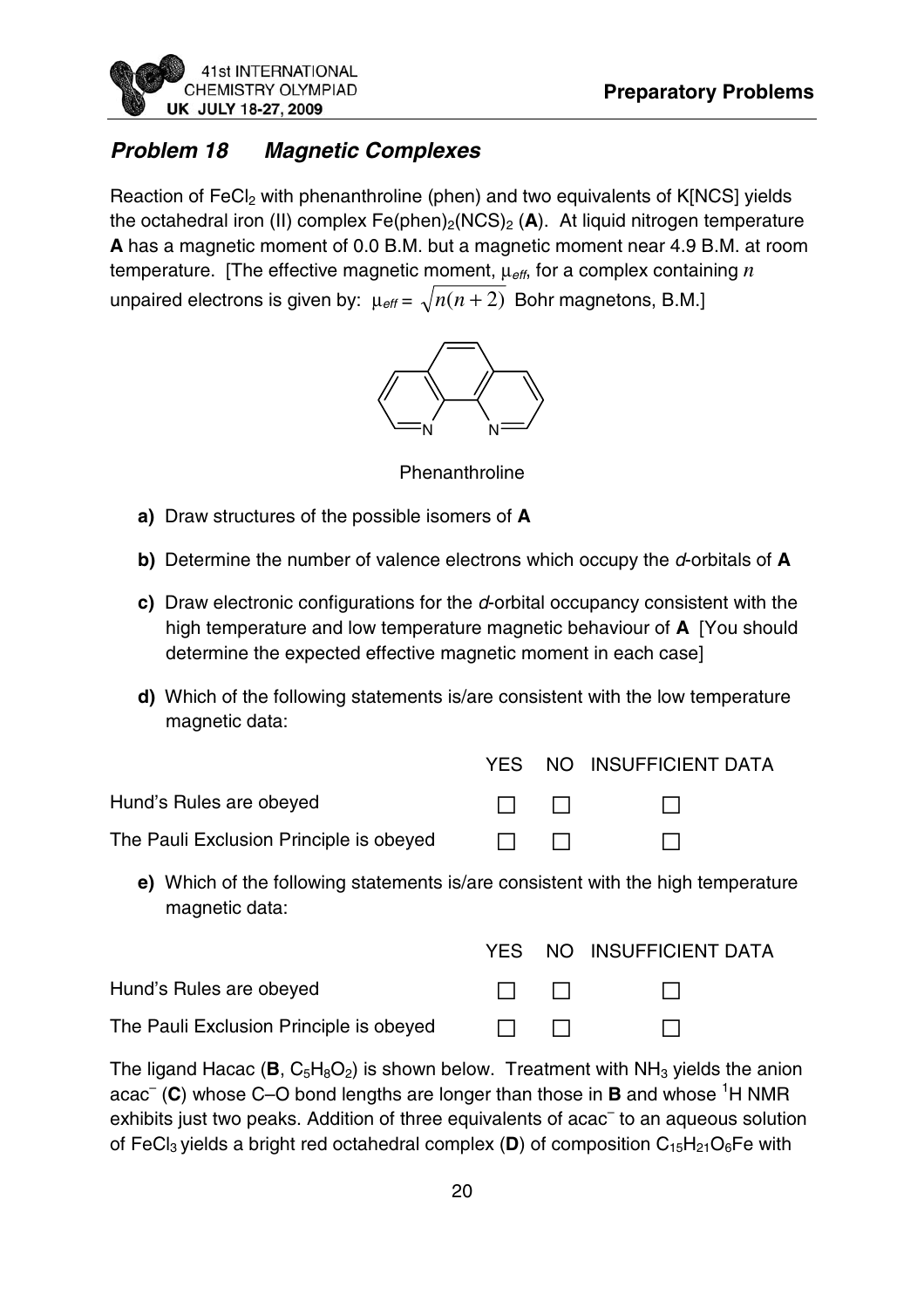

an effective magnetic moment of 5.9 B.M.

O O

Hacac

- f) Draw the anion acac<sup>-</sup> (C) and determine a resonance structure to explain the difference in C–O bond lengths between **B** and **C**.
- **g)** Draw the structures of **B** and **C** and clearly label the hybridisation state at each carbon in each case.
- **h)** Draw possible isomers of **D** and predict the d-orbital occupancy in light of the observed magnetic data.

# **Problem 19 Explosive S4N<sup>4</sup>**

Bubbling gaseous  $NH<sub>3</sub>$  through a solution of  $SCI<sub>2</sub>$  generates a red explosive solid, S4N4. Its structure can be represented in a number of ways; one way is as shown below.



- **a)** Write a balanced equation for the formation of  $S_4N_4$  from  $NH_3$  and  $SCI_2$
- **b)** Construct a Born-Haber cycle for the formation of  $S_4N_4$  and use the data below to determine the enthalpy of formation of  $S_4N_4$
- **c)** Use the additional data and your answer to part **(a)** to determine the enthalpy change for the reaction of  $NH<sub>3</sub>$  with  $\text{SCI}_2$

The S4N4 molecule has a rich reaction chemistry including both oxidation and reduction reactions. Treatment of  $S_4N_4$  with an excess of AsF<sub>5</sub> in sulfur dioxide generates the salt  $[S_4N_4][AsF_6]_2$  whereas treatment with excess  $SnCl_2·2H_2O$  in methanol yields S<sub>4</sub>N<sub>4</sub>H<sub>4</sub>

**d)** Write balanced equations for these two reactions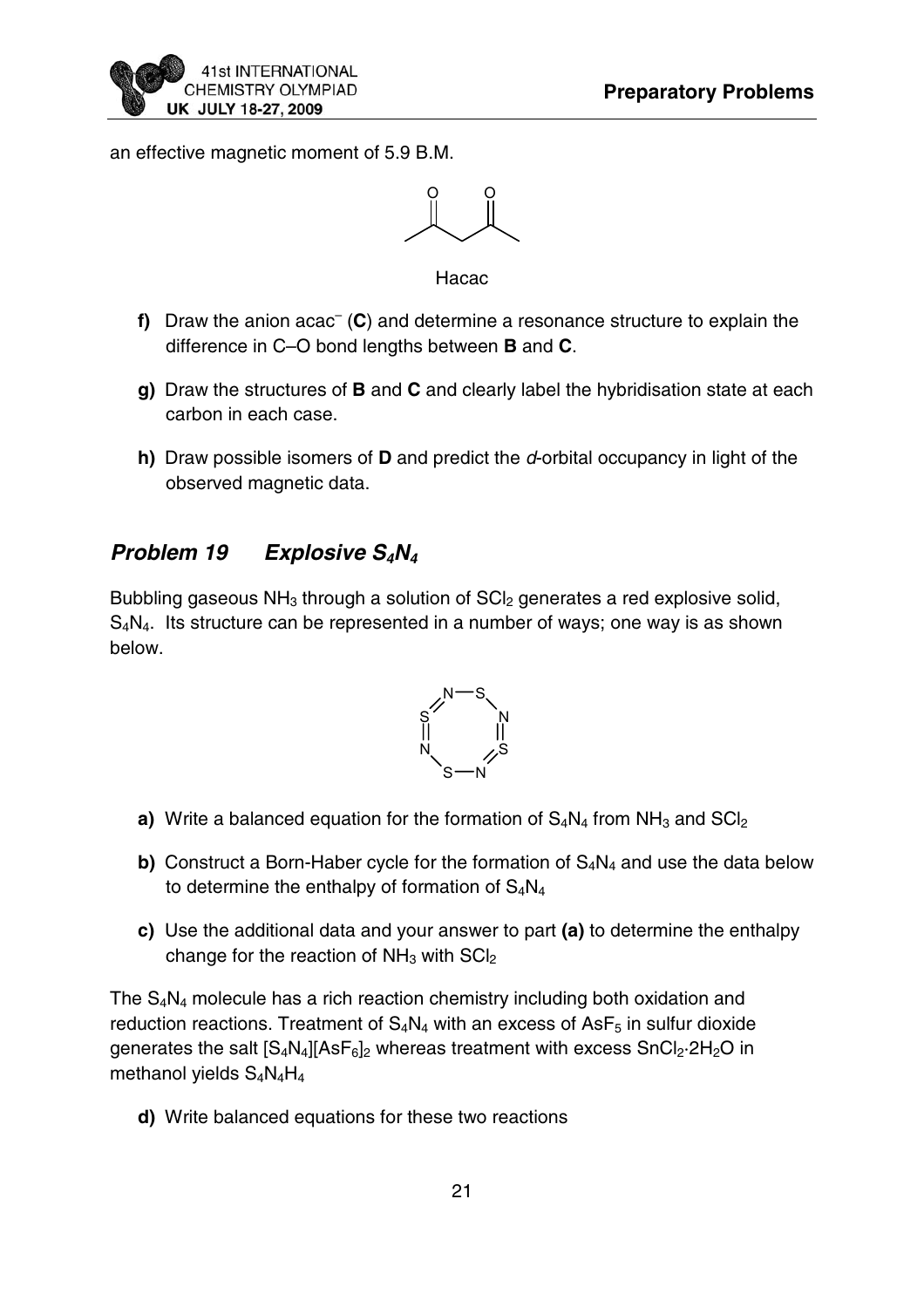

| $E(S-S) = 226$ kJ mol <sup>-1</sup>                          | $E(N=N) = 946$ kJ mol <sup>-1</sup>                       |
|--------------------------------------------------------------|-----------------------------------------------------------|
| $E(S-N) = 273$ kJ mol <sup>-1</sup>                          | $E(S=N) = 328$ kJ mol <sup>-1</sup>                       |
| $\Delta H_{\text{vap}}(S_8) = 77$ kJ mol <sup>-1</sup>       | $\Delta H_{\text{vap}}(S_4N_4) = 88$ kJ mol <sup>-1</sup> |
| $\Delta_f$ H (NH <sub>3</sub> ) = -45.9 kJ mol <sup>-1</sup> | $\Delta_f H (SCI_2) = -50.0 \text{ kJ mol}^{-1}$          |
| $\Delta_f$ H (HCl) = - 92.3 kJ mol <sup>-1</sup>             |                                                           |

# **Problem 20 Sulfur compounds**

Identify the compounds **A** to **D** in the scheme shown below and describe their structures with the aid of suitable sketches.

You may wish to refer to the following additional information :

Compound **A** is a yellow liquid containing 52.5% Cl and 47.5% S.

Compound **B** is a moisture-sensitive, red liquid.

Compound **C** is a colourless liquid containing 59.6% Cl, 26.95% S and 13.45% O.

Compound **D** has a relative molar mass of 134.96 g mol<sup>-1</sup>. Compound D can also be obtained by direct reaction of **C** with O<sub>2</sub>.

$$
\text{Elemental sulfur} \xrightarrow{\text{Cl}_2} \text{A} \xrightarrow{\text{Cl}_2} \text{B} \xrightarrow{\text{O}_2} \text{C} + \text{D}
$$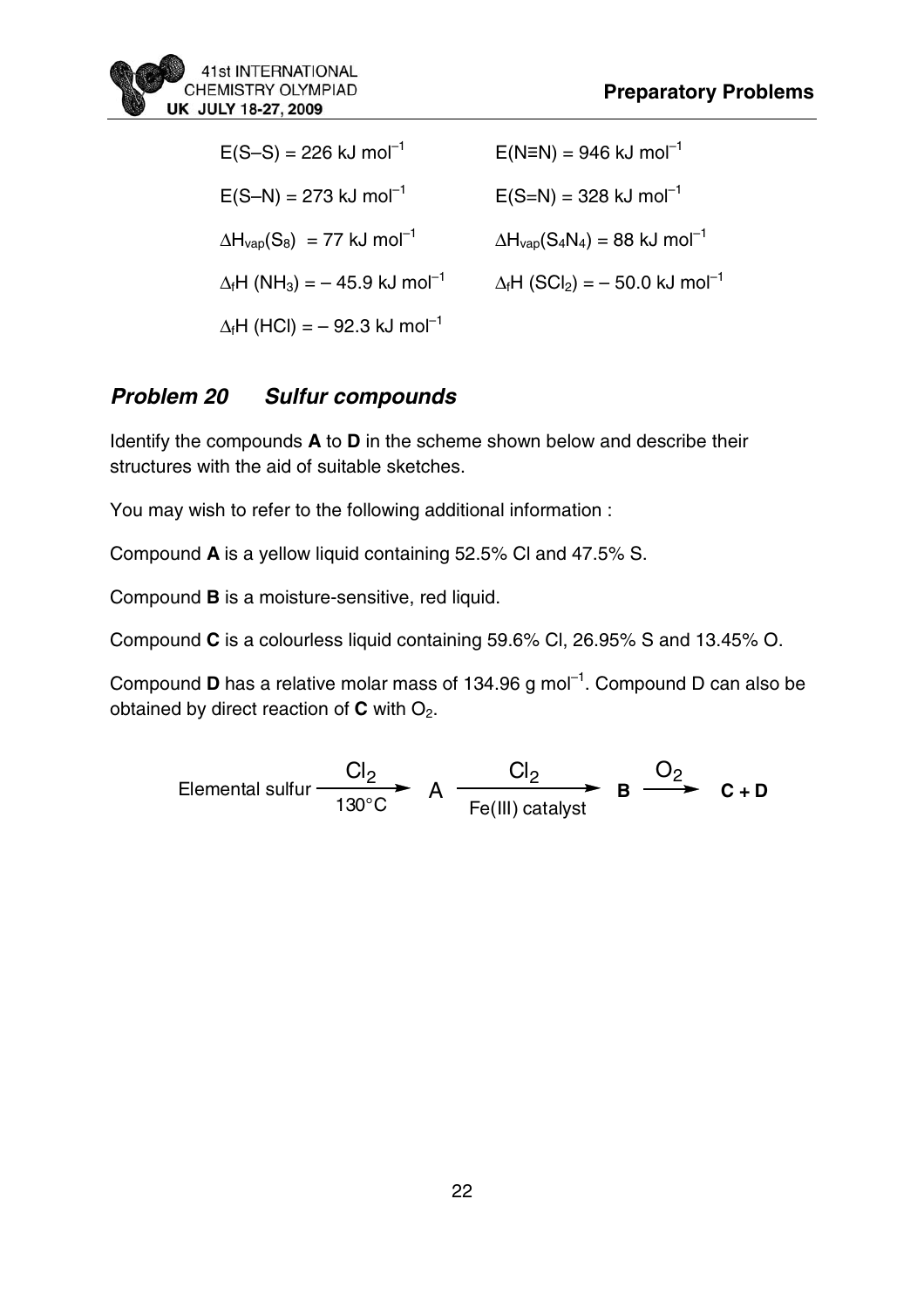## **Problem 21 Reactions of sodium**

The scheme below summarises some reactions of sodium metal.



- **a)** Compound **A** is white, crystalline solids. Identify it and discuss the bonding in the anion. How do the metals Li and K react with excess  $O_2$ ?
- **b)** Compounds **B** and **C** are both deeply coloured solids. Identify each of them and briefly discuss the driving force for their formation. Note that the  $EtNH<sub>2</sub>$ acts only as a solvent for these reactions.
- **c)** Solutions of **D** and **E** are deep green and blue, respectively. What are the species present in these solutions?
- **d)** Compound **G** is a white crystalline ionic solid, while **F** is a colourless, highly flammable gas that does not condense in liquid NH3. Identify **F** and **G**.
- **e)** Compound **H** is a white, ionic solid. One mole of the gas **F** is formed for each mole of **H** that is formed. Identify compound **H**.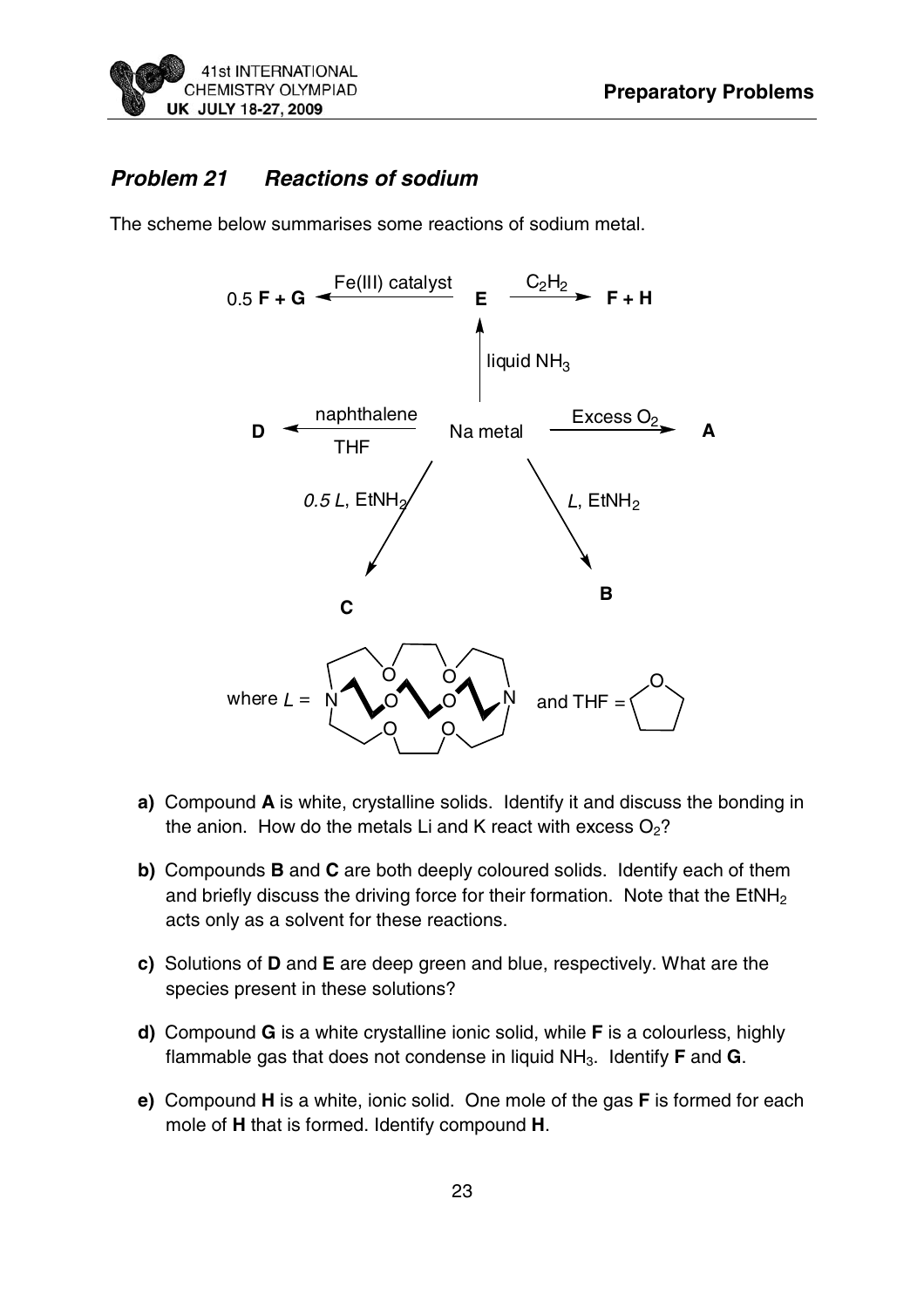

# **Problem 22 Chlorine compounds**

Compounds **A** to **I** all contain chlorine.



**a)** Identify **A** to **I** and write balanced equations for the following reactions: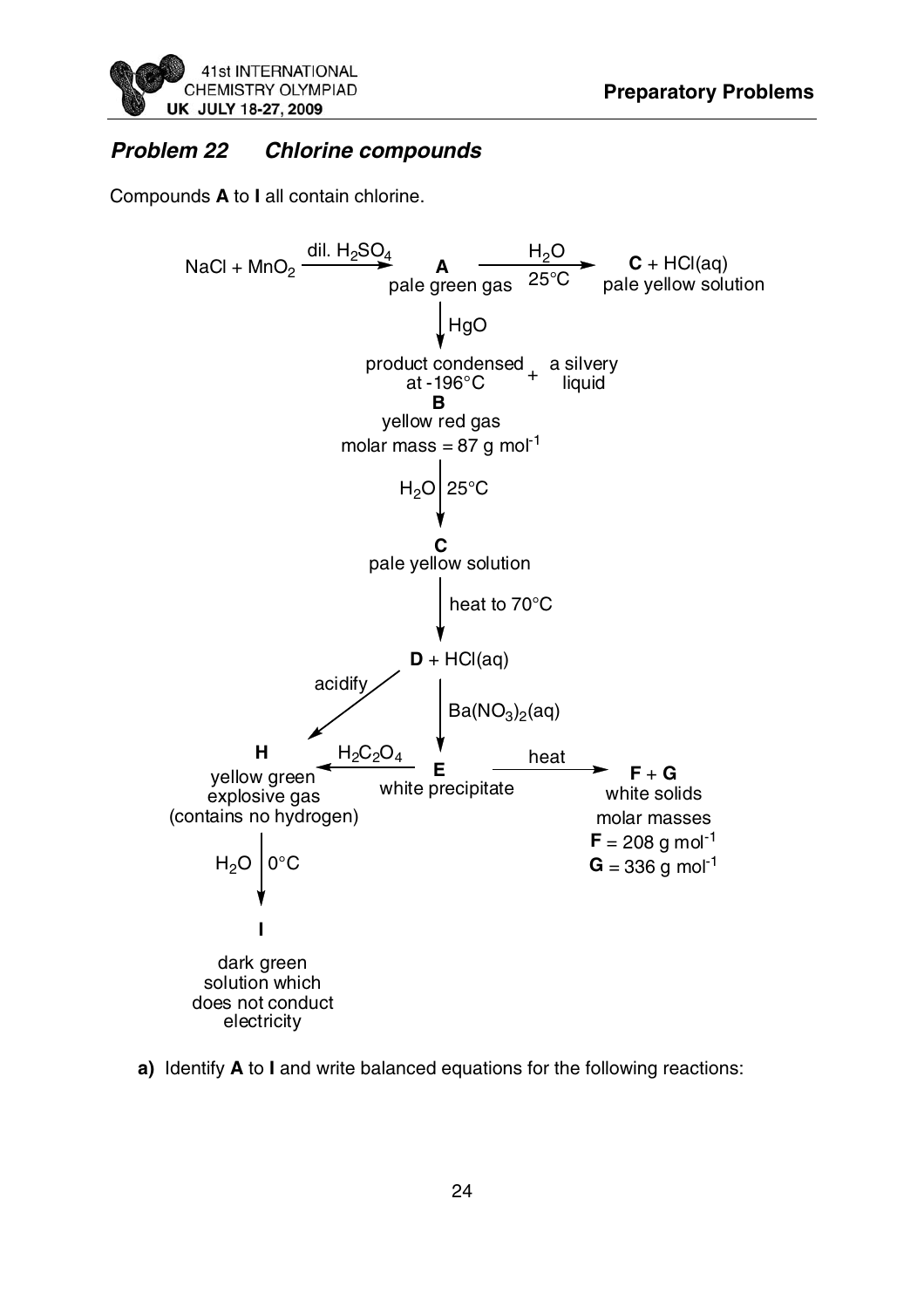



- **b)** Predict the structures of **B**, **D**, **F** and **H**, and comment on points of interest in the structure of **H**
- **c)** Comment on the conditions used in the sequence of reactions:

$$
A + H2O \xrightarrow{25^{\circ}C} C + HCl
$$
  
\n
$$
C \xrightarrow{70^{\circ}C} D + HCl
$$
  
\n
$$
E \xrightarrow{\text{heat}} F + G
$$

# **Problem 23 Perkin Junior**

Sir William Henry Perkin accidentally discovered "mauveine", the first commercial synthetic dyestuff, in 1856 while working in his home laboratory. His love of chemistry was passed on to his eldest son William Henry Perkin, Jr. (1860-1929). William Henry Perkin Jr is best known for his work on the synthesis and structure elucidation of natural products including  $\alpha$ -terpineol. Perkin's synthesis of this monoterpene forms the basis of this question.

As Perkin stated, the synthesis of  $\alpha$ -terpineol (F) "was undertaken with the object of synthesising…terpineol…, not only on account of the interest which always attaches to syntheses of this kind, but also in the hope that a method of synthesis might be devised of such a simple kind that there would no longer be room for doubt as to the constitution of these important substances".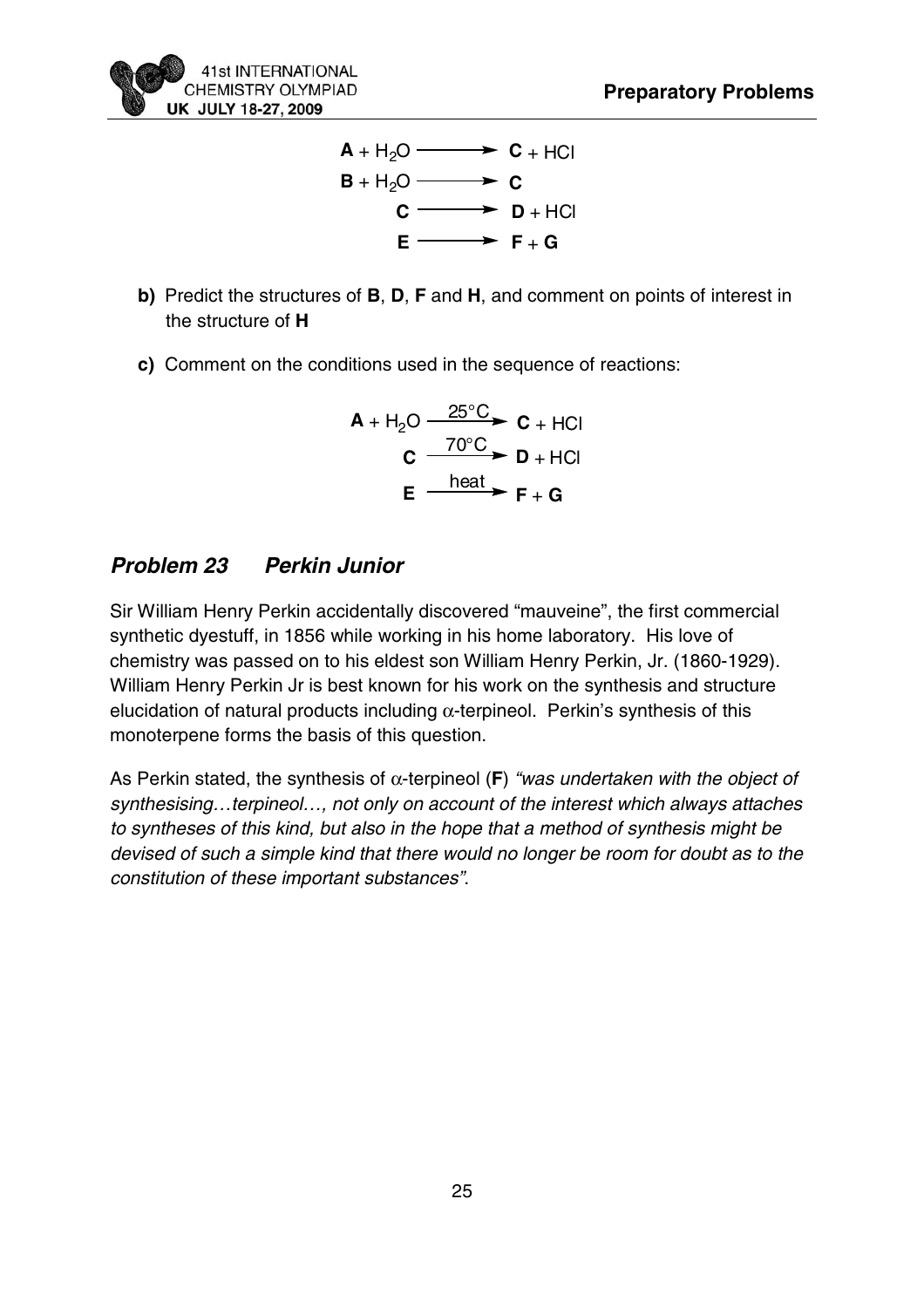We begin Perkin's synthesis of α-terpineol with the ketone **A**.



- **a)** Identify the intermediates **B**, **C**, **D** and **E**.
- **b)** What reagent would you use to convert **E** into α-terpineol **F**.
- **c)** Suggest reagents for the preparation of **A** from 4-hydroxybenzoic acid.

α-Terpineol **F** has been used to prepare other monoterpenes.

- **d)** Treatment of α-terpineol **F** with potassium hydrogen sulfate gave compound **G** which reacts with two equivalents of bromine. Identify **G** given that it is chiral.
- **e)** Treatment of α-terpineol **F** with aqueous acid gives compound **H**. Exposure of **H** to stronger acid gives **I**. Identify **H** and **I**.

In the  ${}^{1}$ H NMR spectrum of **H** addition of D<sub>2</sub>O results in the disappearance of one signal corresponding to two hydrogens, whereas the <sup>1</sup>H NMR spectrum of compound **I** remains unchanged on addition of  $D_2O$ .

Neither compound **H** nor **I** are chiral, and neither react with bromine.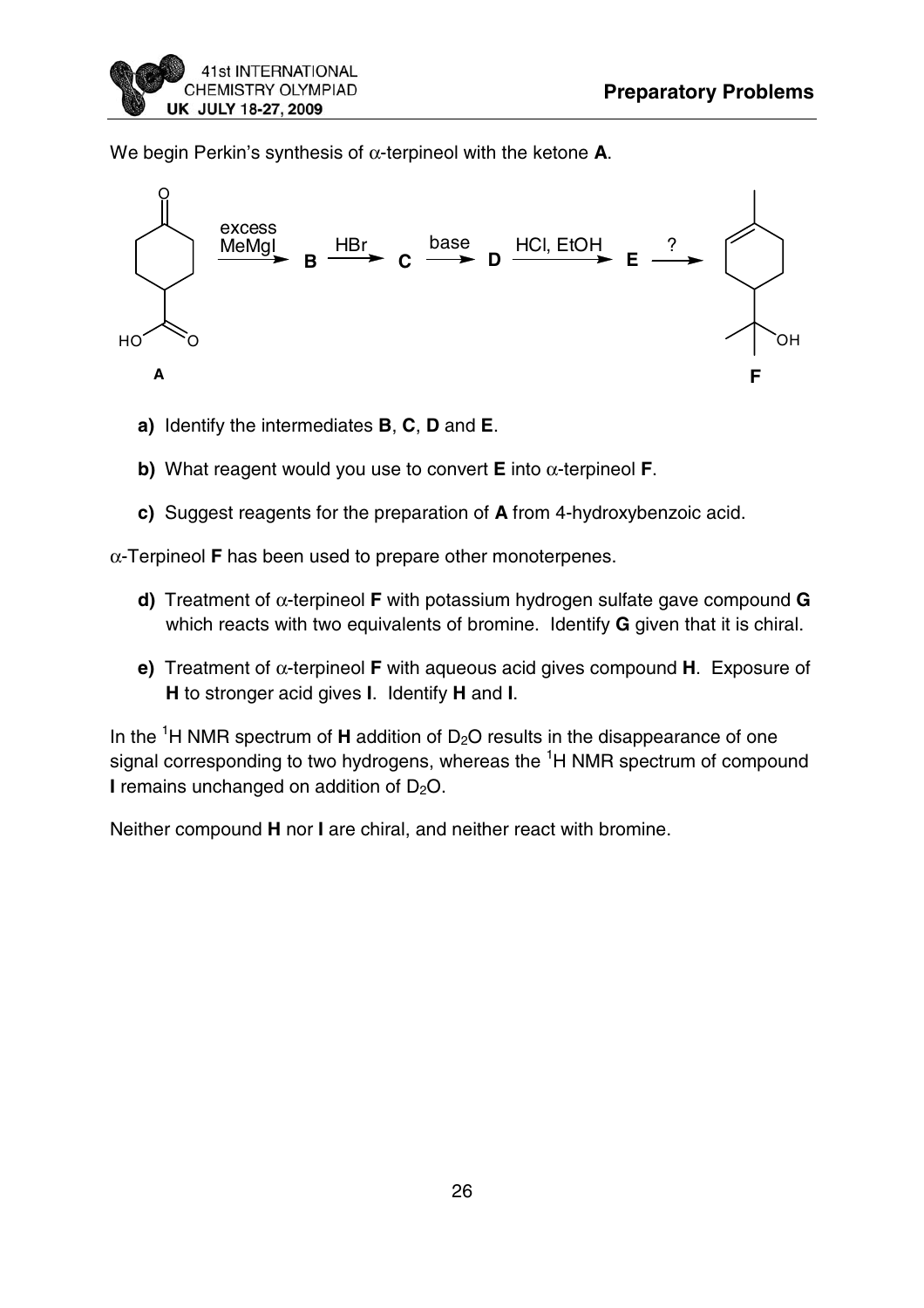![](_page_27_Picture_1.jpeg)

# **Problem 24 Cyclooctatetraene**

Cyclooctatetraene **H** was an exceedingly important molecule in the development of the theory of organic chemistry. It belongs to a class of compounds which, although they have alternating single and double bonds in a ring, do not benefit from the increase in stability that aromatic compounds such as benzene do. Cyclooctatetraene was first synthesised by Willstätter starting from the natural product pseudopelletierine **A**, according to the scheme below; in 1940 Reppe reported a one step synthesis of cyclooctatetraene from acetylene thus making this previously precious laboratory chemical into a commercially available material.

![](_page_27_Figure_4.jpeg)

- **a)** Identify intermediates **B**, **C**, and **D**
- **b)** Suggest reagents for the conversion of **D** into **E, E** into **F**, **F** into **G** and **G** into cyclooctatetraene.

Pseudopelletierine **A** is a natural product found in the bark of the pomegranate. Biochemical labelling studies have shown that it is biosynthesised from lysine **W**, and ethanoate via Δ<sup>1</sup> –piperideine **X**, pelletierine **Y** and N-methylpelletierine **Z**.

![](_page_27_Figure_8.jpeg)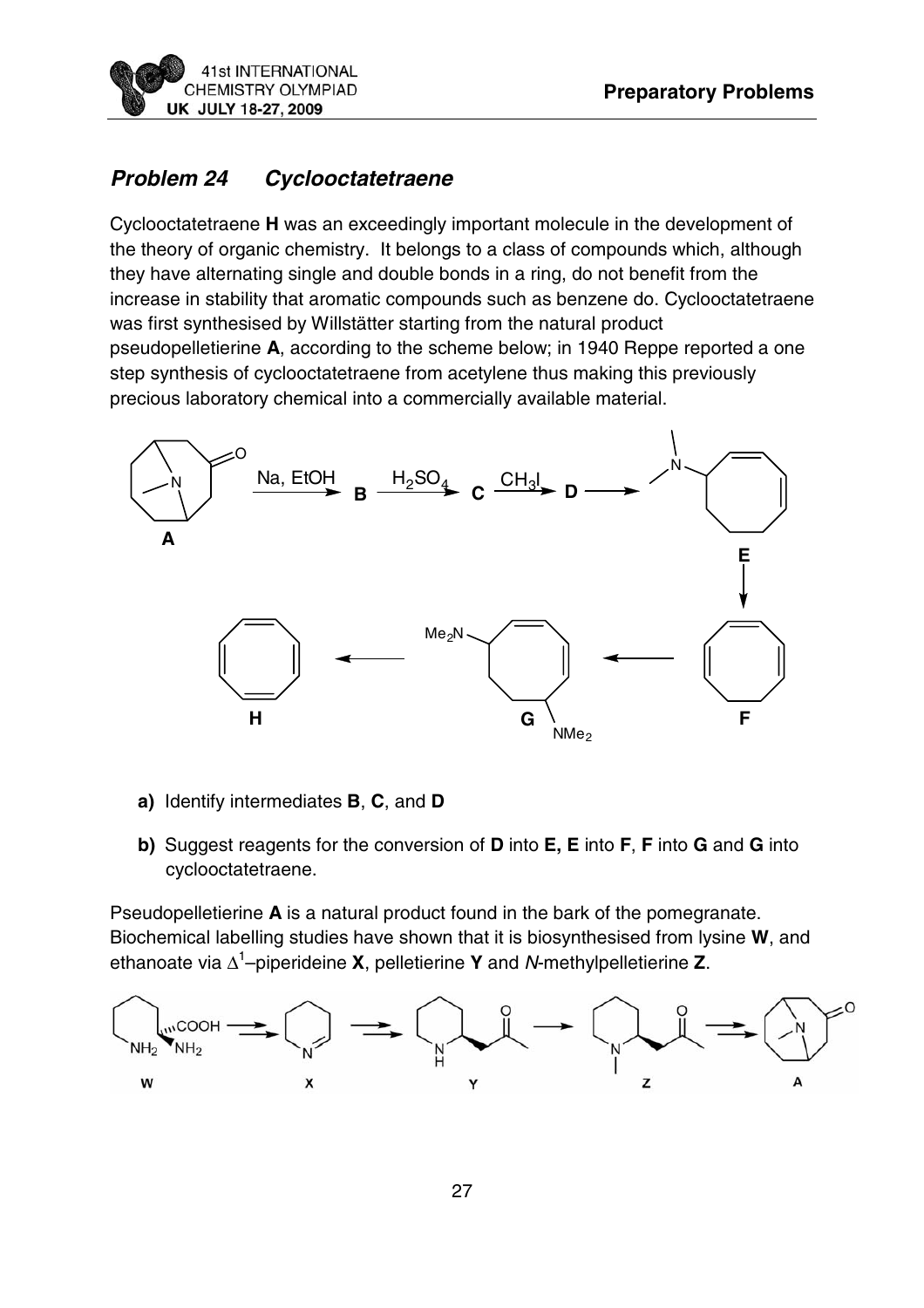![](_page_28_Picture_1.jpeg)

The route by which pelletierine is formed from  $\Delta^1$ –piperideine and ethanoate was determined using <sup>13</sup>C labelling studies. Four possible routes can be postulated:

![](_page_28_Figure_3.jpeg)

To distinguish between the different biosynthetic routes two experiments were carried out. In the first experiment plants were fed a mixture of sodium ethanoate labelled with <sup>13</sup>C at both carbon positions (sodium  $[1.2^{-13}C_2]$ ethanoate) and the unlabelled compound (a mixture was used to increase the probability that only a single labelled ethanoate molecule would be incorporated into each molecule of pelletierene).

- **c)** Draw structures of pelletierine indicating the position at which <sup>13</sup>C labels would appear in each of the biosynthetic routes. You may assume that in each case only one of the incorporated ethanoate molecules was <sup>13</sup>C labelled.
- **d)** Which biosynthetic routes can be distinguished in this experiment?

In a second experiment plants were fed a mixture of sodium 3-oxobutanoate labelled with  $^{13}$ C at all carbon positions (sodium [1,2,3,4- $^{13}$ C<sub>4</sub>]3-oxobutanoate) and the unlabelled compound.

**e)** Which biosynthetic routes can be distinguished in this experiment?

N-methylpelletierene was isolated from plants grown in each of the experiments and also from plants grown in presence of compounds with a natural abundance of  ${}^{13}C$ (the control experiment). The  ${}^{13}$ C NMR spectrum of each of the samples was recorded.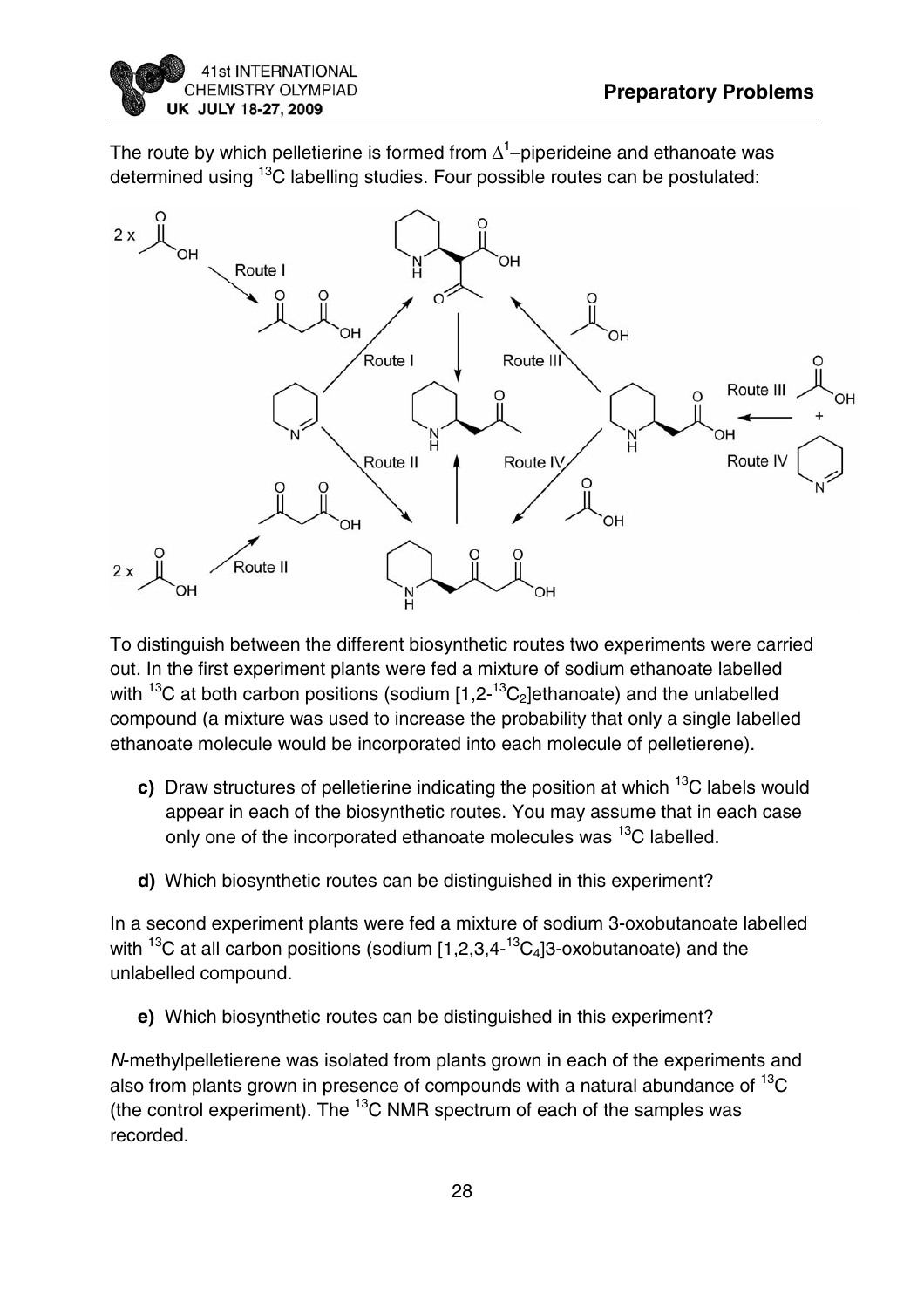![](_page_29_Picture_0.jpeg)

In N-methylpelletierene isolated from the control experiment atoms labelled **j**, **k** and **l** in the structure shown have 13C NMR chemical shifts of 31.0, 207.8 and 47.1 respectively. Each of these peaks is a singlet.

![](_page_29_Picture_3.jpeg)

These peaks also appear in the spectra of N-methylpelletierene isolated in experiments 1 and 2, however there are also the following additional peaks:

| <b>Experiment 1</b>  |                     |                              | <b>Experiment 2</b>  |                        |                                  |  |  |  |  |
|----------------------|---------------------|------------------------------|----------------------|------------------------|----------------------------------|--|--|--|--|
| $13C$ shift<br>(ppm) | <b>Multiplicity</b> | Coupling<br>constant<br>(Hz) | $13C$ shift<br>(ppm) | <b>Multiplicity</b>    | Coupling<br>constant<br>(Hz)     |  |  |  |  |
| 31.0                 | doublet             | $40.4 \pm 1.8$               | 31.0                 | doublet of<br>doublets | $39.8 \pm 1.8$<br>$14.4 \pm 1.8$ |  |  |  |  |
| 207.8                | doublet             | $39.5 \pm 1.8$               | 47.1                 | doublet of<br>doublets | $39.4 \pm 1.8$<br>$13.7 \pm 1.8$ |  |  |  |  |
|                      |                     |                              | 208.7                | doublet of<br>doublets | $39.4 \pm 1.8$<br>$39.5 \pm 1.8$ |  |  |  |  |

**f)** Which route does the biosynthesis of pelletierene follow?

# **Problem 25 The synthesis of methadone**

![](_page_29_Figure_8.jpeg)

Methadone

Methadone is an analgesic drug with a similar activity to morphine and is used in treating heroin addicts. It may be prepared as its hydrochloride salt by the following multi-stage synthesis: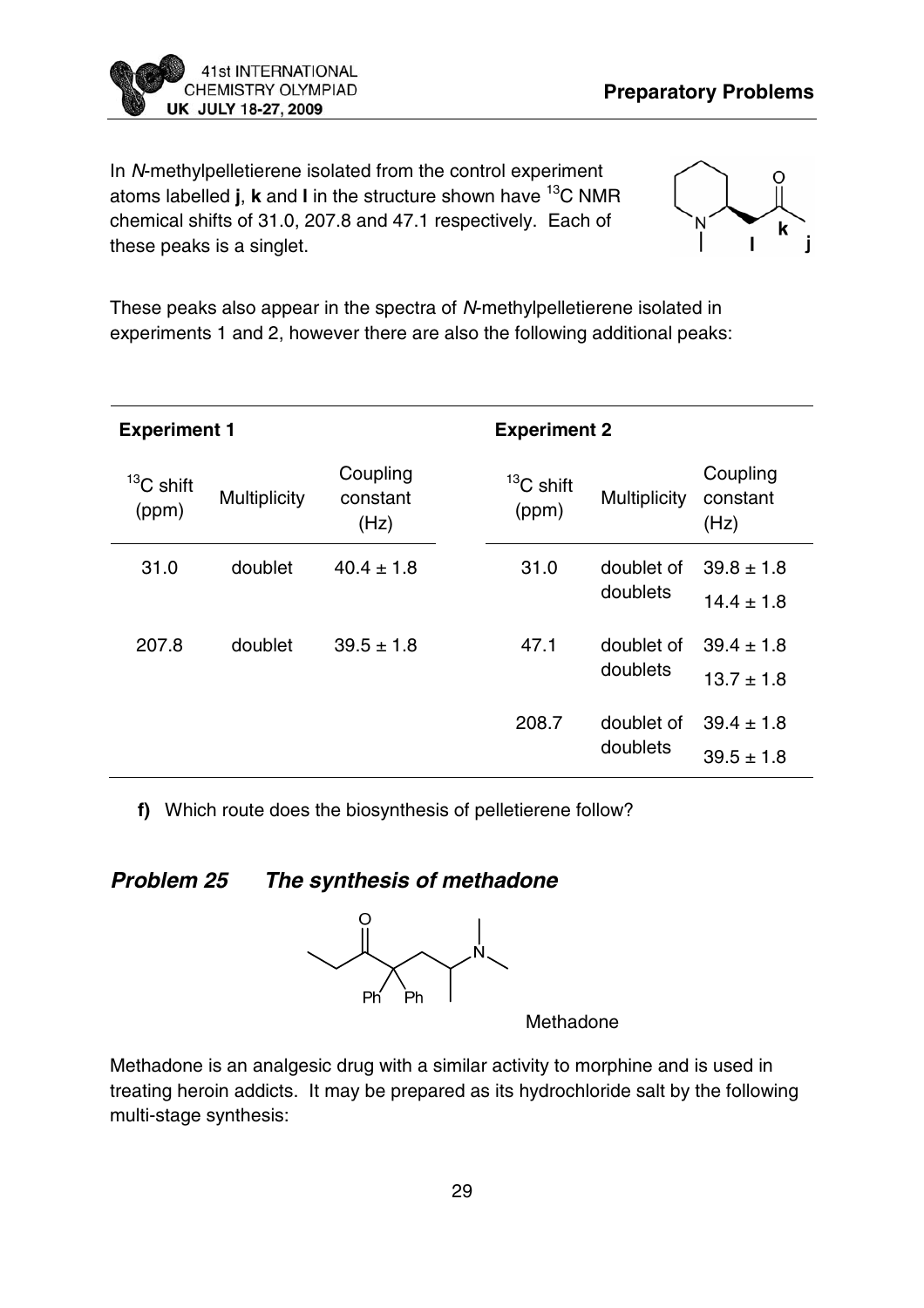![](_page_30_Figure_0.jpeg)

Intermediate **C** is a chloride salt and may be prepared by treating two isomeric compounds with SOCI<sub>2</sub> and then heating up the reaction mixture:

- 1-(dimethylamino)-propan-2-ol <u>SOCl2</u> 2-(dimethylamino)-propan-1-ol SOCl2 **A B A** intermediate **C**  $\leftarrow$  warm
- **a)** Deduce the structures for the compounds **V**, **W** and **X**.
- **b)** Deduce the structures for the compounds **A**, **B** and hence for the intermediate **C**.
- **c)** Deduce the structures for the compounds **Y**, **Z** and methadone hydrochloride.
- d) Assign, as fully as possible, the <sup>1</sup>H NMR spectrum of methadone.

**1 H NMR** δ 7.40–7.30 (10H, m), 2.78 (1H, dqd, 10.6 Hz, 6.2 Hz, 2.3 Hz), 2.49 (2H, q, 6.8 Hz), 2.26 (6H, s), 2.22 (1H, dd, 11.5 Hz, 10.6 Hz), 2.00 (1H, dd, 11.5 Hz, 2.3 Hz), 1.10 (3H, d, 6.2 Hz), 1.05 (3H, t, 6.8 Hz).

The synthesis above yields a racemic mixture. In order to obtain the pure, biologically active (R)-enantiomer resolution may be achieved by crystallisation with (+)–tartaric acid.

**e)** Draw the structure of the biologically active enantiomer of methadone.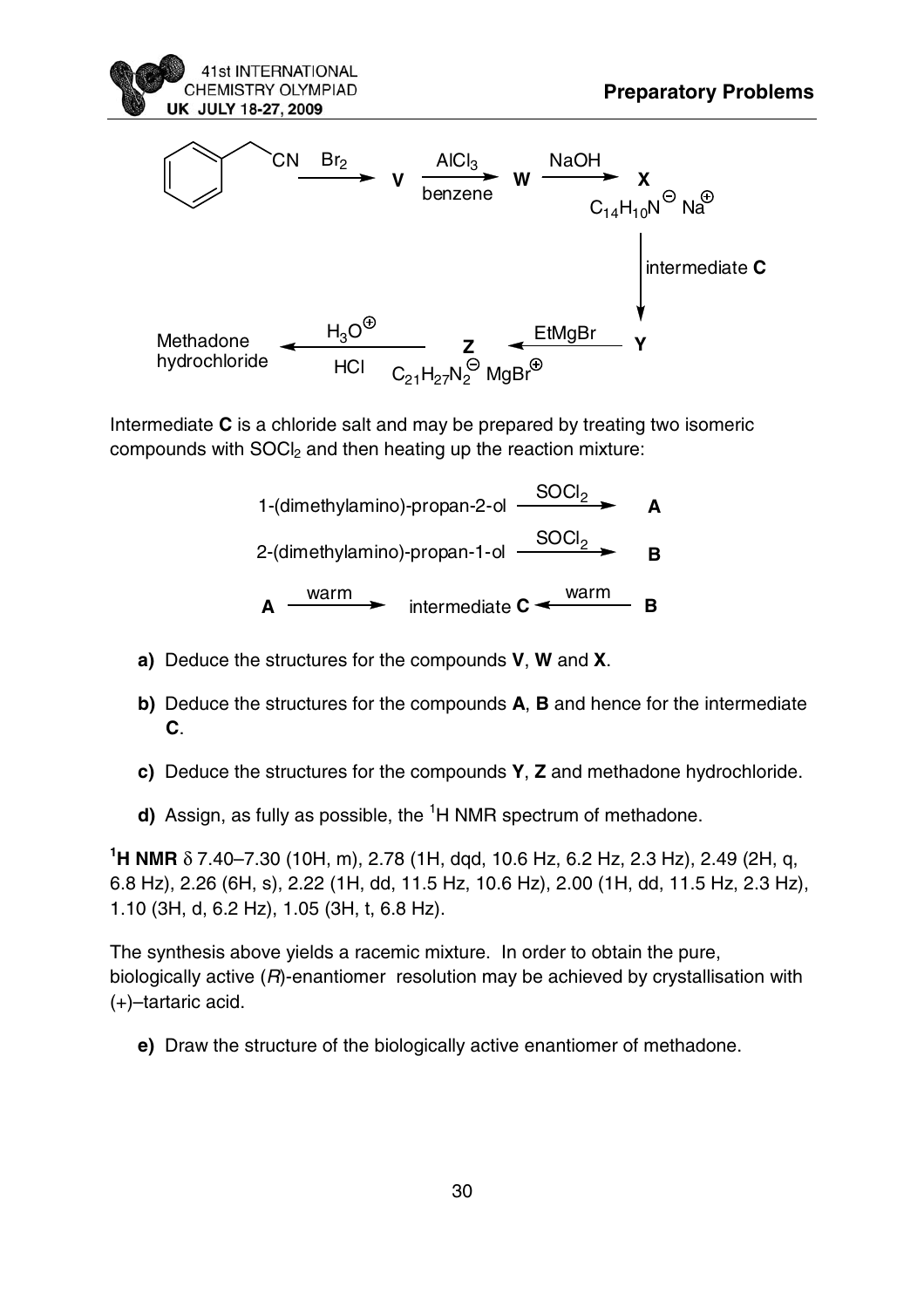![](_page_31_Picture_0.jpeg)

# **Problem 26 Verapamil**

![](_page_31_Figure_3.jpeg)

Verapamil is a calcium channel blocker used for, among other things, the treatment of hypertension and cardiac arrhythmia. It can be prepared from the reaction between **H** and **M** which can be synthesised according to the schemes below.

![](_page_31_Figure_5.jpeg)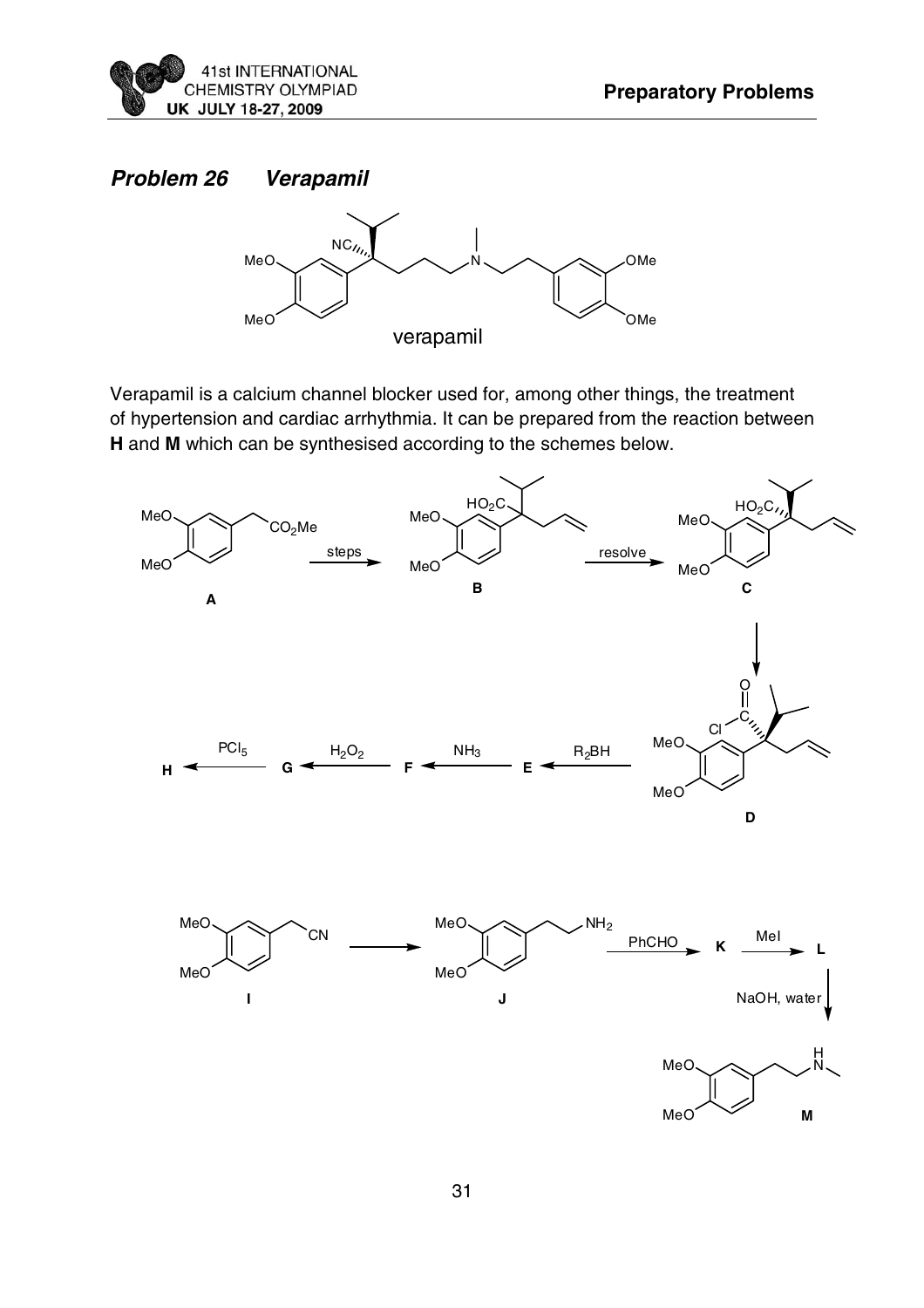![](_page_32_Picture_1.jpeg)

**a)** Suggest reagents for the multi-step conversion of **A** into the racemic acid **B**.

The acid **B** can be resolved to give the enantiopure acid **C** on treatment with cinchonidine.

- **b)** Suggest a reagent for the conversion of **C** in **D**.
- **c)** Suggest structures for intermediates **E**, **F**, **G** and **H**.
- **d)** Suggest a reagent for the conversion of **I** into **J**.
- **e)** Direct monomethylation of amines with MeI is generally not possible and hence amine **J** was converted into amine **M** by way of intermediates **K** and **L**. Suggest structures for **K** and **L**.
- **f)** How would you prepare the ester **A** from the nitrile **I**.

# **Problem 27 Mass spectrometry of a peptide**

Note: the structures, names, and codes of the amino acids are given in the Appendix.

Snake venom is composed of a variety of polypeptides and other small molecules. Venom polypeptides have a range of biological effects including muscle necrosis and the disruption of neurotransmission. Characterisation of the components of snake venom is important in the development of lead-compounds for the pharmaceutical industry and also in the creation of antivenins.

Tandem mass spectrometery (MS-MS) provides a rapid approach for determining the sequence of polypeptides. This involves formation of a parent ion, which is then fragmented to form other smaller ions. In peptides fragmentation often occurs at the amide bond, giving rise to so-called 'b ions'. The b ions formed from an alaninevaline-glycine polypeptide are shown below. Remember that by convention the first amino acid is that with the free  $-NH<sub>2</sub>$  group.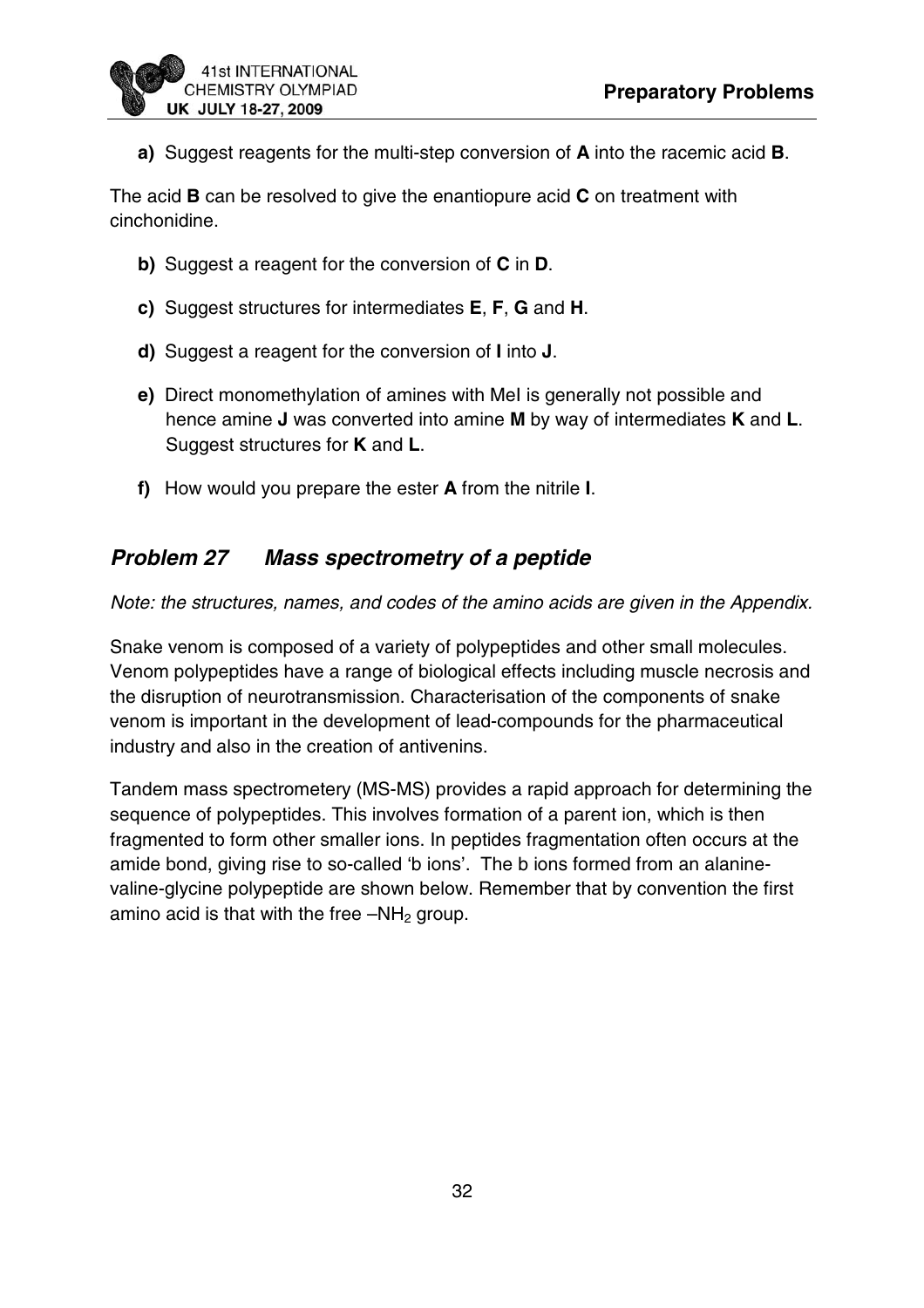![](_page_33_Picture_0.jpeg)

![](_page_33_Figure_2.jpeg)

Polypeptide **X** was isolated from the venom of the pit viper, B. insularis. The amino acid composition of polypeptide **X** may be found by acid hydrolysis of the peptide. Under the conditions used for the hydrolysis, Asp and Asn are indistinguishable and are termed Asx; similarly Glu and Gln are indistinguishable and termed Glx. The composition of polypeptide **X** was found to be:  $1 \times$  Asx,  $2 \times$  Glx,  $1 \times$  His,  $1 \times$  Ile,  $4 \times$ Pro and  $1 \times Trp$ .

- **a)** How many unique decapeptide sequences can be formed from these amino acids:
	- i) assuming Glx are both the same amino acid?
	- ii) assuming that one of the Glx amino acids is Glu, the other Gln?
- **b)** What are the possible masses for Polypeptide **X**?

In the mass spectrum of Polypeptide **X** the parent ion showed at peak at an m/z of 1196.8. It is known that although snake toxins are synthesised from the 20 common amino acids shown in the table some of these amino acids can be chemically modified after polypeptide synthesis. The mass spectrum of the parent ion suggests that one of the amino acids in Polypeptide X has been modified in a way that is not evident after acid hydrolysis.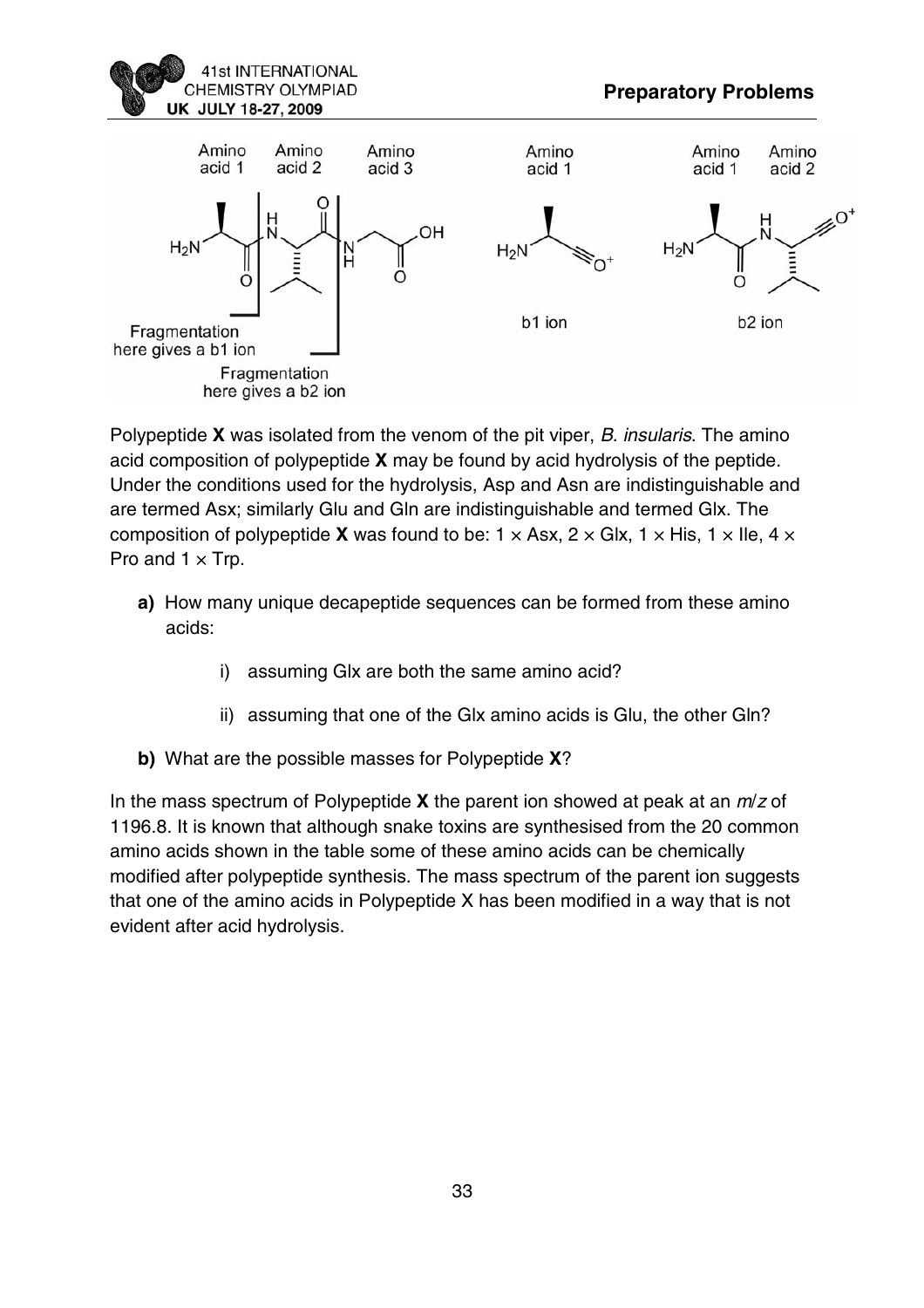Polypeptide **X** was sequenced using MS-MS. The masses of the b ions are shown in the table below:

| ion            | m/z   | ion            | m/z   | ion            | m/z    |
|----------------|-------|----------------|-------|----------------|--------|
| b <sub>1</sub> | 112.2 | $b_4$          | 509.7 | b <sub>7</sub> | 872.0  |
| b <sub>2</sub> | 226.4 | b <sub>5</sub> | 646.7 | $b_8$          | 985.0  |
| $b_3$          | 412.5 | b <sub>6</sub> | 743.8 | $b_9$          | 1082.2 |

**c)** What is the sequence of Polypeptide **X**? You may use Mod for the modified amino acid.

**d)** What is the mass of the modified amino acid?

![](_page_34_Figure_6.jpeg)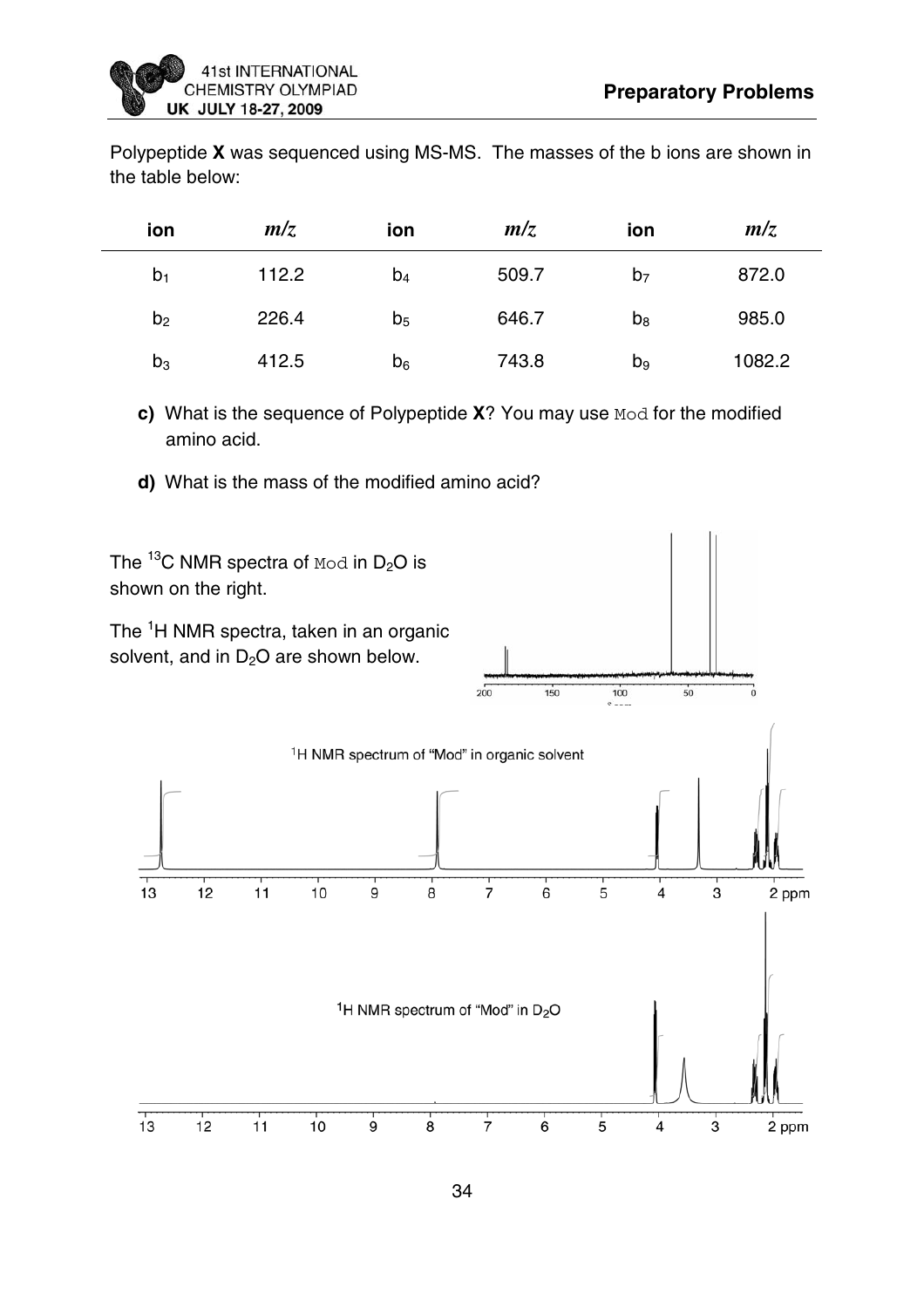![](_page_35_Picture_1.jpeg)

**e)** Draw the structure of Mod and suggest which protons give rise to which signals in the <sup>1</sup>H NMR spectrum. You need not explain the multiplicity of the signals.

# **Problem 28 A fossilized peptide**

Note: the structures, names, and codes of the amino acids are given in the Appendix.

Tandem mass spectrometery (MS-MS) provides a rapid approach for determining the sequence of polypeptides. This involves formation of a parent ion, which is then fragmented to form other smaller ions. In peptides fragmentation often occurs along the polypeptide backbone; the fragment ions are named depending on where fragmentation occurs and which atom retains the positive charge. Some of the ions formed in the fragmentation of an alanine-leucine-glycine peptide are shown below:

![](_page_35_Figure_6.jpeg)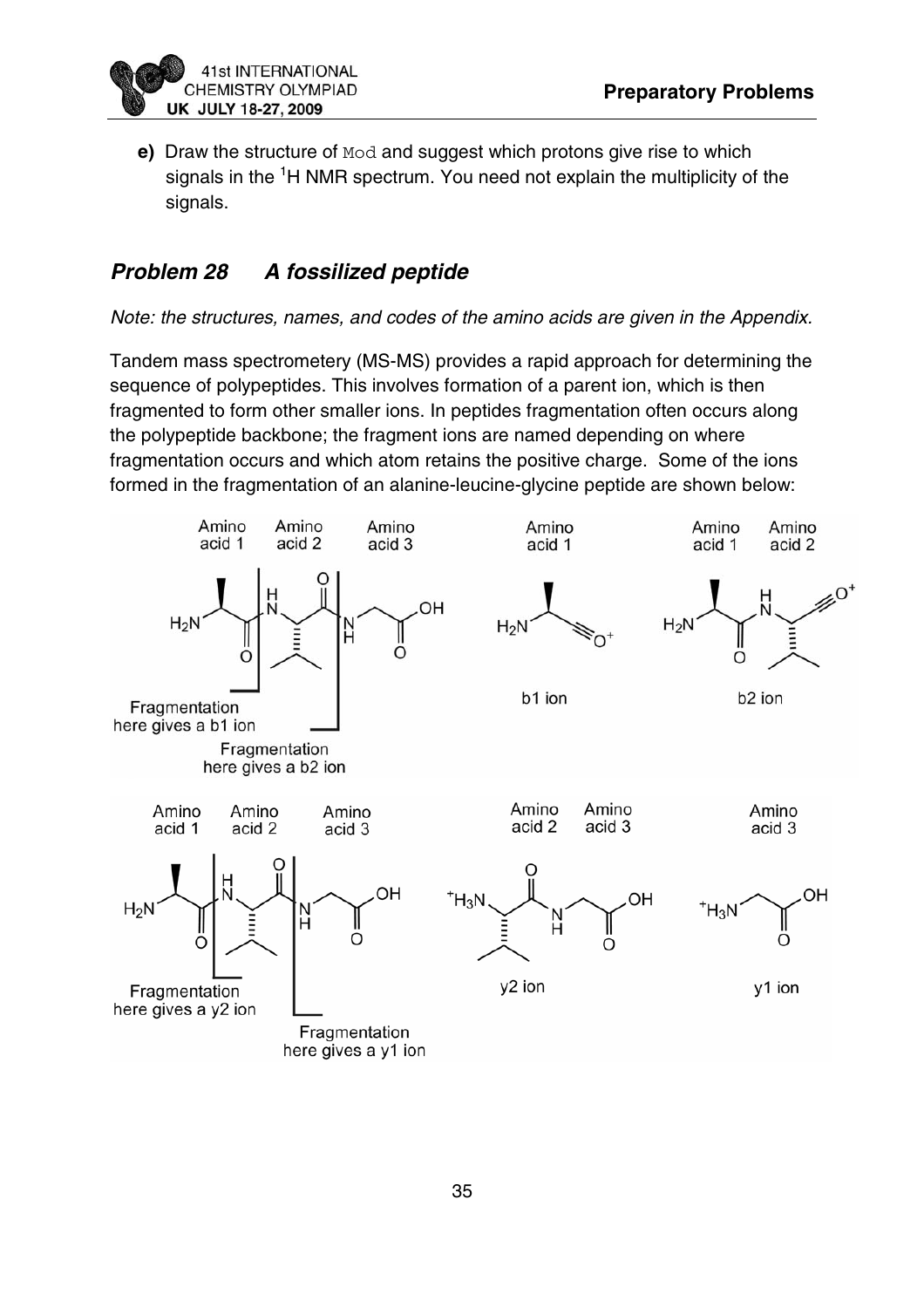![](_page_36_Picture_0.jpeg)

![](_page_36_Figure_2.jpeg)

Fossilised bones potentially contain DNA and protein sequences that can be used to infer evolutionary links to modern species. Advances in mass spectrometry have made it possible to get sequence information from subpicomolar quantities of polypeptide, allowing analysis of material obtained from fossils. In reality, fossil polypeptide sequences typically have to be determined from mass-spectra using a combination of database searching and synthetic polypeptide standards. However for some younger fossils, where more material can be extracted, it is possible to determine the polypeptide sequence from the mass spectra once the ions have been identified.

The protein osteocalcin was extracted from a 42000 year old fossil bone found in Juniper Cave, Wyoming, USA.

The MS-MS spectrum of a 19 amino acid polypeptide fragment of this protein is shown below: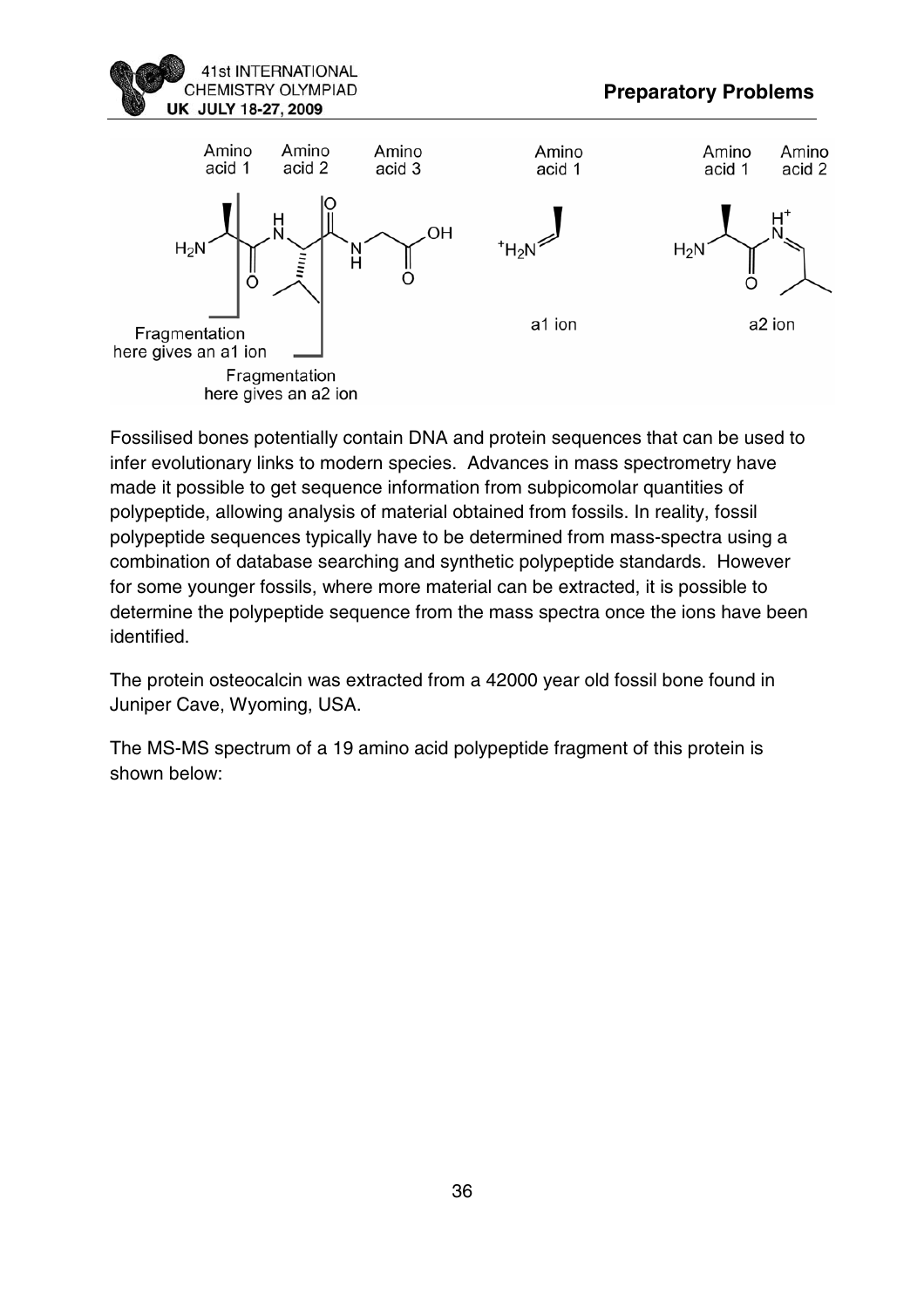![](_page_37_Picture_1.jpeg)

![](_page_37_Figure_2.jpeg)

| ion            | m/z   | ion            | m/z   | ion            | m/z    | ion                    | m/z    |
|----------------|-------|----------------|-------|----------------|--------|------------------------|--------|
| $y_1$          | 175.1 | b <sub>5</sub> | 715.3 | У <sub>8</sub> | 986.5  | $b_{12}$               | 1400.7 |
| a <sub>2</sub> | 249.1 | y <sub>6</sub> | 726.4 | b <sub>9</sub> | 1069.5 | $y_{14}$               | 1508.8 |
| y <sub>2</sub> | 272.2 | $a_6$          | 800.4 | y <sub>9</sub> | 1083.5 | $b_{14}$               | 1612.7 |
| yз             | 401.2 | y <sub>7</sub> | 823.4 | $b_{10}$       | 1140.5 | $a_{15}$               | 1681.8 |
| a <sub>4</sub> | 501.2 | $b_6$          | 828.4 | $a_{11}$       | 1209.6 | $y_{15}$               | 1694.9 |
| b <sub>4</sub> | 529.2 | b <sub>7</sub> | 885.4 | $y_{11}$       | 1267.6 | <b>y</b> <sub>16</sub> | 1831.9 |
| y <sub>5</sub> | 611.4 | $a_8$          | 928.4 | $y_{12}$       | 1338.7 | $y_{17}$               | 1946.9 |
| a <sub>5</sub> | 687.3 | $b_8$          | 956.5 | <b>У</b> 13    | 1395.7 | $b_{17}$               | 1951.9 |

**a)** Using the mass spectrum and the table of ion masses determine as far possible the sequence of this polypeptide. Where there is more than one possible amino acid at a position all possibilities should be listed. The first two amino acids in the polypeptide sequence are Tyr-Leu. The polypeptide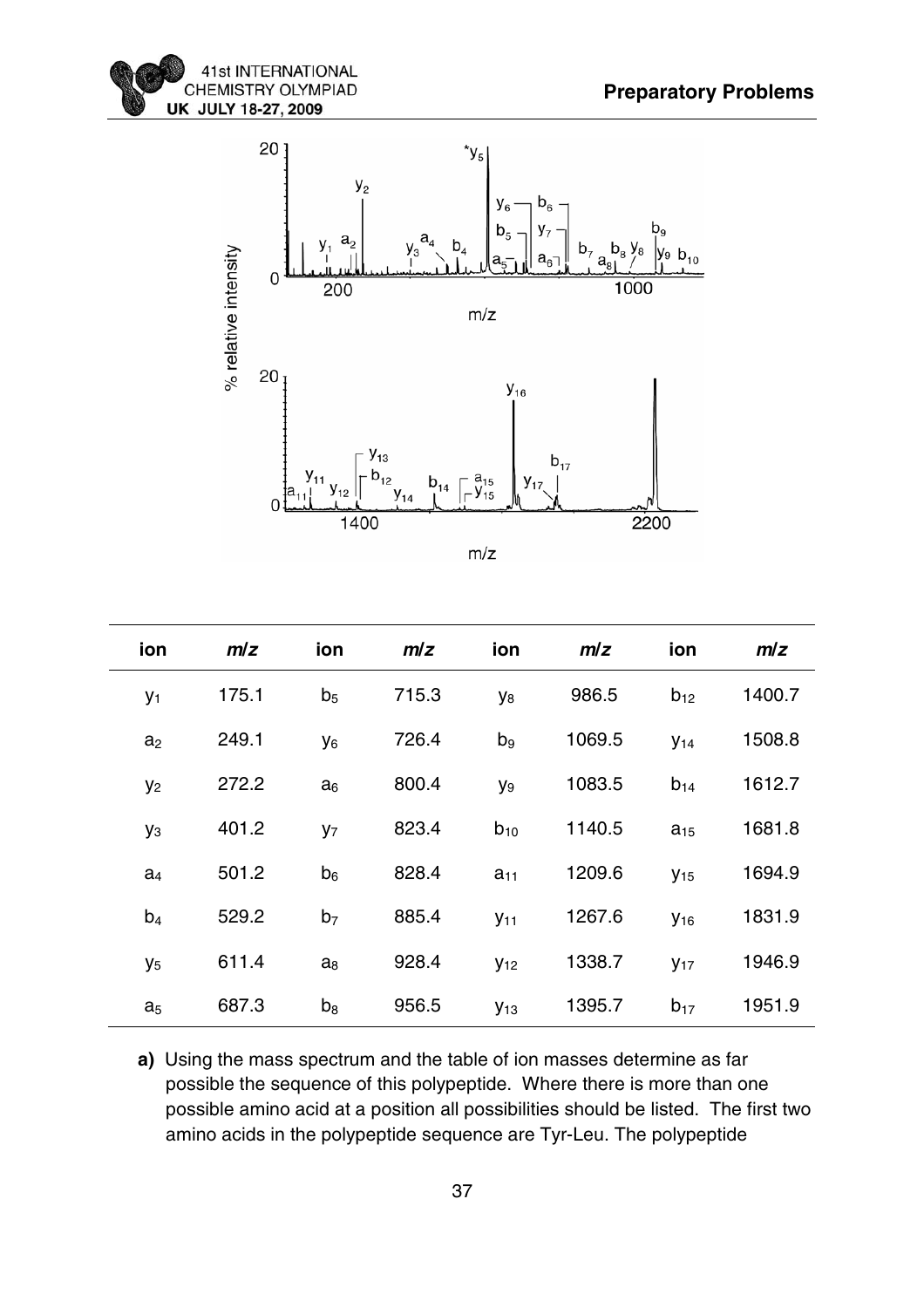![](_page_38_Picture_1.jpeg)

sequence also contains the amino acid hydroxyproline, Hyp, which has a mass of 131.1:

![](_page_38_Figure_3.jpeg)

Part of the polypeptide sequence of osteocalcin from a number of different modern species are shown below:

| Carp    | DLTVAOLESLKEVCEANLACEHMMDVSGIIAAYTAYYGPIPY        |
|---------|---------------------------------------------------|
| Chicken | HYAODSGVAGAPPNPLEAOREVCELSPDCDELADOIGFOEAYRRFYGPV |
| Cow     | YLDHWLGAPAPYPDPLEPKREVCELNPDCDELADHIGFQEAYRRFYGPV |
| Horse   | YLDHWLGAPAPYPDPLEPRREVCELNPDCDELADHIGFOEAYRRFYGPV |
| Human   | YLYOWLGAPVPYPDPLEPRREVCELNPDCDELADHIGFOEAYRRFYGPV |
| Rabbit  | OLINGOGAPAPYPDPLEPKREVCELNPDCDELADOVGLODAYORFYGPV |
| Sheep   | YLDPGLGAPAPYPDPLEPRREVCELNPDCDELADHIGFQEAYRRFYGPV |
| Toad    | SYGNNVGOGAAVGSPLESOREVCELNPDCDELADHIGFOEAYRRFYGPV |

Both hydroxyproline and proline are represented by P in the polypeptide sequences shown above.

**b)** To which modern species does the protein from the fossil appear to be most closely related?

# **Problem 29 Creatine kinase**

The factors governing energy production in muscle are important in understanding the response of the body to exercise and also in the determination of the physiological effect of cardiac and muscular diseases.

Cells use adenosine triphosphate (ATP) as the molecular energy currency; the hydrolysis of ATP to adenosine diphosphate (ADP) is often coupled with other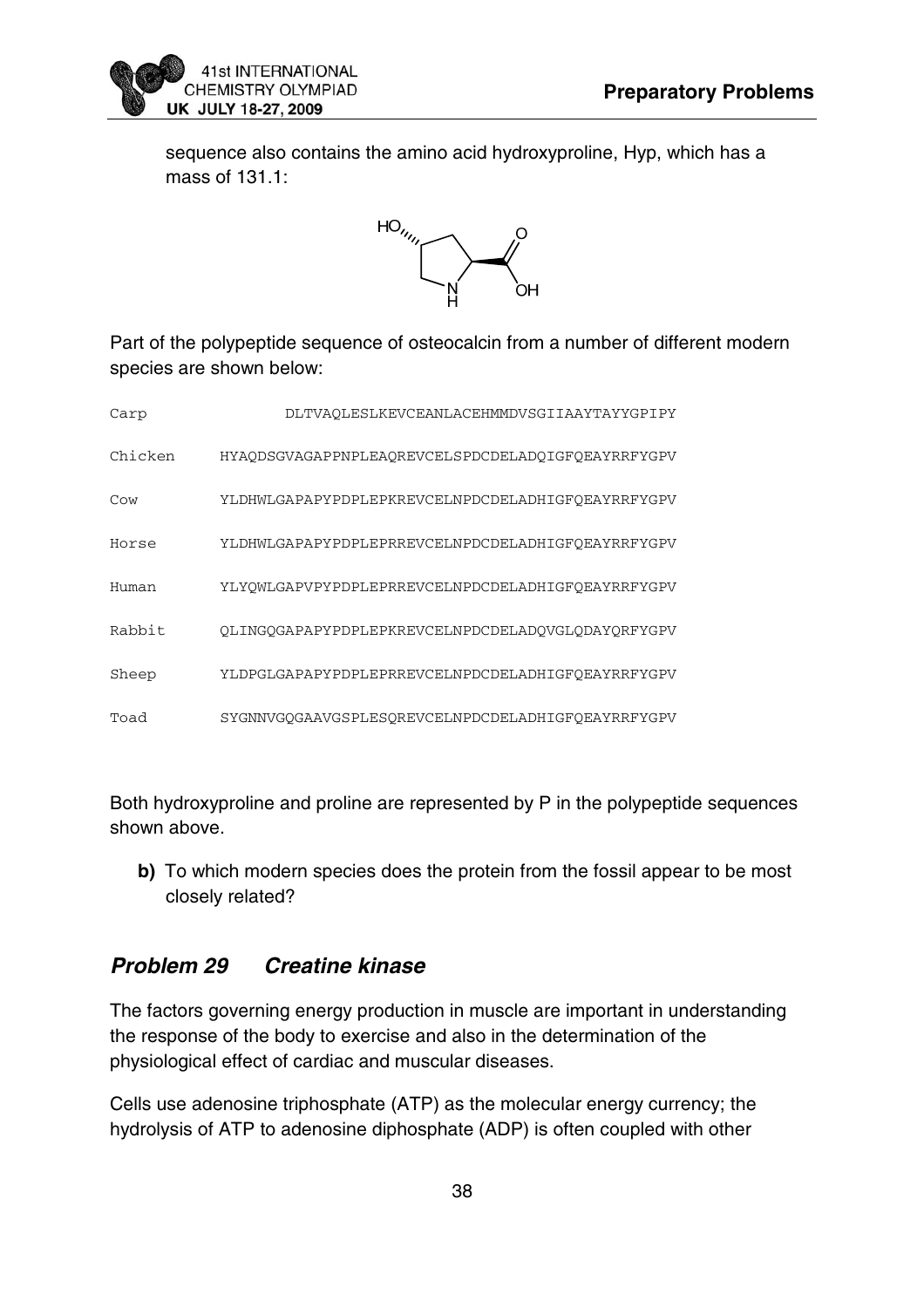![](_page_39_Picture_0.jpeg)

chemical reactions.

![](_page_39_Figure_3.jpeg)

Biochemistry textbooks often represent this reaction as:

 $ATP + H<sub>2</sub>O \implies ADP + P<sub>i</sub> + H<sup>+</sup>$ 

In order to simplify free-energy calculations for biochemical reactions the standard free-energy change at pH 7.0, typically denoted  $\Delta_f$ G°', is used. The equilibrium constant at pH 7.0 is denoted *K*′. For the ATP hydrolysis reaction the relation between  $\Delta_f$ G' and the concentration of species present will therefore be:

$$
\Delta_{\rm r} G = \Delta_{\rm r} G^{\circ} + RT \ln \left( \frac{[ADP][P_{\rm i}]}{[ATP]} \right)
$$

At 37 °C the value of *K*′ for the hydrolysis of ATP to ADP is 138000.

- **a)** A 10 mM solution of ATP is prepared in a solution buffered at pH 7.0 at 37 °C. What are the concentrations of ATP, ADP and  $P_i$  at equilibrium?
- **b)** What is the value of  $\Delta_r$ G<sup>°</sup> at 37 °C?

One hypothesis for exhaustion after exercise is that an increase in the concentration of ADP relative to ATP could occur, leading to an increase in the value of  $\Delta_f$ G' for ATP hydrolysis below that required for normal cellular metabolism.

The *in vivo* concentration of ATP and  $P_i$  can be measured using <sup>31</sup>P NMR. Unfortunately the concentration of ADP is too low to be measured using <sup>31</sup>P NMR. Instead the concentration of ADP has to be determined indirectly from the  $31P$  NMR measured concentration of phosphocreatine and the value of *K*' for the enzyme creatine kinase. Creatine kinase catalyses the reaction:

creatine + ATP  $\implies$  ADP + phosphocreatine + H<sup>+</sup>

To a good approximation this reaction is at equilibrium in the cell with a *K*′ value of 0.006. It is also known that ([creatine] + [phosphocreatine]) is maintained at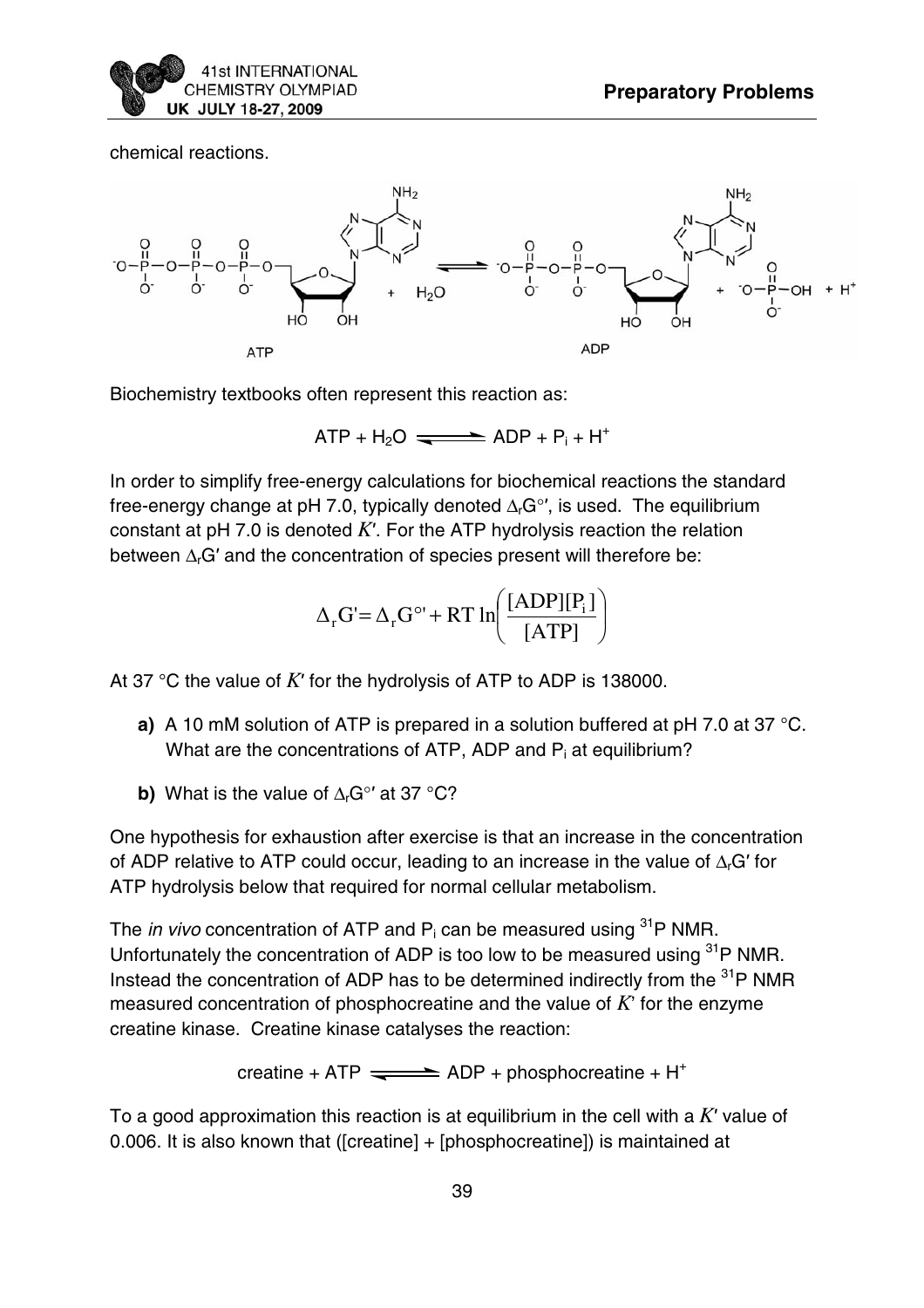![](_page_40_Picture_1.jpeg)

 $42.5\times10^{-3}$  mol dm<sup>-3</sup> in the cell.

The <sup>31</sup>P NMR spectrum of a forearm muscle was measured in volunteers after a period of rest and after two different intensities of exercise (squeezing a rubber ball). These spectra were used to calculate the concentration of the following phosphorus species:

| <b>Condition</b> | [phosphocreatine]<br>/ mol dm $^{-3}$ | [ATP]<br>/ mol dm $^{-3}$ | $[P_i]$<br>/ mol dm $^{-3}$ |
|------------------|---------------------------------------|---------------------------|-----------------------------|
| At rest          | $38.2\times10^{-3}$                   | $8.2\times10^{-3}$        | $4.0 \times 10^{-3}$        |
| Light exercise   | $20.0 \times 10^{-3}$                 | $8.5 \times 10^{-3}$      | $22\times10^{-3}$           |
| Heavy exercise   | $10.0\times10^{-3}$                   | $7.7 \times 10^{-3}$      | $35 \times 10^{-3}$         |

Assuming that the pH of the cell remains constant at pH 7.0 during exercise:

- **c)** Calculate the concentration of ADP present under each of the three conditions.
- **d)** Calculate the value of ΔrG′ for the hydrolysis of ATP under each of the three conditions.
- **e)** Comment on whether these data support the hypothesis that exhaustion after exercise arises from an increase in the value of  $\Delta_f$ G' for ATP hydrolysis.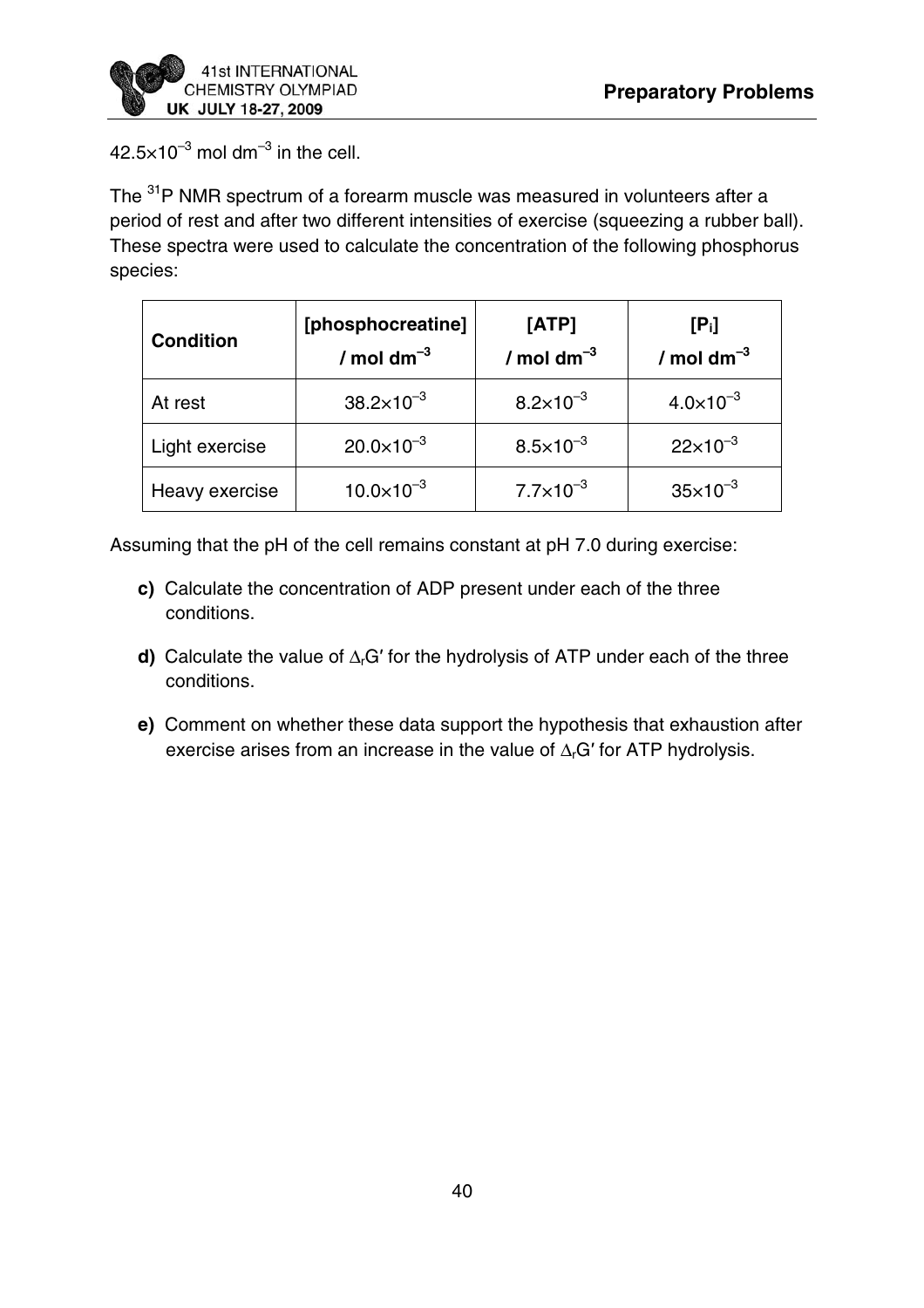![](_page_41_Picture_0.jpeg)

# **Appendix**

# **Physical constants**

| <b>Name</b>               | <b>Symbol</b>    | Value                                               |
|---------------------------|------------------|-----------------------------------------------------|
| Avogadro's constant       | $N_{\sf A}$      | 6.0221 $\times$ 10 <sup>23</sup> mol <sup>-1</sup>  |
| Boltzmann constant        | $k_{\rm B}$      | 1.3807 $\times$ 10 <sup>-23</sup> J K <sup>-1</sup> |
| Gas constant              | $\overline{R}$   | 8.3145 J $K^{-1}$ mol <sup>-1</sup>                 |
| Faraday constant          | $\bm{F}$         | $96485$ C mol <sup>-1</sup>                         |
| Speed of light            | $\mathcal{C}$    | $2.9979 \times 10^8$ m s <sup>-1</sup>              |
| Planck's constant         | $\boldsymbol{h}$ | 6.6261 $\times$ 10 <sup>-34</sup> J s               |
| Standard pressure         | $p^{\circ}$      | $105$ Pa                                            |
| Atmospheric pressure      | $p_{\text{atm}}$ | 1.01325 $\times$ 10 <sup>5</sup> Pa                 |
| Zero of the Celsius scale |                  | 273.15 K                                            |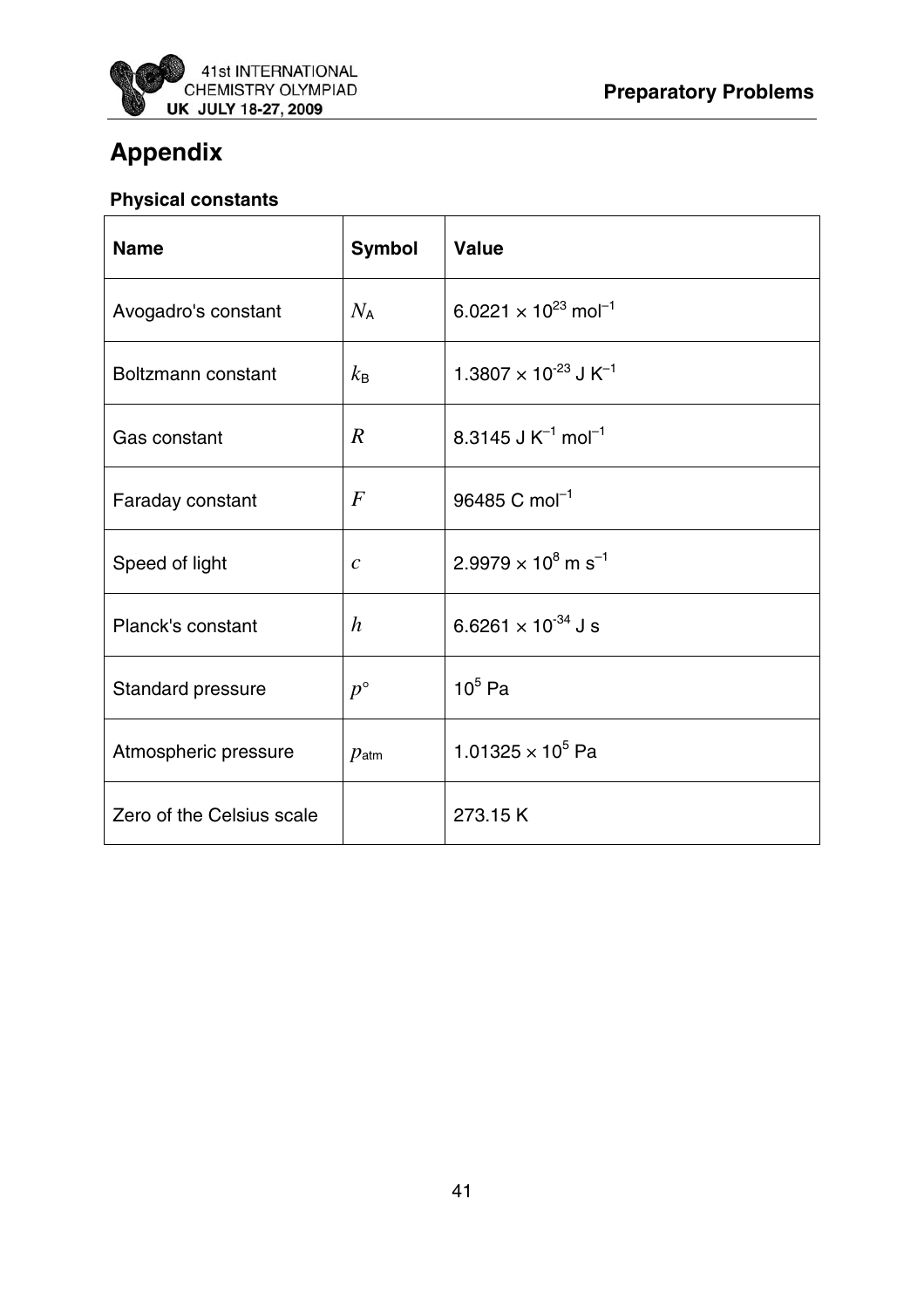# **Amino acids**

| <b>Name</b>                    | <b>Mass</b> | <b>Structure</b>                               | <b>Name</b>                                       | <b>Mass</b> | <b>Structure</b>                |
|--------------------------------|-------------|------------------------------------------------|---------------------------------------------------|-------------|---------------------------------|
| Alanine<br>Ala<br>A            | 89.0        | OH<br>$H_2N$                                   | Leucine<br>Leu<br>L                               | 131.1       | <b>OH</b><br>$H_2N$             |
| Arginine<br>Arg<br>$\mathsf R$ | 174.1       | $H_2N$<br>NH<br><b>NH</b><br>OH<br>$H_2N$<br>ő | Lysine<br>Lys<br>K                                | 146.1       | NH <sub>2</sub><br>OH<br>$H_2N$ |
| Aspartic Acid<br>Asp<br>D      | 133.0       | Ő<br>HO<br>OH<br>$H_2N$<br>∩                   | Methionine<br>Met<br>M                            | 149.1       | <b>OH</b><br>$H_2N$             |
| Asparagine<br>Asn<br>${\sf N}$ | 132.1       | O<br>$H_2N$<br>OH<br>$H_2N$<br>O               | Phenyalanin<br>$\mathsf{e}$<br>Phe<br>$\mathsf F$ | 165.1       | OH<br>$H_2N$                    |
| Cysteine<br>Cys<br>$\mathsf C$ | 121.0       | HS.<br>OH<br>$H_2N$<br>O                       | Proline<br>Pro<br>${\sf P}$                       | 115.1       | OH<br>N<br>H<br>ő               |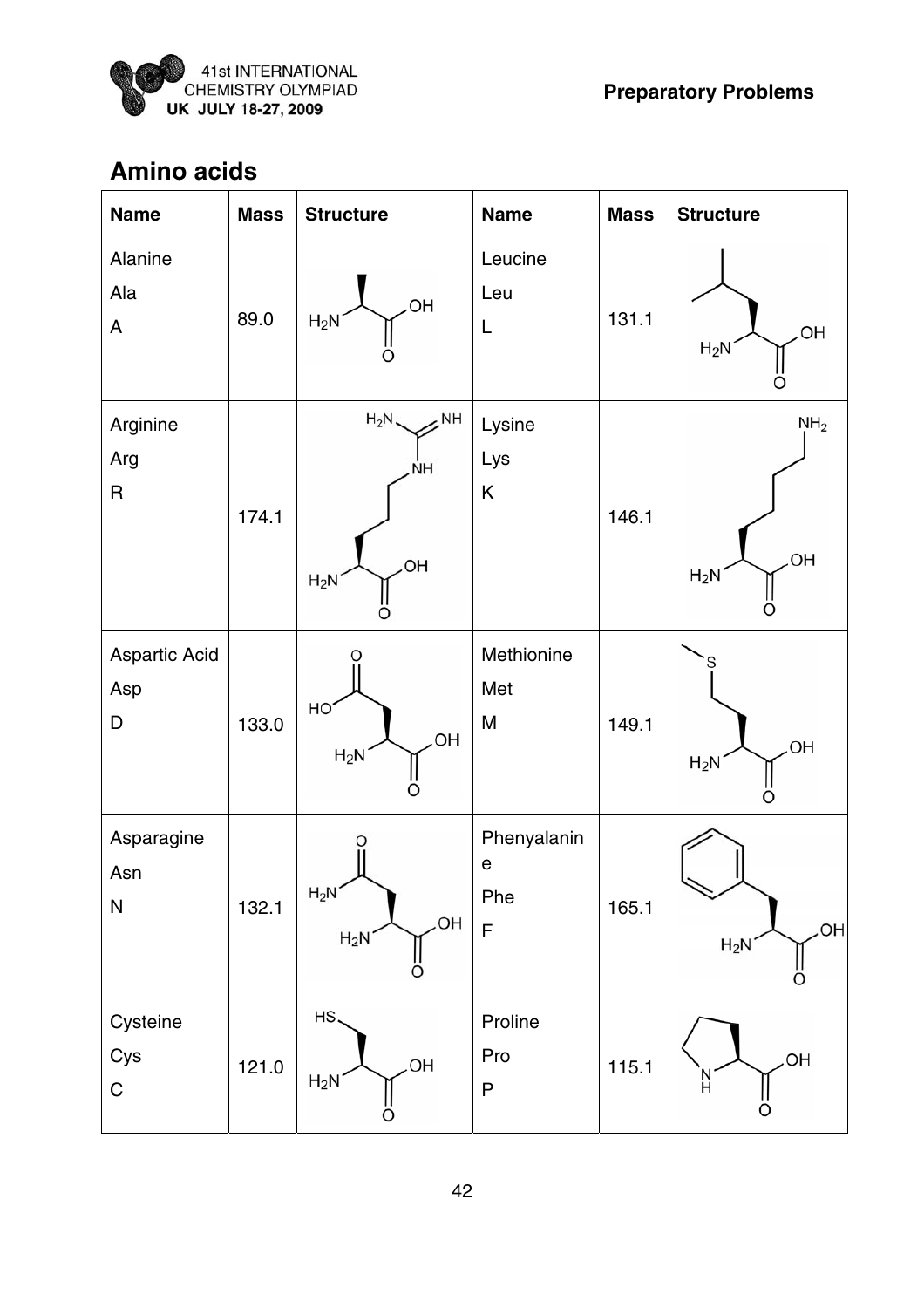![](_page_43_Picture_0.jpeg)

| <b>Name</b>                       | <b>Mass</b> | <b>Structure</b>                           | <b>Name</b>                     | <b>Mass</b> | <b>Structure</b>                   |
|-----------------------------------|-------------|--------------------------------------------|---------------------------------|-------------|------------------------------------|
| Glutamic<br>Acid<br>Glu<br>E      | 147.1       | $HO_{\sim}$<br>$\sim$<br>OH<br>$H_2N$<br>O | Serine<br>Ser<br>S              | 105.0       | HO.<br>OH<br>$H_2N$<br>Ω           |
| Glutamine<br>Gln<br>Q             | 146.1       | $H_2N$<br>O<br>OH.<br>$H_2N$<br>O          | Theronine<br>Thr<br>$\mathsf T$ | 119.1       | HO.<br>OH<br>$H_2N$<br>റ           |
| Glycine<br>Gly<br>G               | 75.0        | OH<br>$H_2N$                               | Tryptophan<br><b>Trp</b><br>W   | 204.1       | $\frac{N}{2}$<br>OH<br>$H_2N$<br>ő |
| Histidine<br>His<br>H             | 155.1       | NH<br>N<br>OH<br>$H_2N$<br>Ш<br>Ö          | Tyrosine<br>Tyr<br>Y            | 181.1       | HO,<br>OH<br>$H_2N$<br>ll<br>O     |
| Isoleucine<br>$\mathsf{IIe}$<br>I | 131.1       | OH<br>$H_2N$<br>O                          | Valine<br>Val<br>$\mathsf{V}$   | 117.1       | OH.<br>$H_2N$                      |

Masses given are all monoisotopic.